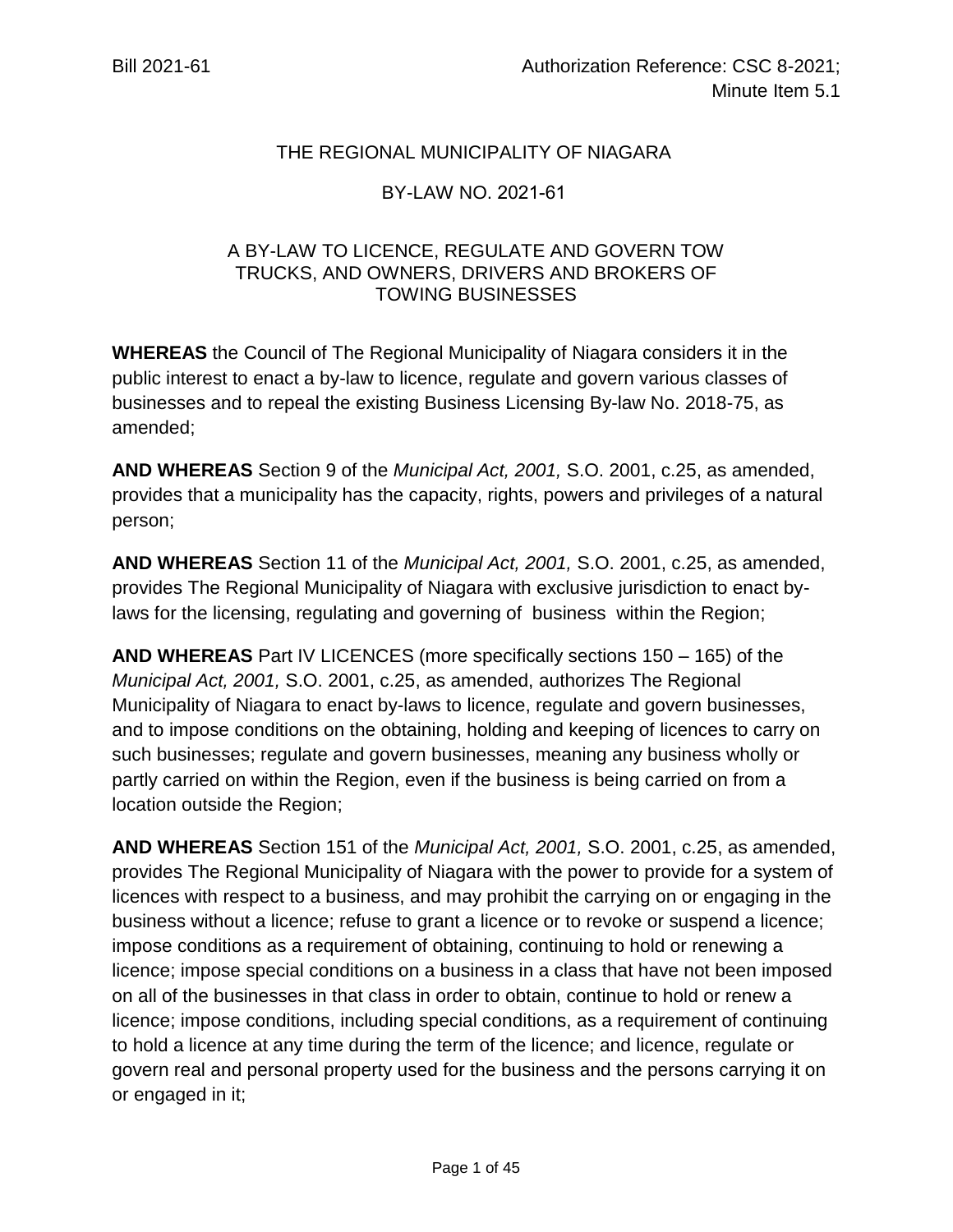**AND WHEREAS** the Council for The Regional Municipality of Niagara has determined that it is appropriate and desirable to licence Tow Trucks and Towing Businesses as a means of protecting consumers, enhancing the safety of residents, nuisance control, and crime reduction within the Region;

**NOW THEREFORE** the Council of The Regional Municipality of Niagara enacts as follows:

# **PART I DEFINITIONS**

1. In this By-law, unless context otherwise requires:

**"Applicant"** means any Person applying for a Licence or renewal of a Licence under this By-law;

**"Area Municipality"** means any one of the municipalities or corporations of the Town of Fort Erie, Town of Grimsby, Town of Lincoln, City of Niagara Falls, Town of Niagara-onthe-Lake, Town of Pelham, City of Port Colborne, City of St. Catharines, City of Thorold, Township of Wainfleet, City of Welland, or Township of West Lincoln;

**"Broker"** means a Person who, in pursuance of a trade, business, or occupation, arranges for the provision of Towing Service not operated by such Person to a Hirer;

*"Controlled Drugs and Substances Act"* means the *Controlled Drugs and Substances Act,* S.C. 1996, c. 19, as amended, or any successor legislation;

"**Council**" means the Council of The Regional Municipality of Niagara;

"**Criminal Code**" means the Criminal Code, R.S.C. 1985, c. C-46, as amended, or any successor legislation;

**"CVOR Certificate"** means a Commercial Vehicle Operator's Registration Certificate as issued by the Ministry of Transportation, pursuant to the *Highway Traffic Act*;

"**Dispatch"** means the act or service of sending or directing a Tow Truck, by electronic or any other means, to a Person or Persons who have requested Tow, but does not include a request made directly to a Driver, and "Dispatched" and "Dispatching" shall have corresponding meanings;

**"Driver"** means the person who holds a Tow Truck Driver Licence and drives, uses or operates a Tow Truck as licensed under this By-law;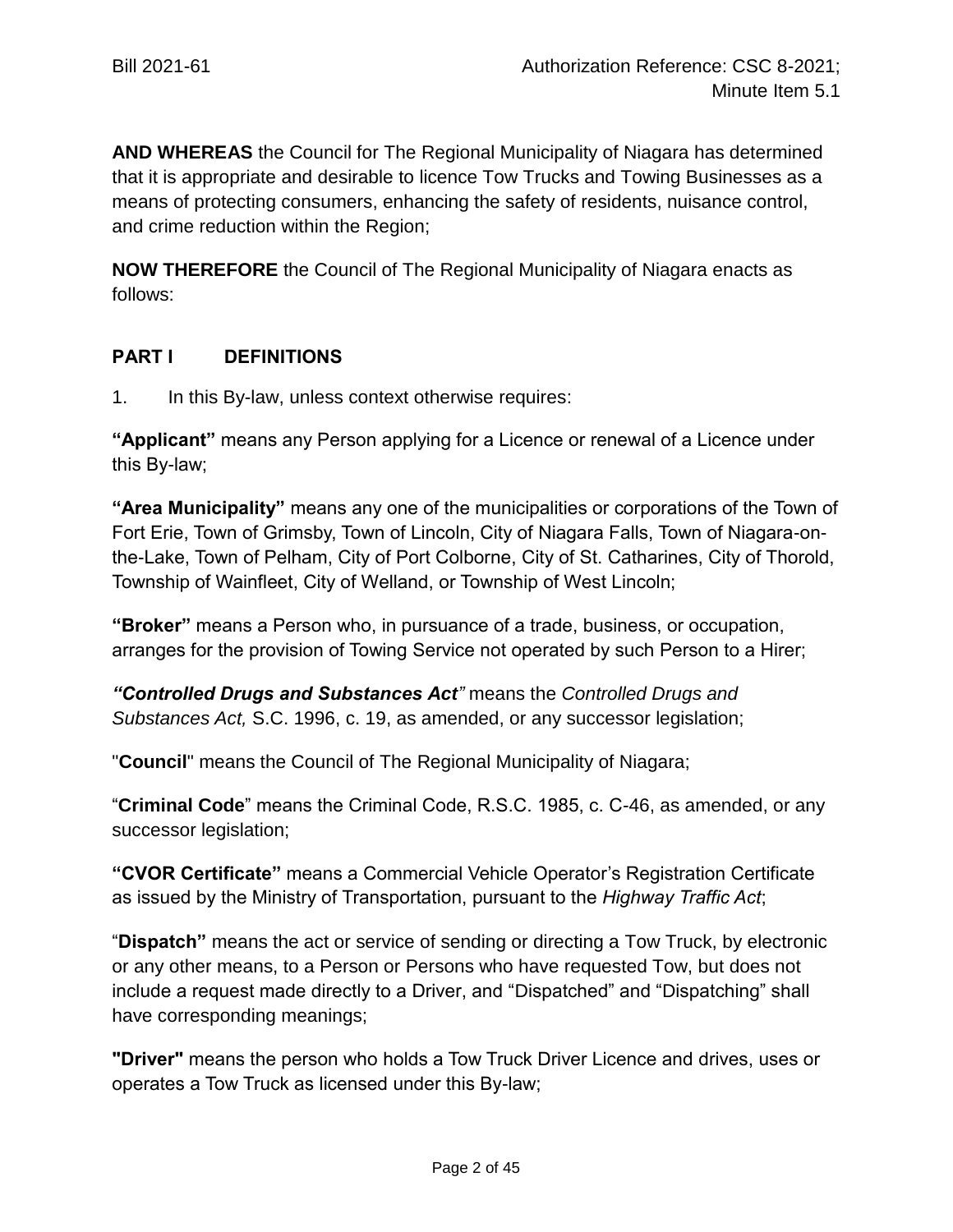"**Fees and Charges By-law**" means a by-law passed by Council pursuant to section 391 of the *Municipal Act, 2001* establishing fees and charges for services and activities provided by the Region and for the use of its property, as amended and replaced from time to time.

"**GPS**" or "**Global Positioning System**" means a global navigation system that provides geographic location, velocity and time synchronization of a person or thing using signals from satellites;

**"Gross Axle Weight Rating (GAWR)"** means the specific weight determined by the manufacturer to be the maximum allowable weight that can be placed on an individual axle;

**"Gross Vehicle Weight Rating (GVWR)"** means the maximum total vehicle rated capacity, as rated by the manufacturer specification stamp on the vehicle, which includes the weight of the vehicle's chassis, body, engine, engine fluids, fuel, accessories, driver, passengers and cargo;

**"Heavy Tow Truck"** means a Tow Truck with a GVWR over 11,819 kg;

**"Hirer"** means the owner of a Motor Vehicle, motorhome, trailer or other vehicle that is Towed; or, in the absence of such owner:

- (1) An agent of the owner, duly authorized by such owner to exercise control over the Towed Motor Vehicle, motorhome, trailer, or other vehicle on the owner's behalf; or
- (2) Any person having lawful custody or the legal right to possession of a Towed Motor Vehicle, motorhome, trailer, or other vehicle.

**"***Highway Traffic Act***"** means the *Highway Traffic Act*, R.S.O. 1990, c. H. 8, as amended, or any successor legislation;

**"Human Rights Code"** means the *Human Rights Code*, R.S.O. 1990, c. H-19, as amended, or any successor legislation;

"**Licence**" means an authorization issued under this By-law to carry on a business specified therein and the document, certificate or card issued shall provide evidence of such authority as the content may allow;

"**Licensee**" means a Person holding a Licence in accordance with this By-law;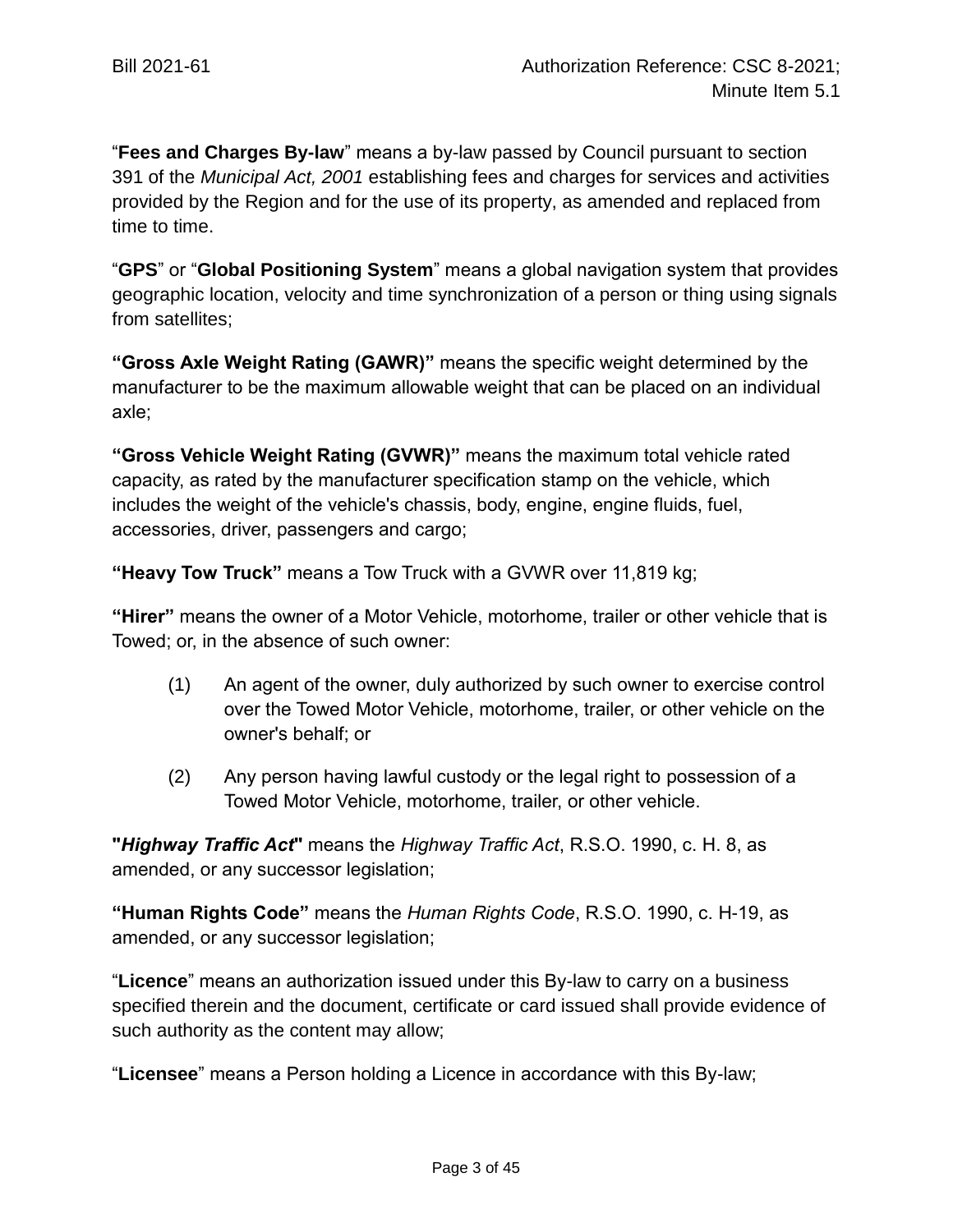**"Licensing Appeals Committee"** means the all-citizen tribunal appointed by Council to conduct hearings under this By-law;

**"Licensing Officer"** means the Manager of Business Licensing for the Regional Municipality of Niagara and includes their designates;

**"Medium Tow Truck**" means a Tow Truck with a GVWR between 4,501 kg and 11,819 kg;

**"Ministry of Transportation"** means the Ministry of Transportation for the Province of Ontario or any successor ministry, department or other government body;

**"Motor Vehicle"** means a motor vehicle as defined in the *Highway Traffic Act*, R.S.O. 1990, c.H.8;

"*Municipal Act, 2001*" means the *Municipal Act, 2001*, S.O.2001, c. 25, as amended from time to time;

**"Municipal By-Law Enforcement Officer"** means a municipal by-law enforcement officer as appointed by Council, or an officer, employee or agent of the Region whose responsibilities include the enforcement of this By-law;

"**Officer**" means a Municipal Law Enforcement Officer, Licensing Officer, or Police Officer;

**"Person"** includes an individual, a sole proprietorship, a partnership, and a corporation;

**"Police Officer"** means a police officer as defined by the *Police Services Act*, R.S.O. 1990, c. P.15;

**"Provincial Licence"** means any form of Licence or certification required to be held by the Licensee pursuant to applicable Provincial laws, including but not limited to the TSSEA;

**"Recovery Service"** means a service carried out to relocate or reposition a Motor Vehicle, motorhome, trailer, or other similar vehicle; that involves the use of a winch or a specialized extraction device; and that must be performed to prepare it for attachment or Towing;

**"Region"** means The Regional Municipality of Niagara as a municipal corporation and, where the context requires, its geographic area;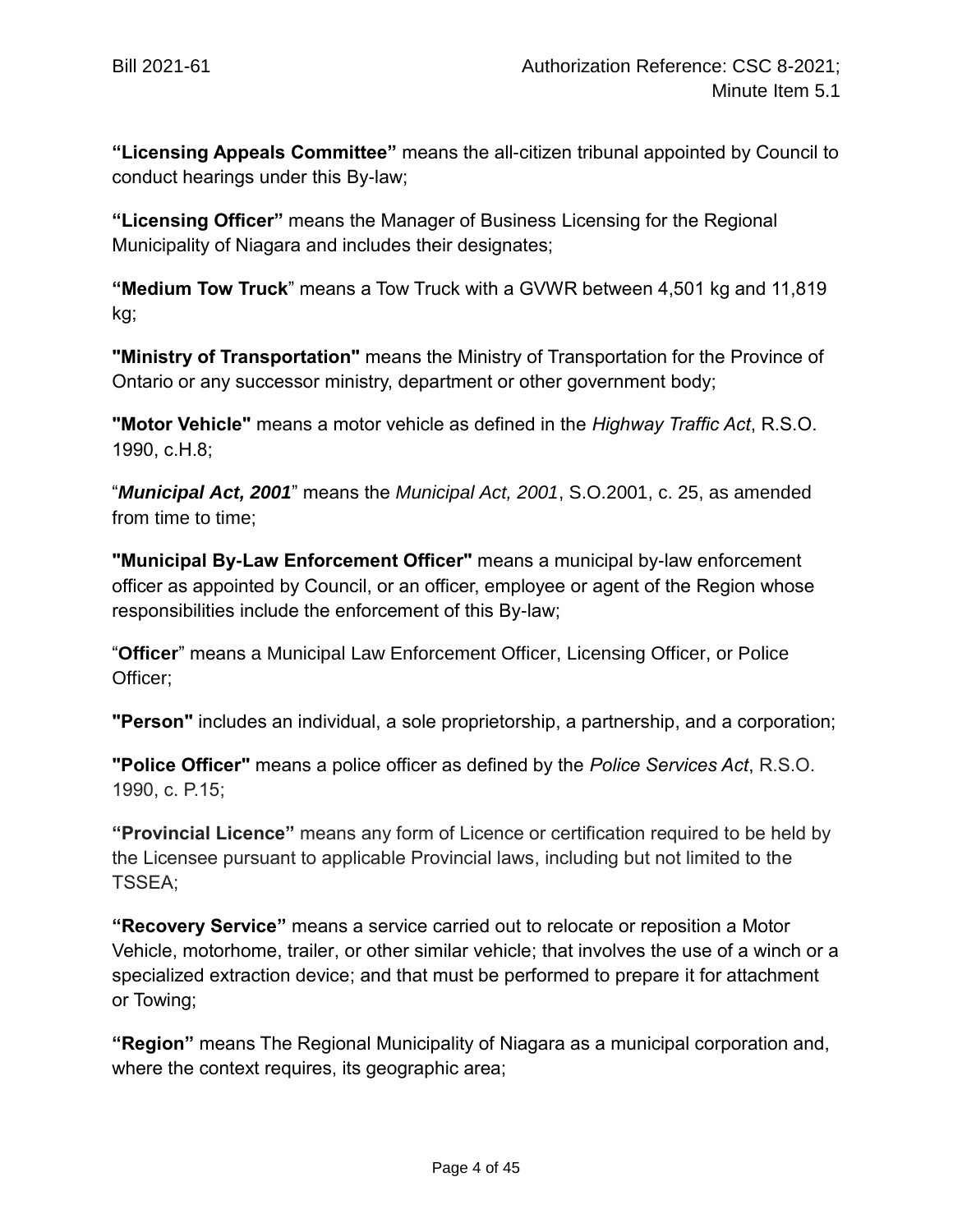"**Standard Tow Truck**" means a light duty Tow Truck, with a GVWR of 4,500 kg or less;

"**Statutory Holiday**" means New Year's Day, Family Day, Good Friday, Easter Sunday, Victoria Day, Canada Day, August Civic Holiday, Labour Day, Thanksgiving Day, Christmas Day, Boxing Day, and any other day fixed as a public holiday by the Federal Government or Ontario Provincial Government;

**"Tariff Schedule"** means the schedule setting out the maximum fees permitted to be charged to all Hirers of a Tow Truck for the towing of a Motor Vehicle and other services performed by any Licensee in relation to such Tow Truck, as set by the Licensing Officer and publicly posted from time to time on the Region's website;

**"Towed Vehicle"** means a Motor Vehicle, motorhome, trailer or other similar vehicle:

- a) Towed or otherwise conveyed by a Tow Truck;
- b) In respect of which an agreement is made or intended to be made for the Towing of such Motor Vehicle, motorhome, trailer, or other vehicle; or for the provision of other related services thereto, by a Hirer.

**"Tow"** means to transport another Motor Vehicle, motorhome, trailer or other similar vehicle; including a Motor Vehicle that is damaged, incomplete or inoperable, using a Tow Truck, including any ancillary activity such as lifting a Motor Vehicle for purposes of loading, towing or transporting it or placing it onto a truck or trailer for the purpose of towing or transporting it by means of a boom, hook, hoist, pulley stinger, sling, belt, form or other similar device that elevates part or all of the drawn Motor Vehicle, with or without the use of a dolly or other similar device, and "Towing" and "Towed" shall have corresponding meanings;

**"***Towing and Storage Safety and Enforcement Act***" or "TSSEA"** means the *Towing and Storage Safety and Enforcement Act*, 2001 S.O.2021, c.26, Sched.3, and any regulations thereunder, as may be amended from time to time, or any successor legislation;

**"Towing Services"** means the provision or offer of provision of a Tow Truck for compensation and includes

a) Towing or Recovery Services in respect of Motor Vehicles, motorhomes, trailers, and other similar vehicles, that are disabled, abandoned, impounded, seized, damaged, incomplete or inoperable or that require removal from a location for any other reason,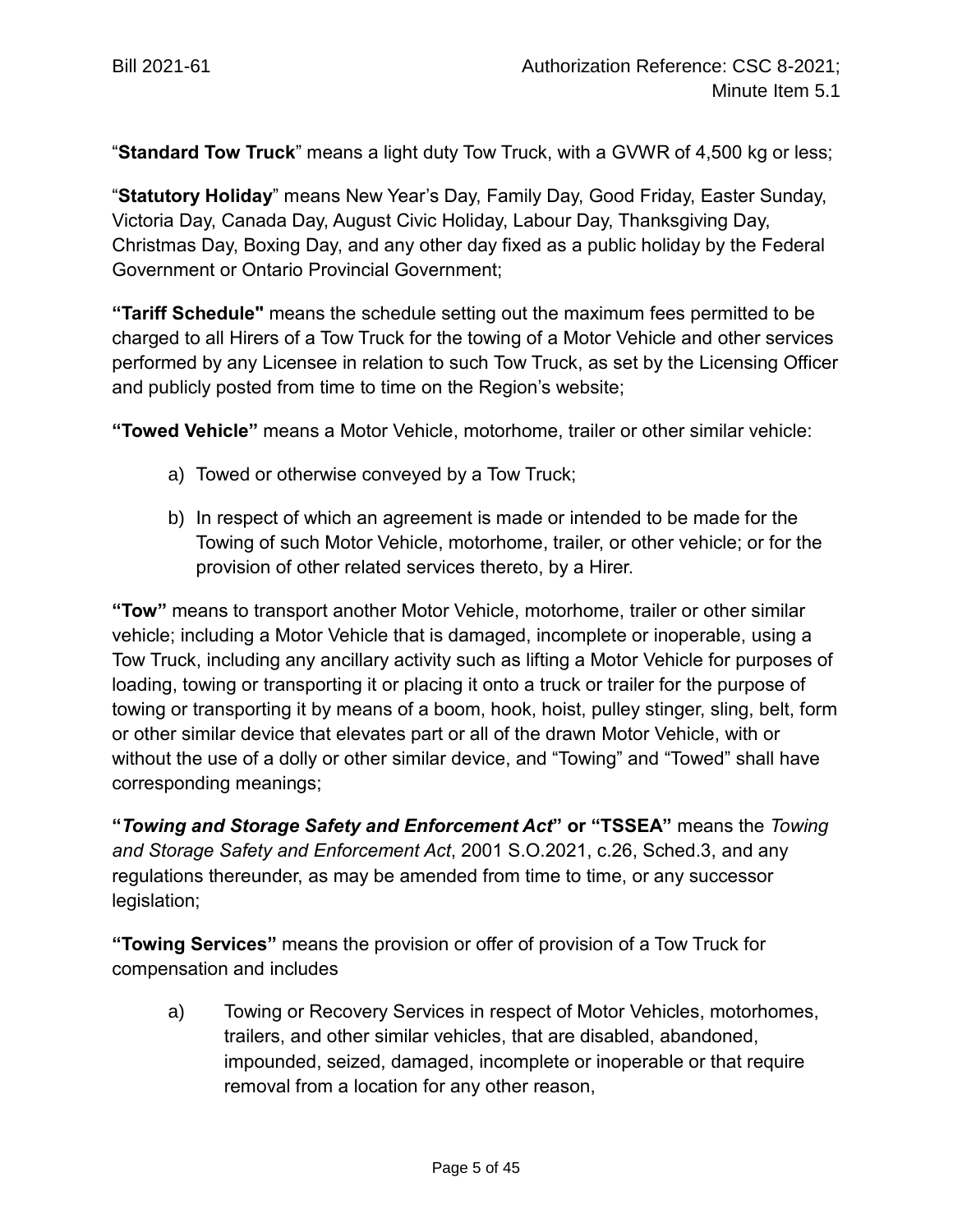- b) Clearing debris from collisions on highways and roads, and
- c) Conveying the Hirer, owner or driver of the Motor Vehicle or other Towed vehicle in a Tow Truck;

#### **"Tow Truck"** means

- a) A Motor Vehicle registered and commonly known as a tow truck that is equipped with a boom and a retractable wheel lift, or is a flatbed equipped with the retractable wheel lift,
- b) A commercial Motor Vehicle, as defined in subsection 1(1) of the *Highway Traffic Act*, used exclusively to tow or transport other Motor Vehicles, motorhomes, trailers and other similar vehicles, and
- c) A Motor Vehicle that is designed, modified, configured or equipped so that it is capable of towing other Motor Vehicles, motorhomes, trailers, and other similar vehicles;

**"Tow Truck Broker"** means a Person who, in pursuance of a trade, business, or occupation, arranges for the provision of Towing Services to a Hirer;

"**Tow Truck Business"** and **"Towing Business"** means a business engaged in Towing Services, which may include the operation of a Tow Truck Yard, if applicable;

"**Tow Truck Business Licence"** means a Licence issued by The Regional Municipality of Niagara;

**"Tow Truck Plate"** means a sign to be affixed to a Tow Truck displaying a series of letters and numbers that is issued by the Licensing Officer pursuant to this By-law, as evidence that the Tow Truck is authorized to operate within the Region;

**"Tow Truck Yard"** means a pound, yard, shop, public garage, or any other type of premises used for the storage, impounding, repair, or servicing of Motor Vehicles;

## **PART II LICENCE CLASSES**

- 2. The Licensing Officer shall issue Licences for the following classes:
	- (1) Tow Truck Broker;
	- (2) Tow Truck Yard;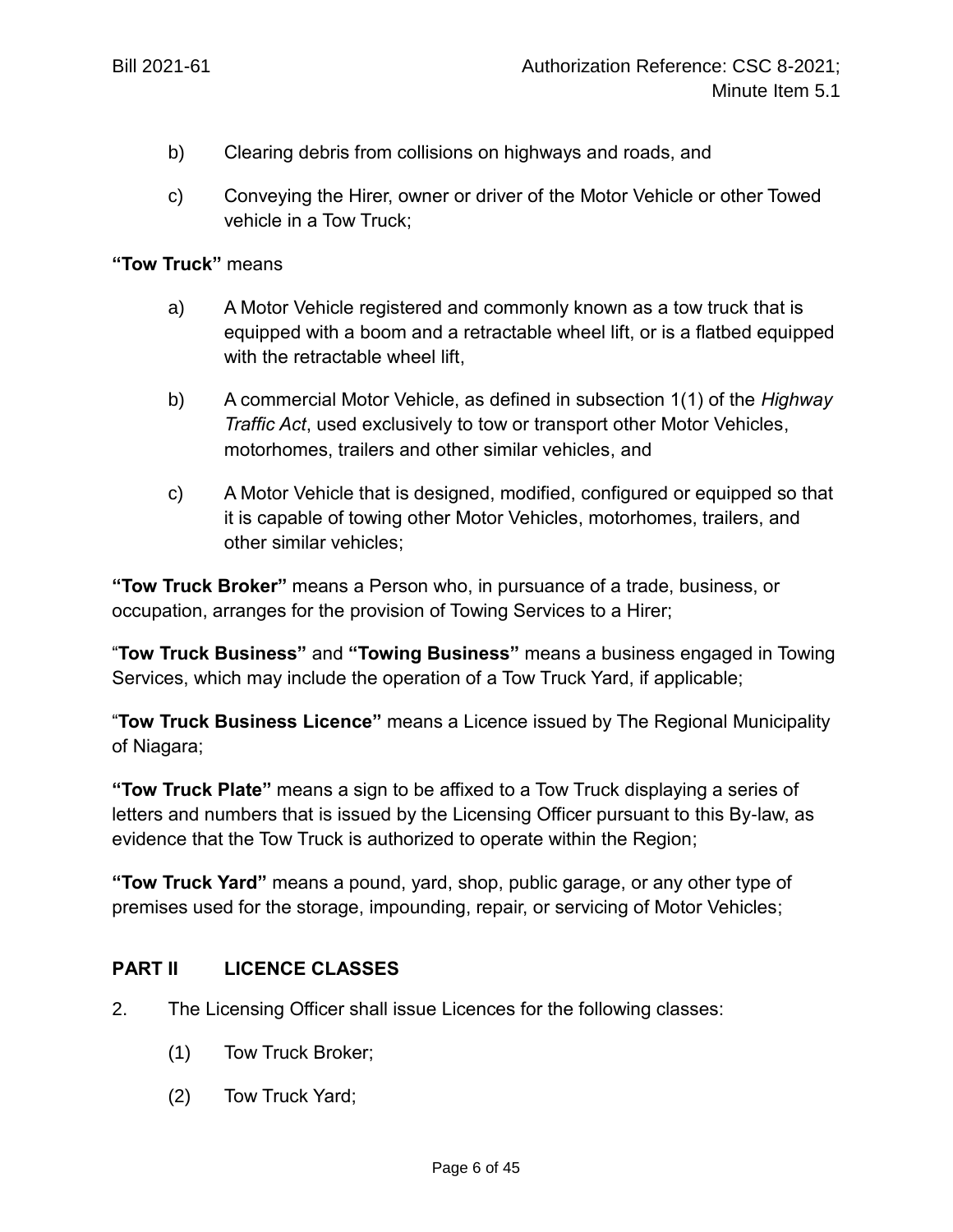- (3) Tow Truck Vehicle;
- (4) Tow Truck Driver; and,
- (5) Tow Truck Licence Plate.
- 3. (1) No Person shall carry on or engage in the Tow Truck Business unless the Person has a valid and current Licence permitting that Person to do so in The Regional Municipality of Niagara as required in accordance with this By-law.
	- (2) All Licences are valid for a twelve (12) month period from the date of issue. For Licence renewals only, if deemed necessary for administrative purposes by the Licensing Officer, the term of a Licence may be adjusted, for example, to align with the term of other Provincial Licences held by the Licensee for the Towing Business, and the Licence fee may be pro-rated accordingly.
	- (3) Unless otherwise provided for in this By-law, all Licences issued under this By-law are personal to the Licensee, are only transferable upon approval by the Licensing Officer, and remain the property of the Region.
	- (4) This By-law shall apply to all Towing Services provided on both public and private property within the Region.

## **PART III TOW TRUCK BROKER LICENCE**

#### **Prohibition**

4. No Person shall act as a Broker without first having obtained a Tow Truck Broker Licence in accordance with this By-law.

#### **Licence Application**

- 5. Every application for a Tow Truck Broker Licence or renewal of such a Licence shall be made to the Licensing Officer in a form provided by the Licensing Officer. Without limitation, every application shall include the following:
	- (1) the full legal name, municipal address, email address and telephone number of each Applicant;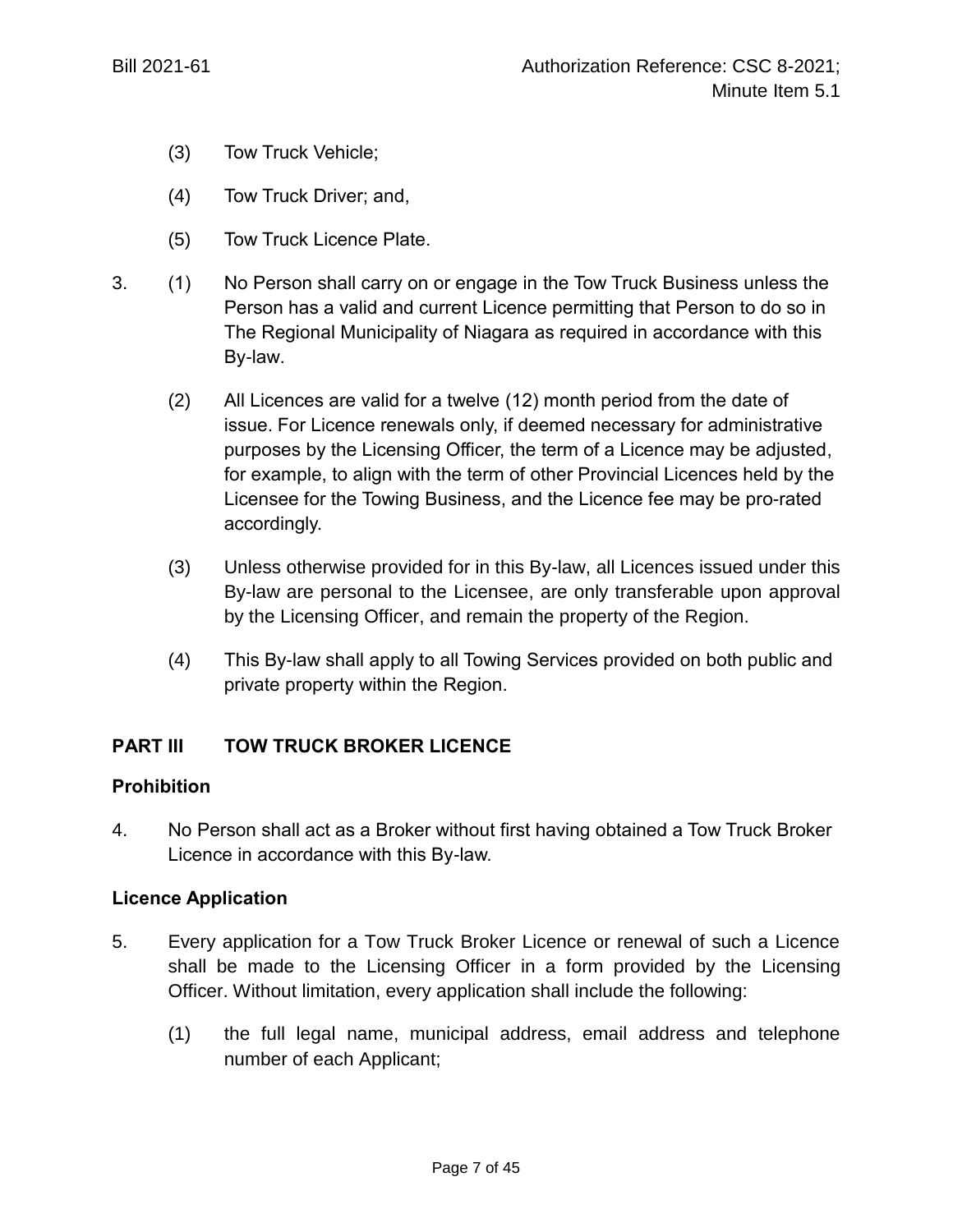- (2) If the Applicant is a partnership, the full legal name, address, email address and telephone number of each partner;
- (3) If the Applicant is a corporation, all current articles of incorporation for the corporation;
- (4) All current legal documents showing the registered business name of the Applicant, if applicable;
- (5) The full legal names, dates of birth and addresses for all officers and directors of the Applicant, if applicable;
- (6) The full legal names and signatures of all Persons having signing authority for the Applicant corporation, if applicable, including a letter outlining the number of signatures required for financial and administrative functions;
- (7) The full legal names of all Drivers who are currently affiliated, or will be affiliated, with the Applicant as their Broker;
- (8) A Certificate of Insurance identifying and confirming the following minimum insurance requirements:

## Commercial General Liability Insurance ("CGL")

CGL insurance for all services, operations, and work to a limit of not less than FIVE MILLION DOLLARS (\$5,000,000) per occurrence.

The policy will be extended to include:

- a. bodily injury, death and property damage;
- b. cross liability and severability of interest;
- c. blanket contractual;
- d. premises and operations;
- e. personal and advertising injury;
- f. products and completed operations;
- g. owner's and contractors protective;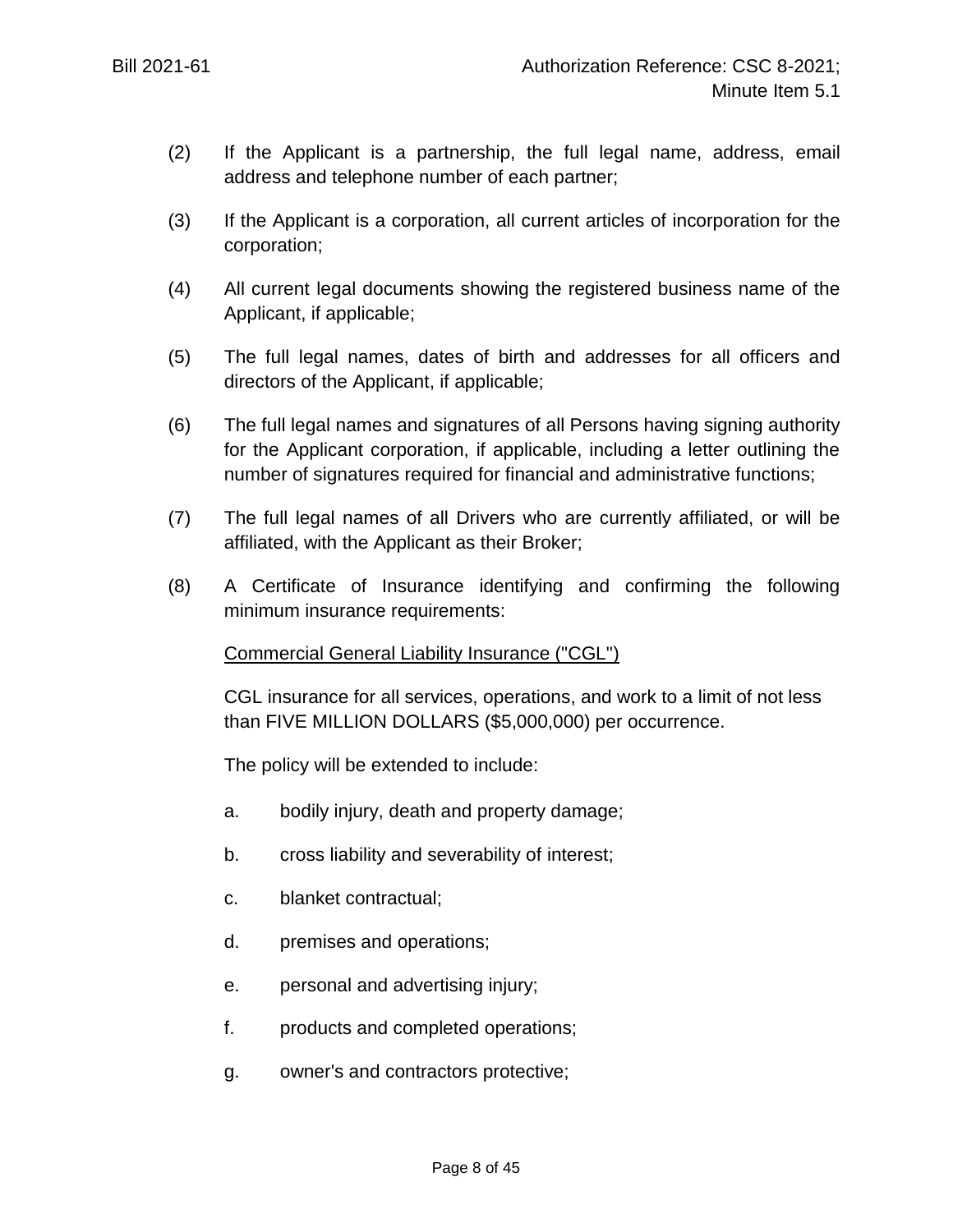h. non-owned Automobile to a limit of not less than TWO MILLION DOLLARS (\$2,000,000).

The policy shall be endorsed to:

- a. include The Regional Municipality of Niagara as an additional insured; and,
- b. contain an undertaking by the insurers to give thirty (30) days prior written notice in the event that there is a material change in the foregoing policies or coverage affecting the Additional Insured(s) or cancellation of coverage before the expiration date of any of the foregoing policies.

#### Policy Requirements

All policies of insurance shall:

- a) be written with an insurer licensed to do business in Ontario;
- b) be non-contributing with, and will apply only as primary and not excess to any other insurance or self-insurance available to Niagara Region.

#### Certificates of Insurance

Certificates of insurance originally signed by authorized insurance representatives shall be delivered to the Region prior to issuance of the Licence, on a form of Certificate of Insurance which is acceptable to the Region. The Certificate of Insurance must comply with these insurance requirements and must be on the Region's form of Certificate of Insurance, which can be found on the Region's website – [www.niagararegion.ca/business/fpr/cert-insurance.aspx.](http://www.niagararegion.ca/business/fpr/cert-insurance.aspx) If the Certificate of Insurance is provided in a non-original form (e.g. a facsimile, photocopy or scanned electronic copy), the Applicant acknowledges and agrees that the Region is fully entitled to treat any such Certificate as an original and that the Applicant will be responsible for the accuracy and validity of the information contained therein. All subsequent policy renewals and certificates of insurance thereafter, during the time that the Licence is in force, shall be forwarded to the Region within fifteen (15) days of their renewal date.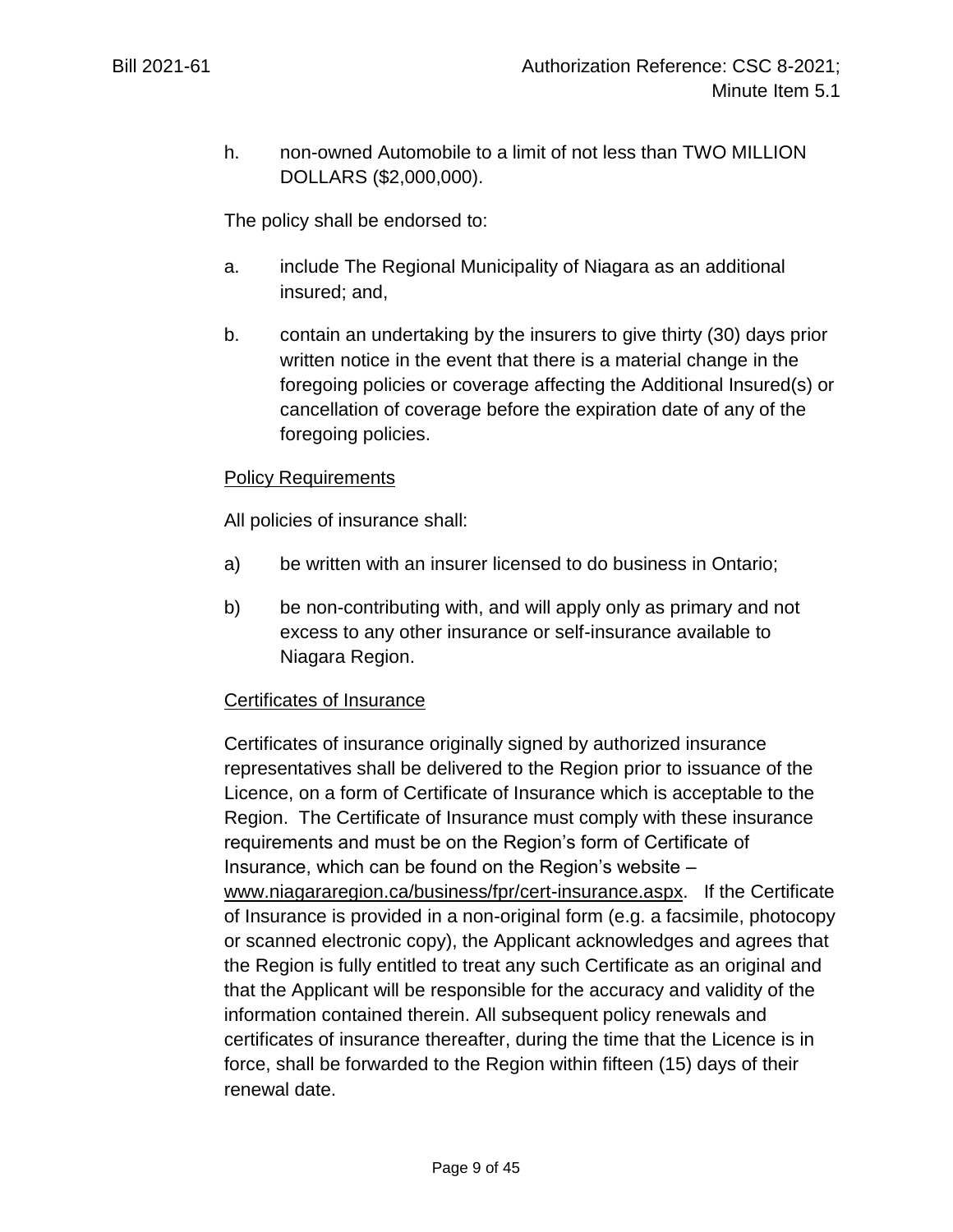- (9) Proof of a current and valid CVOR Certificate issued to the Applicant;
- (10) Proof of certification under the TSSEA as required;
- (11) Information on whether the Applicant, or any officer or director of the Applicant, has had a licence in regard to the provision of Towing Services suspended or revoked in the Region or in any other municipality within Canada;
- (12) Information on whether the Applicant, or any officer or director of the Applicant, has been convicted of an offence under any previously repealed by-law of the Region or other municipality within Canada governing the licencing of a Towing Business;
- (13) A Criminal Record and Judicial Matters check for the Applicant or any officer or director of the Applicant, obtained within sixty (60) days from the date of application, which shall be reviewed in accordance with the criteria in Schedule "A";
- (14) Payment in full of the prescribed fee in accordance with the Fees and Charges By-law;
- (15) A description and picture of any name, logo and/or trademark the Broker intends to use for any advertising or for display on any Tow Trucks affiliated with the Broker.

#### **General Licence Requirements**

- 6. Every Broker licensed under this By-law shall:
	- (1) Have a physical business premises located within the Region;
	- (2) Have a telephone number or email address that is solely associated with the Broker, to be used by customers who wish to make contact with the Broker;
	- (3) Have a digital Dispatch system and GPS that allows the Broker to communicate with and locate all Tow Trucks that are affiliated with the Broker;
	- (4) Have a minimum of one (1) Tow Truck, licensed under this By-law, affiliated exclusively with the Broker;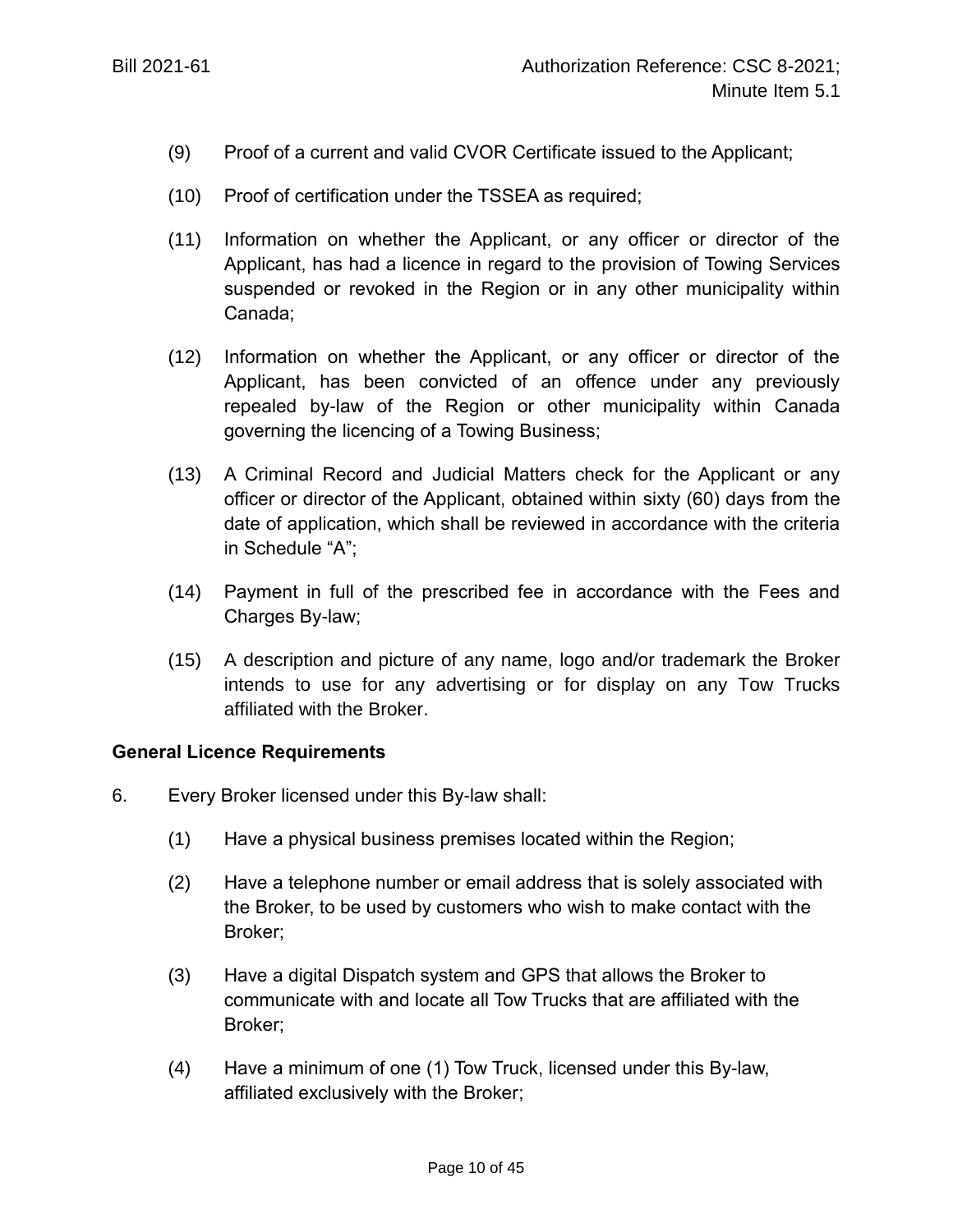- (5) Maintain a daily record (the "Register") of all transactions and services performed by the Broker and any affiliated Drivers, in a form satisfactory to the Licensing Officer, which includes the full legal name and address of every Hirer, a description of any Motor Vehicles Towed including the Vehicle Identification Number and Provincially issued licence plate number, the location of any Towed Vehicle, the fees charged, and the total fees collected, to be maintained for a period of twelve (12) months;
- (6) Send an electronic copy of the Register entries of the previous day's transactions to the Licensing Officer, via email, daily by 10:00 a.m., save and except those days that the business is not operating due to a Statutory Holiday or some other closure, in which case, the entries shall be submitted the following operating day;
- (7) Ensure that each Driver who operates through the Broker has completed annual driver training that includes the following topics:
	- (i) The safe and proper operation of a Tow Truck, including Standard, Medium, and Heavy Tow Trucks as well as flatbed or float vehicles, Towing equipment and devices and safe operation during inclement weather;
	- (ii) Vehicle recovery training, including winching, chocking, and other methods required for performing a Recovery Service;
	- (iii) Ontario Traffic Manual Book 7 (Temporary Conditions) Training, as may be updated from time to time;
	- (iv) Workplace Hazardous Materials Information System (WHMIS) Training;
	- (v) Road safety training and safety requirements under the *Highway Traffic Act*;
	- (vi) The proper response to an emergency situation including medical emergency, fire and Motor Vehicle accidents;
	- (vii) The provision of Towing Service in a manner that is free of discrimination and is in compliance with the *Human* Rights Code;
	- (viii) Health and safety awareness training; and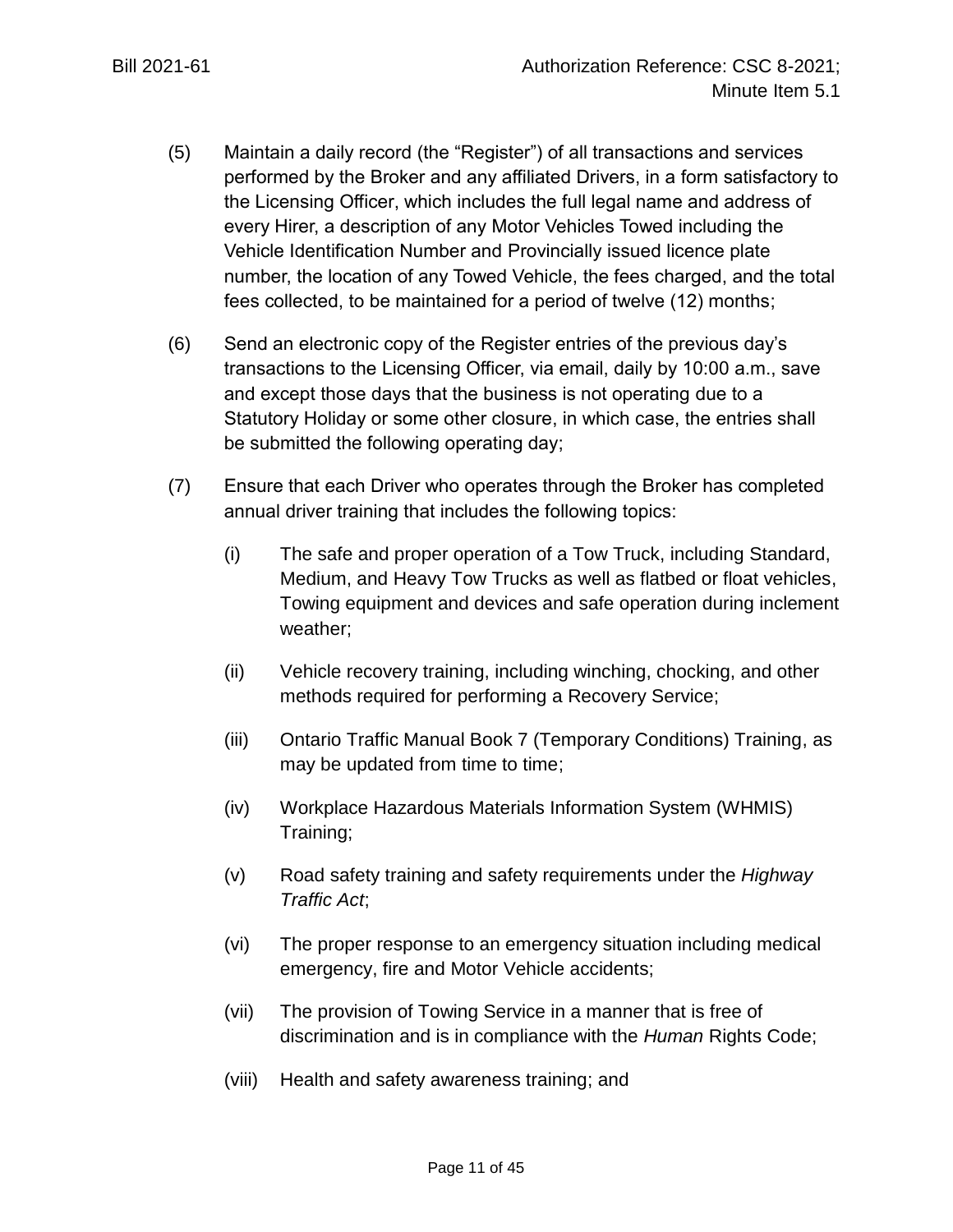- (ix) Bill 168, the *Occupational Health and Safety Amendment Act (Violence and Harassment in the Workplace), 2009,* training.
- (8) Ensure that the name, logo and/or trademark used for any advertising or for display on any Tow Trucks affiliated with the Broker, corresponds exactly with what was submitted to the Licensing Officer as part of the Licence application;
- (9) Have the ability to accept debit, credit and/or cash for roadside payments;
- (10) Not request or be paid a rate for Towing Services which is greater than the rates listed on the Tariff Schedule as established by the Licensing Officer;
- (11) Ensure that any Driver who operates through the Broker keeps a legible copy of the Tariff Schedule in their Tow Truck while the Tow Truck is being operated and produces it upon request of any Person;
- (12) Ensure that any Tow Truck Dispatched does not Tow a Motor Vehicle or trailer that exceeds the Tow Truck's Gross Vehicle Weight Rating (GVWR); and not to exceed the Gross Axle Weight Rating (GAWR) front and rear tire road range and Tow Truck wheel lift rating;
- (13) Take all reasonable steps to ensure that each Driver that is affiliated with the Broker complies with the requirements of this By-law;
- (14) Report within twenty-four (24) hours, to the Licensing Officer any known contravention of this By-law by a Driver affiliated with the Broker;
- (15) Report within twenty-four (24) hours to the Licensing Officer any known:
	- (i) Investigation, charge or conviction pursuant to the *Criminal Code*, *Controlled Drugs and Substances Act* or *Highway Traffic Act*; or
	- (ii) Ontario driver's licence suspension; or,
	- (iii) Expiry, suspension, revocation or conditions imposed on a Provincial Licence

of a Driver who is affiliated with the Broker.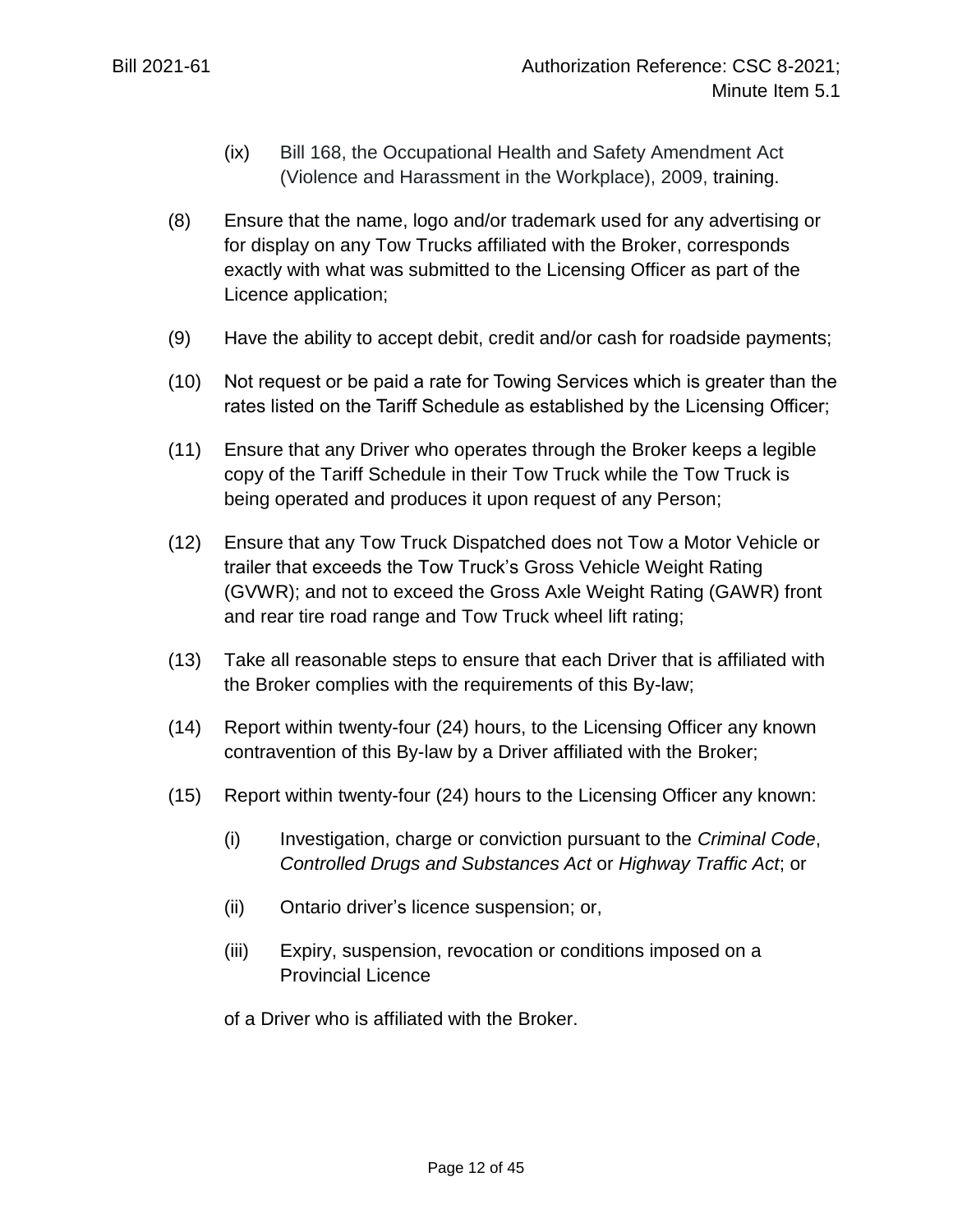- (16) Report within twenty-four (24) hours to the Licensing Officer:
	- (i) Any known Motor Vehicle accident that is reportable pursuant to section 199 of the *Highway Traffic Act*, or any successor provision; or,
	- (ii) Personal injury; or,
	- (iii) Cancellation of insurance

involving a Tow Truck that is affiliated with the Broker.

- (17) Report within twenty-four (24) hours, to the Licensing Officer if the Broker has terminated any Tow Truck Vehicle Licensee or Tow Truck Driver Licensee that is affiliated with the Broker;
- (18) Provide run sheets, as referred to in section 29 of this By-law, made in duplicate, and in a form approved by the Licensing Officer, to any Driver affiliated with the Broker;
- <span id="page-12-0"></span>(19) Keep original copies of all run sheets referred to section 29 of this By-law, for at least one (1) year after the services recorded in them are provided, and make them available for inspection by the Licensing Officer; and,
- (20) Provide the Licensing Officer, by the fifteenth  $(15<sup>th</sup>)$  day of every month, the following documentation for the preceding month in relation to the Broker's operations:
	- (i) A compilation of all run sheets, as described in section 29 of this By-law, recording every Towing Service provided by Drivers affiliated with that Broker; and,
	- (ii) Upon request, a copy of every itemized receipt issued for any Towing Service provided.

## **Broker Licence Transfer**

- 7. The Licensing Officer may approve the transfer of a Tow Truck Broker Licence from one Person to another upon the parties providing to the Licensing Officer:
	- (1) A completed transfer application;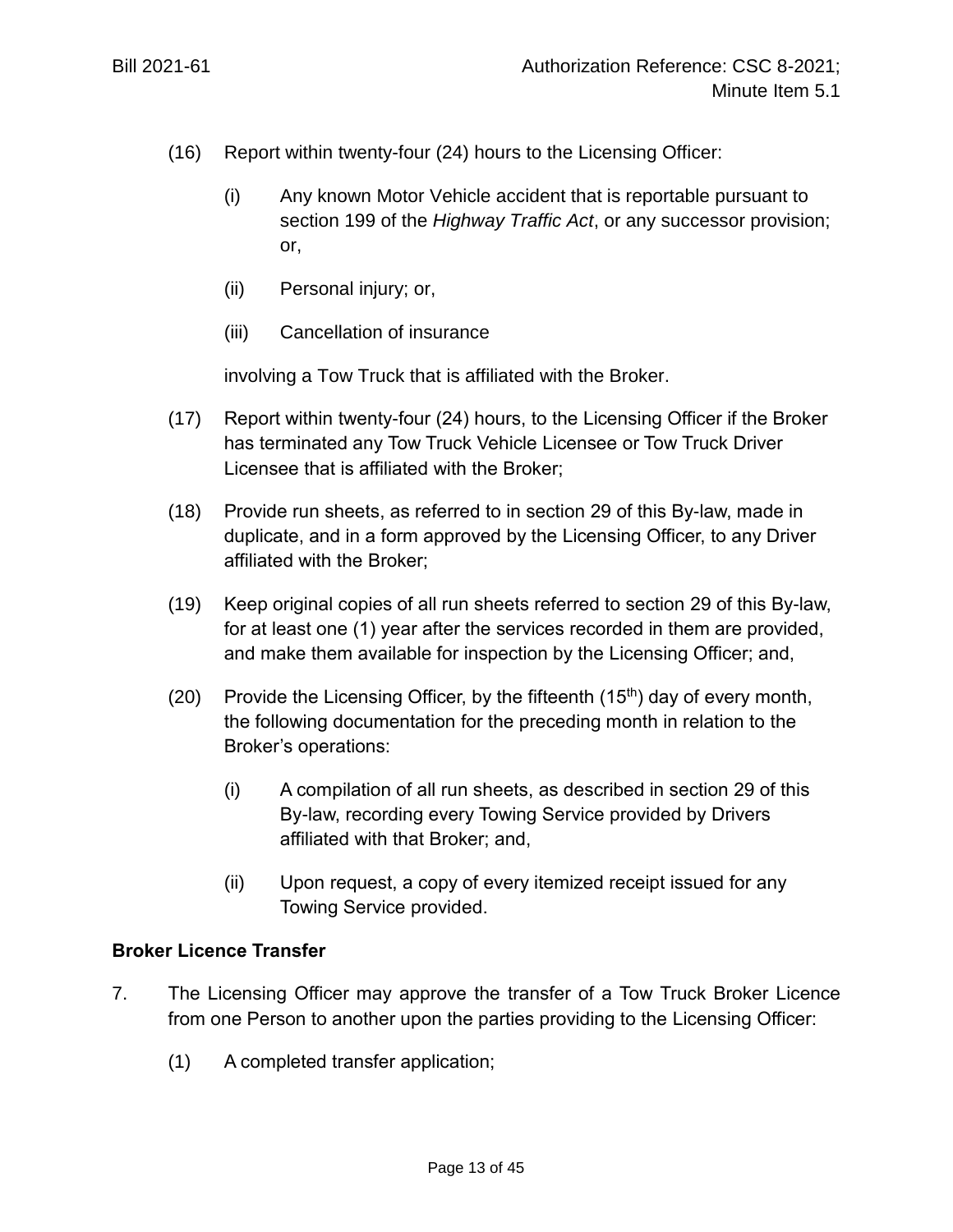- (2) The transfer application fee as prescribed in the Fees and Charges Bylaw; and,
- (3) Confirmation that the new Applicant meets the application requirements for a Tow Truck Broker Licence, as set out in Part III of this By-law.

## **PART IV TOW TRUCK VEHICLE LICENCE AND TOW TRUCK LICENCE PLATES**

### **Prohibition**

- 8. (1) No Person shall cause or permit a Motor Vehicle to be used as a Tow Truck without first having obtained a:
	- (i) Tow Truck Vehicle Licence for the Motor Vehicle; and,
	- (ii) Tow Truck Plate to be affixed to the Motor Vehicle in accordance with the requirements of this By-law.
- 9. No Person shall allow or permit another Person to provide or attempt to provide to a Hirer a Towing Service using a Motor Vehicle licensed under this By-law unless such Person holds a valid Tow Truck Driver Licence and a valid Tow Truck Plate is affixed to the Motor Vehicle in accordance with this By-law.
- 10. No Licensee shall affix, or permit any other Person to affix, a Tow Truck Plate to a Motor Vehicle other than the Tow Truck for which the Tow Truck Plate was issued under this By-law.

## **Licence Application**

- 11. Every application for a Tow Truck Vehicle Licence and/or Tow Truck Plate Licence and renewal Licence shall be made to the Licensing Officer in a form provided by the Licensing Officer. Without limitation, every application for a Tow Truck Vehicle Licence and Tow Truck Plate Licence, or application for renewal of either Licence shall include:
	- (1) The full legal name, municipal address, email address and telephone number of each Applicant;
	- (2) If the Applicant is a partnership, the full legal name, address, email address and telephone number of each partner;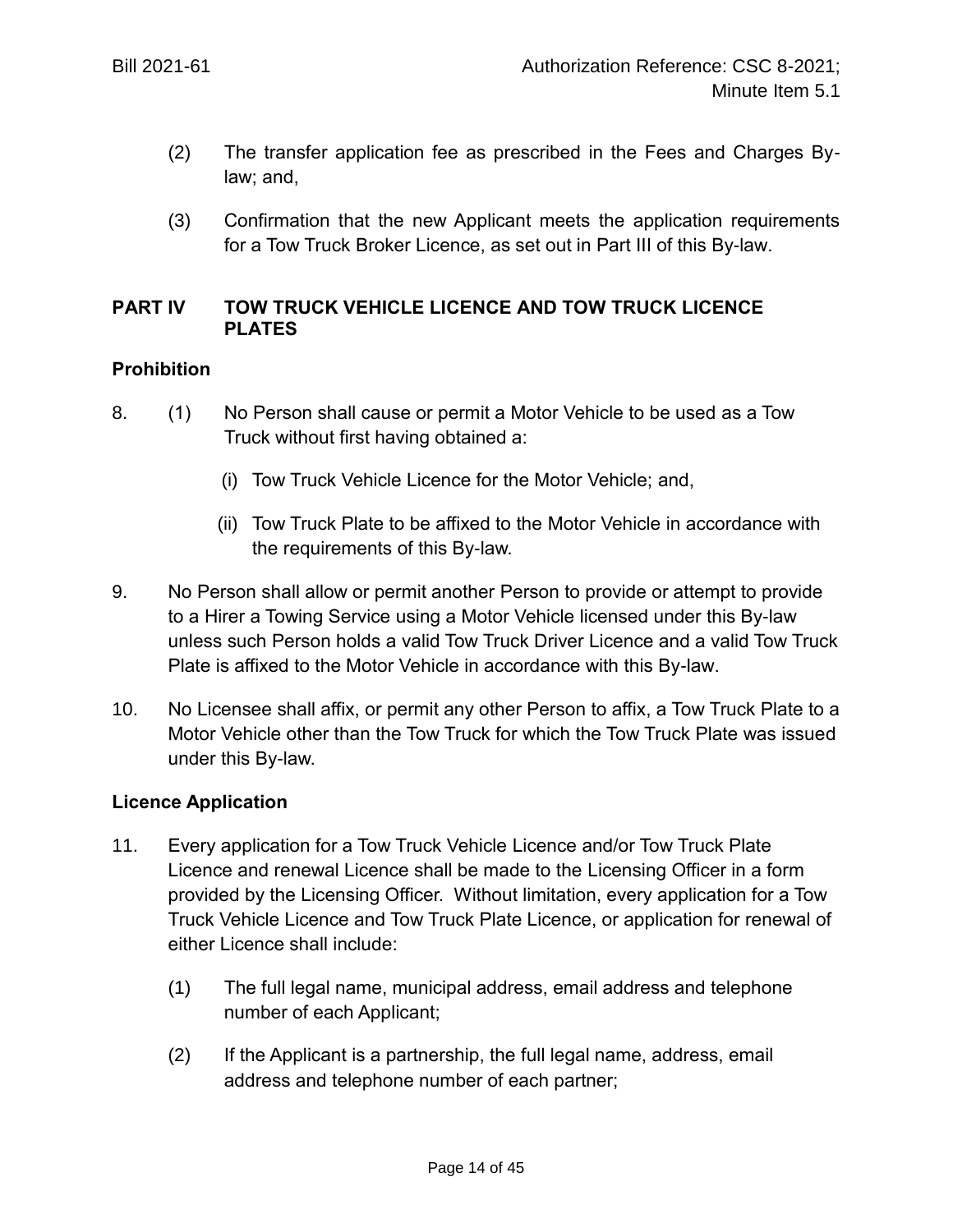- (3) If the Applicant is a corporation, all current articles of incorporation for the corporation;
- (4) All current legal documents showing the registered business name of the Applicant, if applicable;
- (5) The full legal names, dates of birth and addresses for all officers and directors of the Applicant, if applicable;
- (6) The full legal names and signatures of all Persons having signing authority for the Applicant corporation, if applicable, including a letter outlining the number of signatures required for financial and administrative functions;
- (7) The make, model, fuel type, VIN, production year, Ministry of Transportation issued licence plate number and valid Motor Vehicle permit for the Applicant's Tow Truck, confirming a valid "Tow Truck" designation;
- (8) Copies of any safety standards certificates, annual inspection certificates and semi-annual inspection certificates issued in respect of the Motor Vehicle, as may be required for the issuance of a CVOR;
- (9) If leased from a leasing company, a copy of the leasing agreement including an authorization for the leased Motor Vehicle to be used as a Tow Truck;
- (10) Proof of automobile insurance in accordance with the requirements set out in section 13 of this By-law;
- (11) A declaration signed by a Broker confirming the Applicant's affiliation or employment with that Tow Truck Broker;
- (12) Confirmation that the Applicant, or any officer or director of the Applicant, has not had a licence in regard to the ownership of a Tow Truck suspended or revoked by the Region or other municipality in Canada within three (3) years of the current application;
- (13) Confirmation that the Applicant, or any officer or director of the Applicant, has not been convicted of an offence under any Towing business by-law of the Region or other municipality in Canada in regard to the ownership of a Tow Truck in the three (3) year period prior to the date of the application;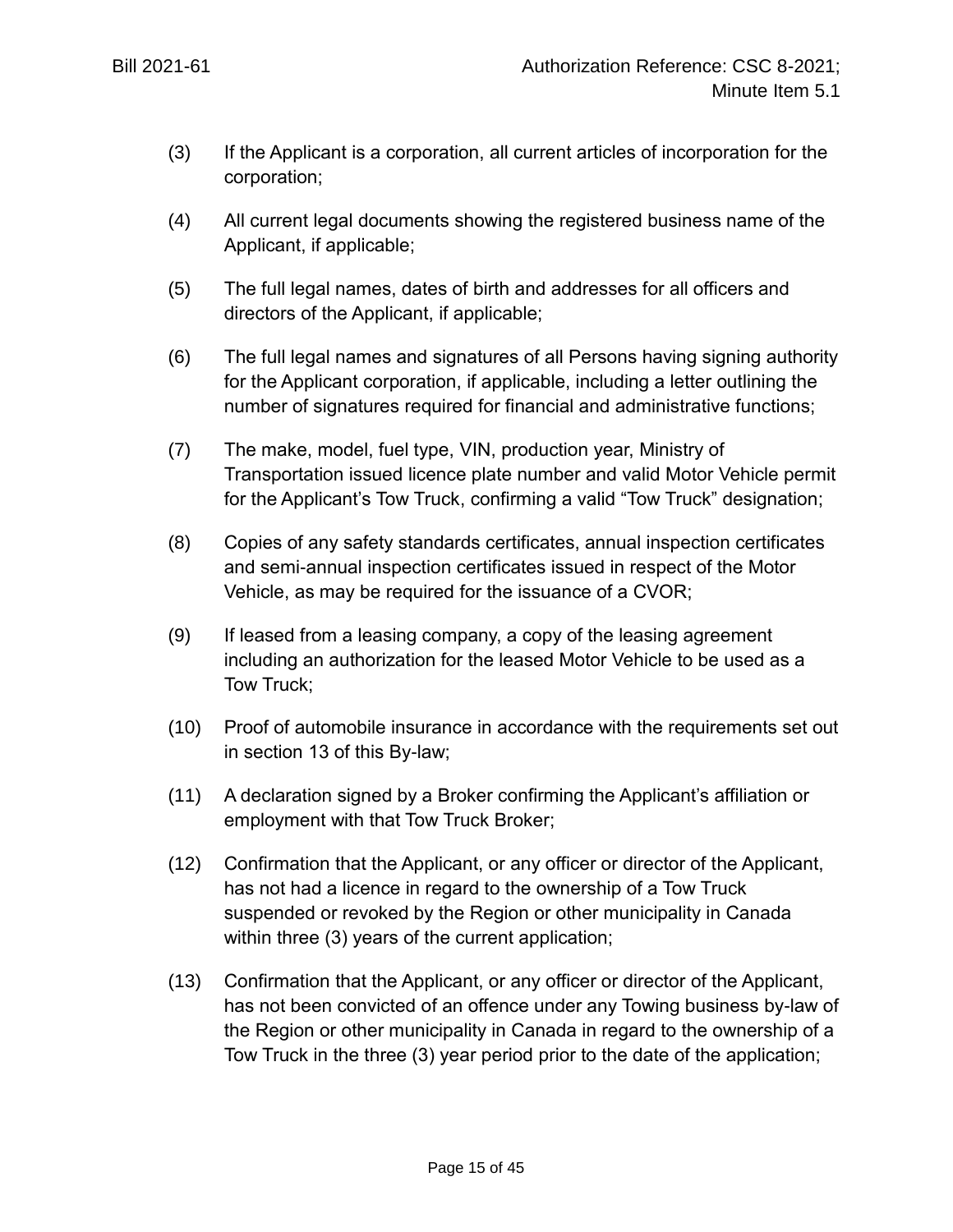- (14) A Criminal Record and Judicial Matters check for the Applicant or any officer or director of the Applicant, obtained within 60 days from the date of application, which shall be reviewed in accordance with the criteria in Schedule "A" to this By-law;
- (15) Payment of the prescribed fee in accordance with the Fees and Charges By-law; and
- (16) Proof of certification under the TSSEA as required.
- 12. (1) The Licensing Officer may set a limit or quota on the number of Tow Truck Plates that may be issued within the Region.
	- (2) If a quota or limit as referenced in subsection (1) is put in place, there shall be no waiting list maintained. Any new Tow Truck Plates to be issued by the Licensing Officer will be offered to Applicants who meet the application requirements for a Tow Truck Vehicle Licence set out in section 11 of this By-law, in order of when completed applications are received.
	- (3) Any quotas or limits that may be implemented shall remain in effect according to the time limit as determined by the Licensing Officer not to exceed three (3) years, after which time the Licensing Officer shall conduct a review to determine whether these quotas or limits should be revised.

## **Tow Truck Vehicle and Plate Requirements**

- 13. (1) Every Tow Truck Vehicle Licensee shall maintain on file with the Region a Certificate of Insurance for each Tow Truck licensed under this By-law, identifying and confirming:
	- (i) a minimum limit of liability of TWO MILLION DOLLARS (\$2,000,000.00) per occurrence, exclusive of interest and costs, against liability resulting from bodily injury to or the death of one or more persons, and loss or damage to property;
	- (ii) a minimum limit of liability of ONE HUNDRED THOUSAND DOLLARS (\$100,000.00) per occurrence, exclusive of interest and costs, for damage to customers' vehicles while in the care, custody, or control of the Licensee; and,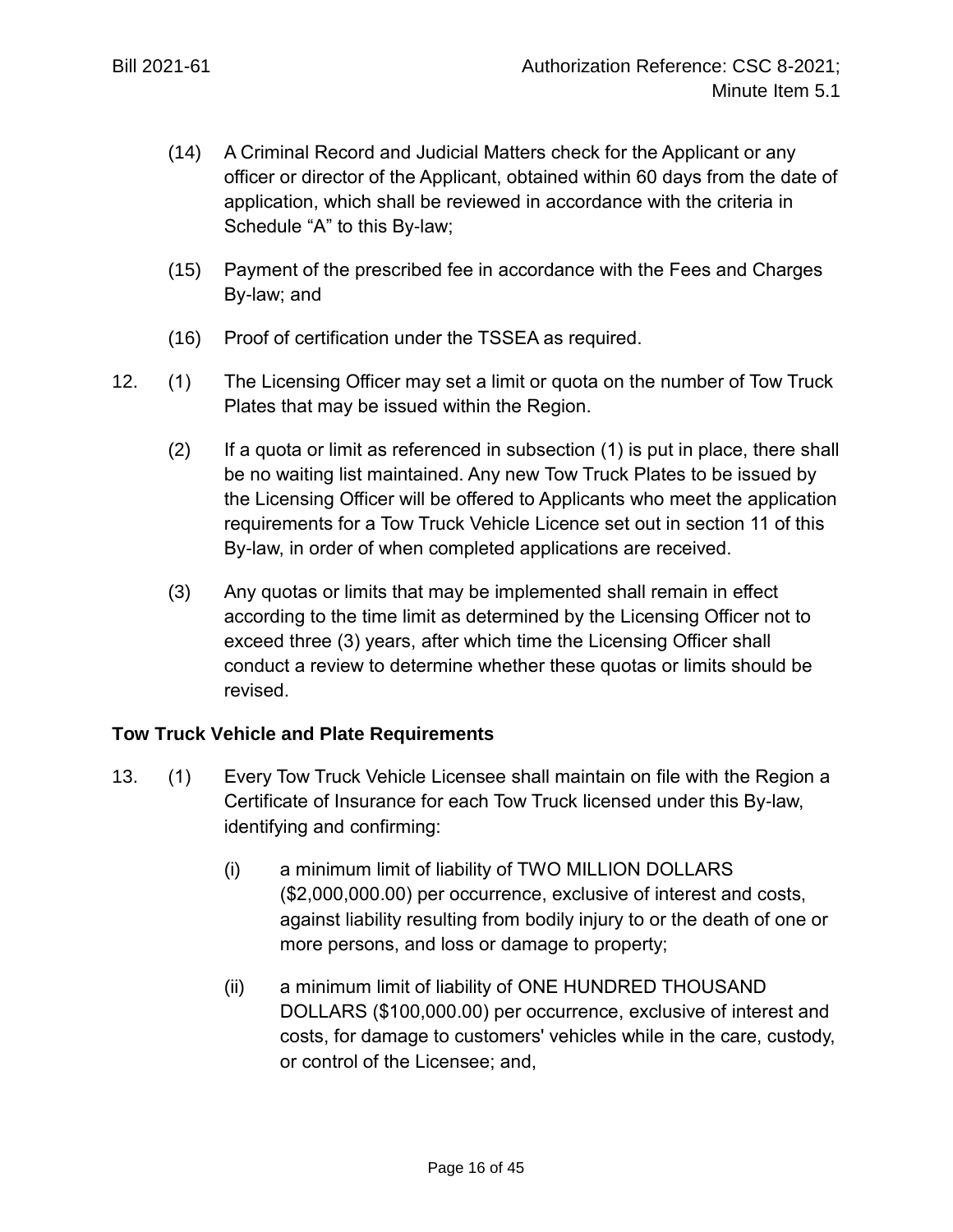- (iii) a minimum limit of liability of ONE HUNDRED THOUSAND DOLLARS (\$100,000.00) per occurrence, exclusive of interest and costs, against liability resulting from direct physical loss or damage to cargo including Motor Vehicles and goods accepted by the Licensee for Towing.
- (2) Proof of insurance shall be provided annually through a Certificate of Insurance that confirms the required coverage. The Licensee shall provide the Licensing Officer with renewal replacements on or before the expiry of any such insurance.
- 14. Every Tow Truck licensed under this By-law shall be equipped with the following equipment, which shall be kept in good working order at all times:
	- (1) A fire extinguisher, securely mounted in a place and readily accessible by the Driver near the entrance of the Tow Truck, tagged and inspected monthly;
	- (2) A GPS that sets out and records the location of the Tow Truck;
	- (3) A Dispatch system that allows communication between the Tow Truck Driver and Broker;
	- (4) A hoisting device of sufficient capacity to safely lift the Motor Vehicle to be Towed, and a tow cradle, tow bar, or tow sling equipped and maintained to ensure the safe lifting and conveying of Towed Motor Vehicles, not to exceed the GVWR (Gross Vehicle Weight Rating), the GAWR (Gross Axle Weight Rating) front and rear, tire load range and tow truck lift ratings for boom and wheel lift;
	- (5) Four (4) devices for securing the steering wheel, trunk, hood, or doors of a Motor Vehicle;
	- (6) At least two (2) safety chains having a minimum length of 3 metres, each comprised of links of at least 8 millimetres steel and must have legible rating tags;
	- (7) An audible warning system connected to the Tow Truck's backup lamps that is automatically activated when the Tow Truck is in reverse gear;
	- (8) A bar light that produces intermittent flashes of amber light visible from 360 degrees and from a distance of 200 yards;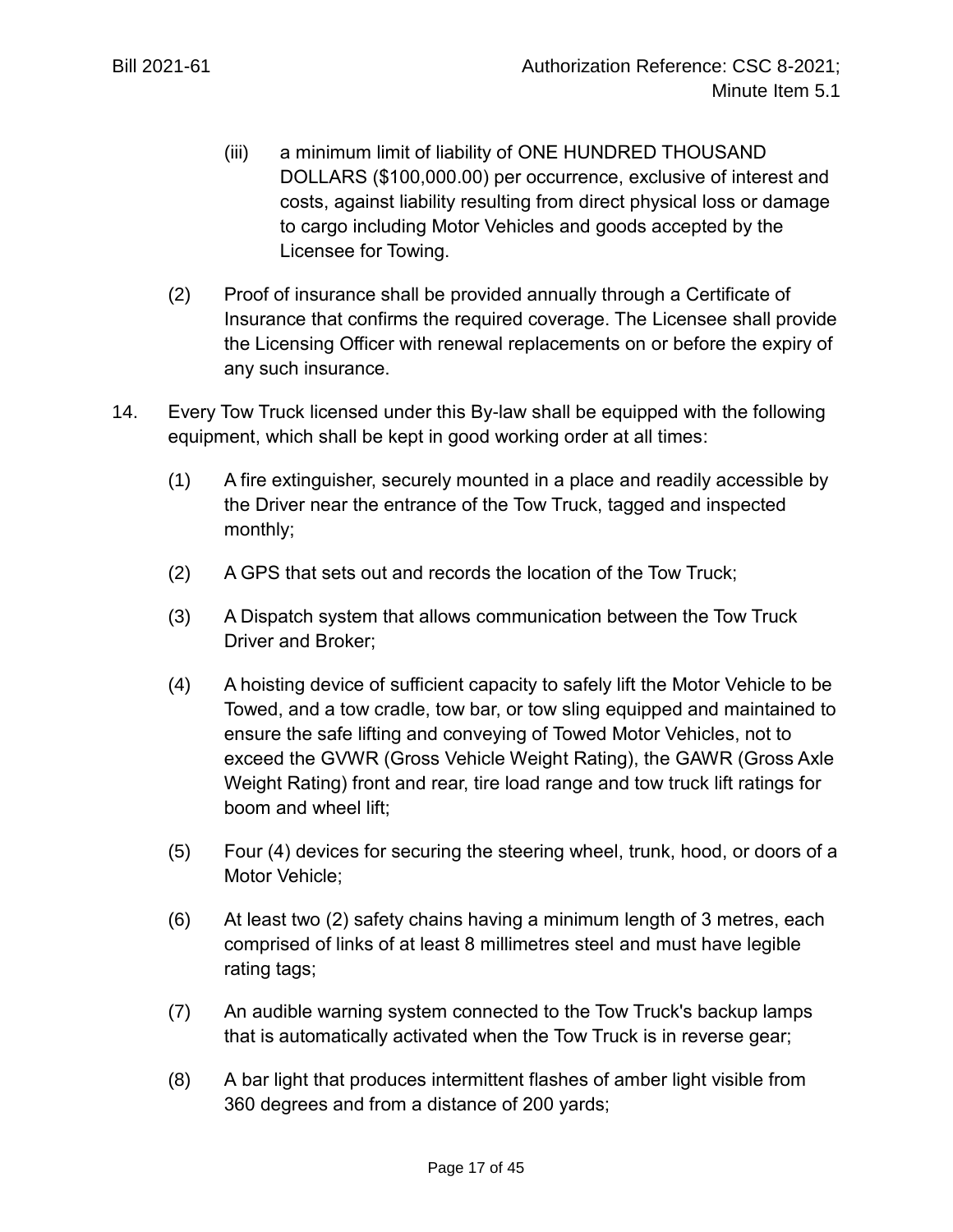- (9) A digital camera or camera-enabled mobile phone;
- (10) A high-visibility, fluorescent safety vest and CSA steel toed safety boots for use by the Driver with a class rating of 3 level 2;
- (11) One (1) push broom, a scoop shovel, absorbent material to absorb vehicle fluids, and a receptacle to collect absorbent material; and,
- (12) Road triangles or pylons, pry bar, hammer, wheel chocks, winch hooks, tie downs, and extended magnetic turn signal and brake indicators, and any other tools and safety equipment as may be required by the Licensing Officer.
- 15. Every Person that holds a Tow Truck Plate shall display:
	- (1) The Tow Truck Plate on the frame of the Tow Truck's roof light in order to be seen from the rear of the vehicle;
	- (2) The number of the Tow Truck Licence Plate issued by the Licensing Officer, in contrasting colours on both sides of the Tow Truck; and
	- (3) Two (2) decals that are a minimum of 200 square centimeters each in area in visible locations on the exterior of the Tow Truck that displays in large print the name or trademark of the affiliated Broker, which shall correspond exactly with the information submitted and approved as a part of the Licence application.
- 16. Every Tow Truck Vehicle Licensee shall ensure that their Licence is kept within the Tow Truck and is available for inspection upon request by Hirers, Officers, and Persons authorized to enforce this By-law.
- 17. A Tow Truck Vehicle Licence is specific to the Tow Truck for which it has been issued. When a Tow Truck is replaced with another Tow Truck, the Tow Truck Plate that is affiliated with the previous Tow Truck may be transferred to the replacement Tow Truck, provided:
	- (1) The Licensee applies to the Licensing Officer for a new Tow Truck Vehicle Licence in a form provided by the Licensing Officer and meets the applicable requirements under this By-law for such a Licence;
	- (2) A Tow Truck Vehicle Licence is issued for the replacement Tow Truck; and,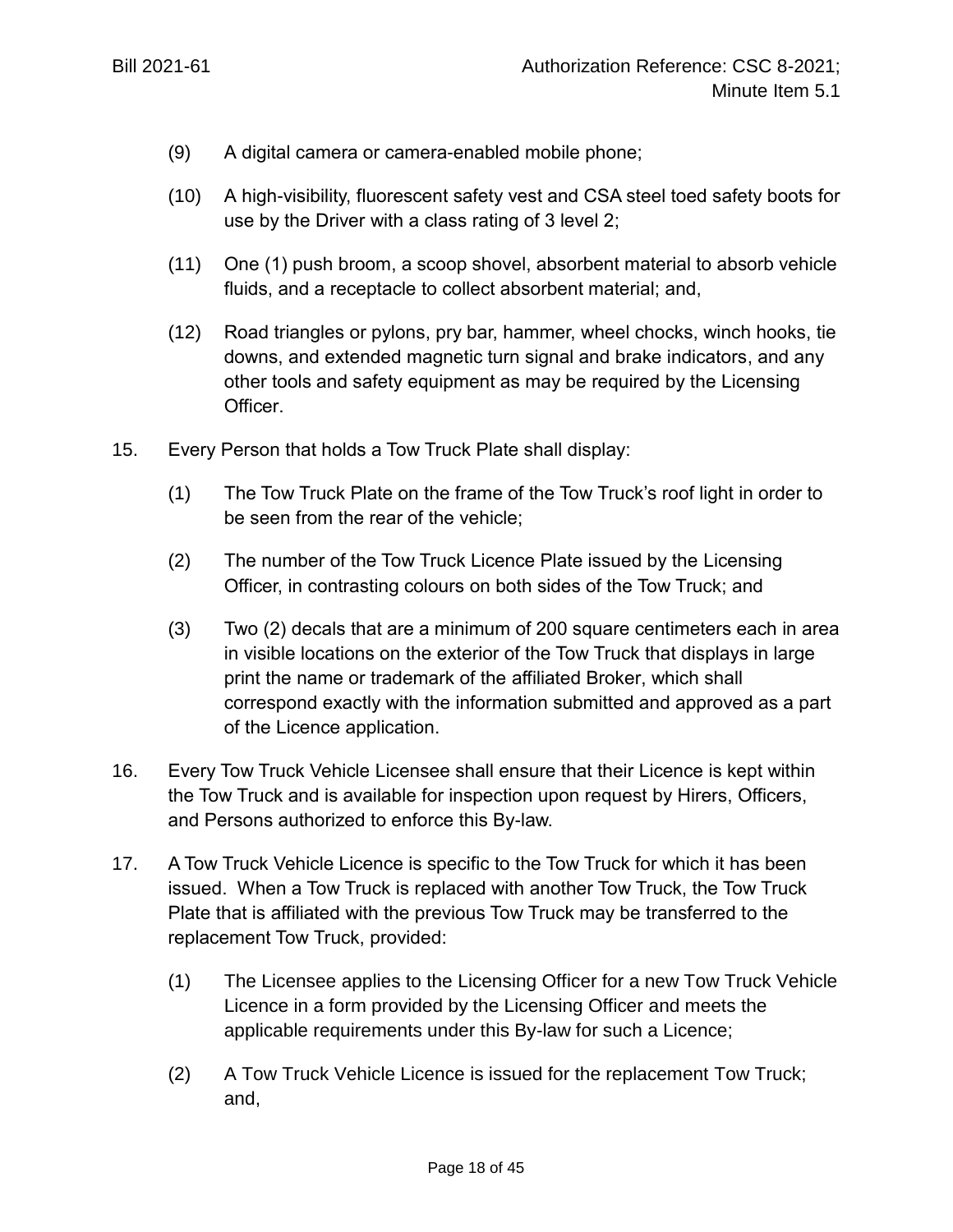- (3) The Licensee pays the transfer fee in accordance with the Fees and Charges By-law.
- 18. A Tow Truck Plate may be leased to another Tow Truck Vehicle Licensee provided that the Tow Truck Plate Licensee first provides the Licensing Officer with the details of the lease arrangement including the term of the lease and confirmation that the Owner of the Tow Truck Plate remains responsible for compliance with the requirements of this By-law, and that the lessee meets the requirements for a Tow Truck Plate-holder as set out in this By-law.
- 19. The Licensing Officer may approve the transfer of ownership of a Tow Truck Plate Licence from one Person to another upon the parties providing to the Licensing Officer:
	- (1) A completed transfer application, in a form provided by the Licensing Officer;
	- (2) A transfer application fee as prescribed in the Fees and Charges By-law; and
	- (3) Confirmation that the new Applicant meets all application requirements and conditions for a Tow Truck Plate Licence under this By-law.
- 20. Notwithstanding any other provision of this By-law, a Licensing Officer may provide approval for the transfer of a Tow Truck Plate in the event of the plate holder's death, subject to completion and approval of the required transfer application within thirty (30) days, failing which, the Licence plate shall be surrendered.
- 21. A Tow Truck Vehicle Licence and Tow Truck Plate shall only be issued to an Applicant who is affiliated with a single Tow Truck Broker that is licensed under this By-law. A Tow Truck Vehicle Licensee and the Tow Truck Plate assigned to that Licensee may not be affiliated with multiple Tow Truck Brokers at the same time.
- 22. A Licensee may hold multiple Tow Truck Vehicle Licences and/ or Tow Truck Plates.
- 23. All Tow Truck Plates that are expired are deemed revoked by the Licensing Officer and must be returned to the Licensing Officer. A replacement fee shall be charged to the Tow Truck Plate Licensee if the Tow Truck Plate is not returned.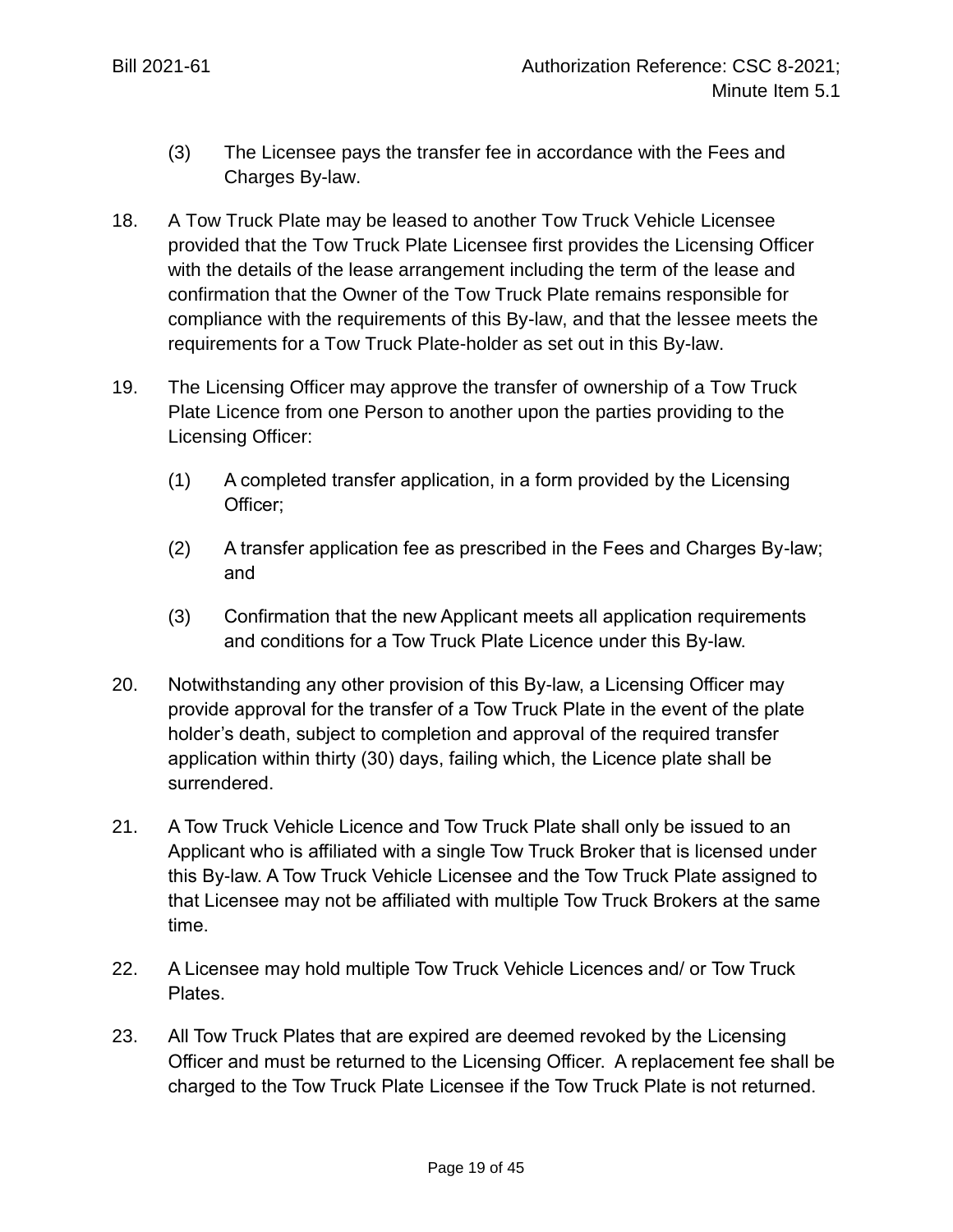- 24. (1) A Licensee may apply for a non-use status designation of a Tow Truck Plate for a period of up to sixty (60) days in a calendar year. This application must be approved by the Licensing Officer and all appropriate fees, in accordance with the Fees and Charges By-law, must be paid.
	- (2) No Person shall operate, or permit to be operated, any Tow Truck that bears a Tow Truck Plate that is has been designated for non-use status.
	- (3) Tow Truck Plates that have been designated for non-use status for more than sixty (60) days in a calendar year shall be returned to the Licensing Officer.

# **PART V TOW TRUCK DRIVER LICENCE**

### **Prohibition**

- 25. (1) No Person shall drive or operate a Tow Truck for the purposes of providing a Towing Service unless that Person is the holder of a Tow Truck Driver Licence as issued under this By-law.
	- (2) No Driver shall provide or attempt to provide Towing Services to a Hirer unless they are affiliated with a Broker.
	- (3) No Driver shall use or attempt to use a Motor Vehicle as Tow Truck unless the Motor Vehicle has been issued a Tow Truck Vehicle Licence and Tow Truck Plate under this By-law which is affixed to the Motor Vehicle.

## **Licence Application**

- 26. Every application for a Tow Truck Driver Licence and/or renewal of such a Licence shall be made to the Licensing Officer in a form provided by the Licensing Officer. Without limitation, every application for a Tow Truck Driver Licence or a renewal shall include the following:
	- (1) The Applicant's full legal name, address, telephone number, email address and date of birth;
	- (2) Proof of a valid, unrestricted, Class G driver's licence issued by the Ministry of Transportation, and a class of driver's licence required to drive a Tow Truck, meeting the vehicle towing weight requirements, and at least two (2) years of driving experience;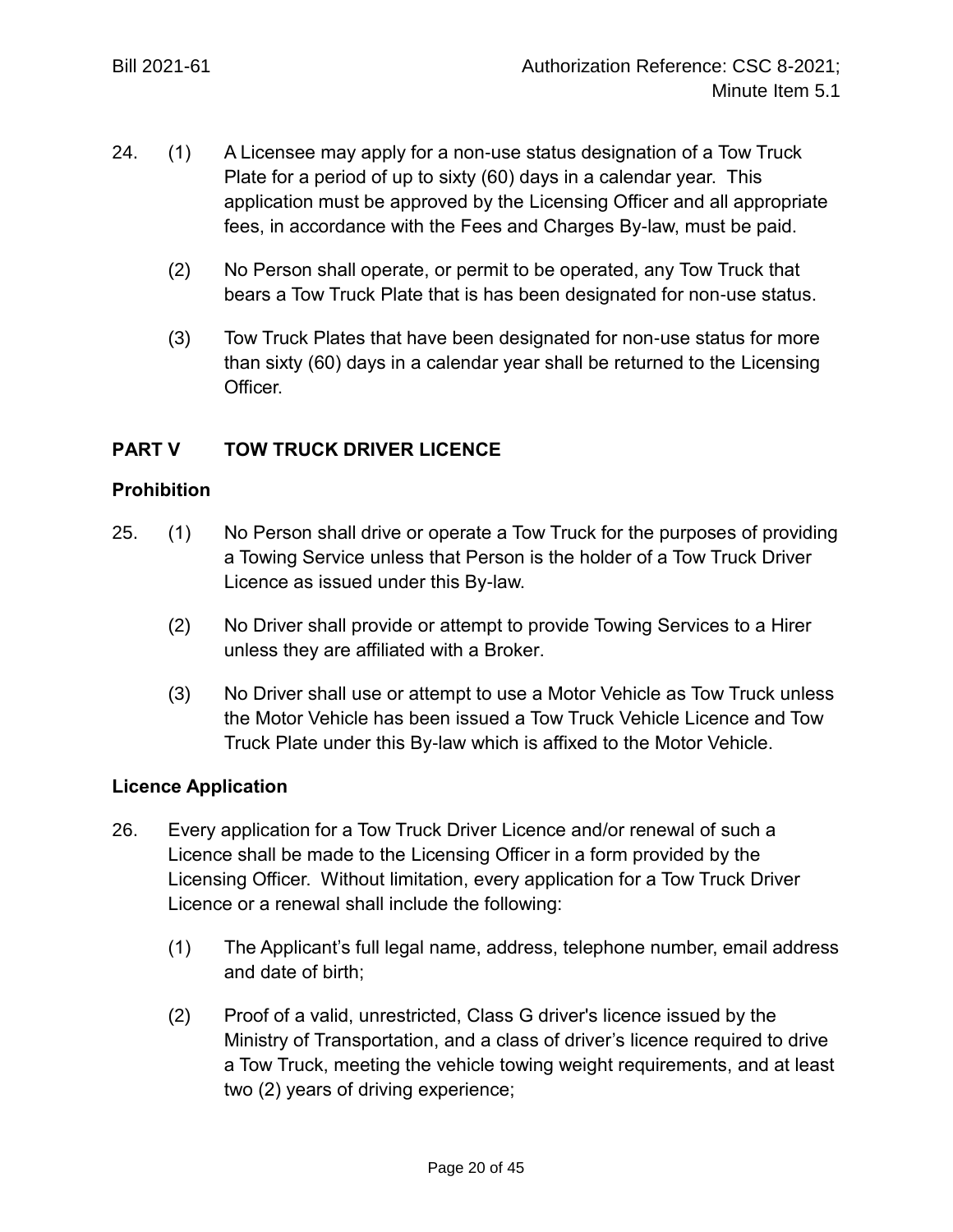- (3) Two (2) pieces of government issued identification, one being photo identification;
- (4) Confirmation that the Applicant is legally eligible to work in Canada;
- (5) Confirmation that the Applicant has not had a Tow Truck Driver Licence revoked, suspended or denied within three (3) years of the date of application;
- (6) A Criminal Record and Judicial Matters check for the Applicant or any officer or director of the Applicant, obtained within sixty (60) days from the date of application, which shall be reviewed in accordance with the criteria in Schedule "A";
- (7) A Ministry of Transportation three (3) year driver's abstract;
- (8) A declaration signed by the Applicant confirming they do not have any current outstanding police investigations, *Highway Traffic Act* charges or criminal charges or warrants pending before any courts;
- (9) A declaration signed by a Broker confirming the Applicant's affiliation or employment with that Broker;
- (10) Confirmation from the Applicant's affiliated Broker that the Applicant has successfully completed all required driver training; and
- (11) Proof of certification under the TSSEA as required.
- 27. An Applicant for a Tow Truck Driver Licence shall submit to a photograph being taken of them for use on the Tow Truck Driver Licence.

## **General Licence Requirements**

- 28. Every Driver, while operating a Tow Truck licensed under this By-law, shall:
	- (1) Display their Licence in a location that is clearly visible within the Tow Truck and make it available for review by any Person, upon request;
	- (2) Ensure their Tow Truck Vehicle Licence is in the Tow Truck;
	- (3) Display a copy of the Tariff Schedule in their Tow Truck so that it is clearly visible to all Hirers;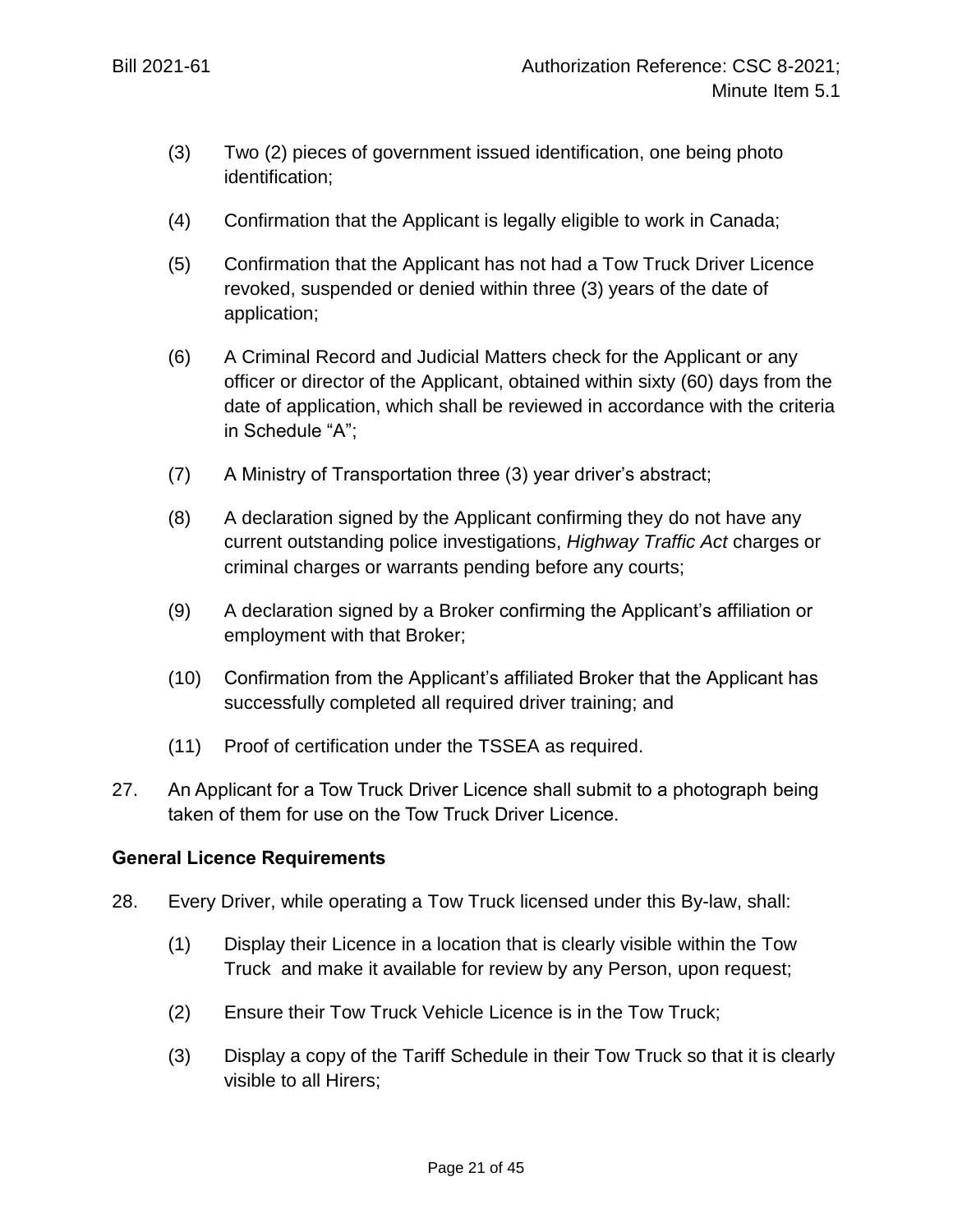- (4) Verbally advise a Hirer of the rates for Towing and related services set out in the Tariff Schedule, upon request;
- (5) Not charge fees for any Towing Service provided to a Hirer in excess of the rates for such services set out in the Tariff Schedule;
- (6) Ensure the proof of Motor Vehicle insurance slip is in the Tow Truck;
- (7) Ensure all proof of Motor Vehicle ownership is in the Tow Truck;
- (8) Ensure the Tow Truck Plate is affixed to the Tow Truck as prescribed in this By-law;
- (9) Ensure that the GPS and Dispatch systems in the Tow Truck are operational;
- (10) Provide an itemized receipt to Hirers for all Towing Services performed, which includes the date, a description of all services provided, the total cost of the Services provided, and the Driver's Tow Truck Plate number and Driver's Tow Truck Driver licence number;
- (11) Take due care of all Motor Vehicles, motorhomes, trailers, or other vehicle or other vehicles and property delivered or entrusted to them for Towing or storage to prevent loss of or from or damage to such Motor Vehicles motorhomes, trailers, or other vehicles and property;
- (12) Ensure that the Motor Vehicle motorhome, trailer, or other vehicle being Towed does not exceed the Gross Vehicle Weight Rating (GVWR) and Gross Axle Weight Rating (GAWR) and boom, lift weight restrictions of their Tow Truck;
- (13) Keep the hoisting device on their Tow Truck lowered at all times when the Tow Truck is in motion, unless it is Towing a Motor Vehicle, motorhome, trailer, or other vehicle;
- (14) Ensure that any dolly affixed to their Tow Truck is affixed in a manner that does not obstruct the Driver's view to the rear of the Tow Truck;
- (15) Ensure their Tow Truck and its equipment are in good repair and free from mechanical defects;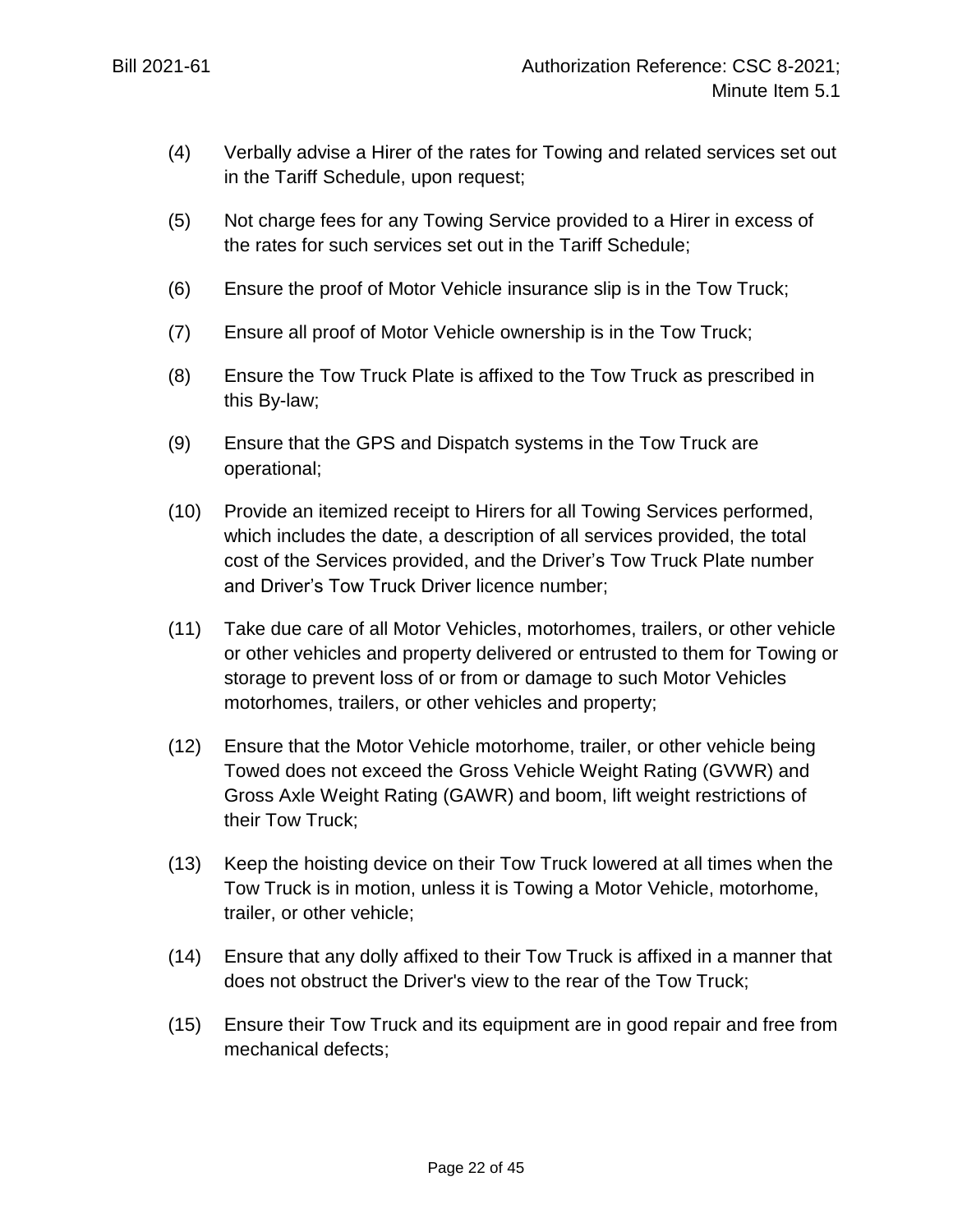- <span id="page-22-0"></span>(16) Examine the licensed Tow Truck they intend to operate at the commencement of each work shift for any mechanical defects or operational issues and at the conclusion of each work shift; and,
- (17) Report any mechanical defects or operational issues which are disclosed during the inspections referenced in subsection [\(16\)](#page-22-0) forthwith to the owner of the Tow Truck, and refrain from operating it until such defects or issues are rectified.
- 29. (1) Every Driver shall maintain a run sheet in a form satisfactory to the Licensing Officer to be kept in the Tow Truck at all times, to be completed immediately upon the conclusion of a Towing Service, with the following information:
	- (i) The Tow Truck Licence Plate number and Tow Truck Driver licence number;
	- (ii) The full legal name and address of the Hirer;
	- (iii) A description including the condition of the Motor Vehicle motorhome, trailer, or other vehicle being Towed, including the Provincially issued licence plate number and Vehicle Information Number (VIN);
	- (iv) A description of the Towing Service provided;
	- (v) The date and time the Driver arrives at the location;
	- (vi) The date and time of drop-off and the location, if applicable;
	- (vii) The time the Towing Service provided to the Hirer is concluded; and,
	- (viii) The amount charged and collected for the Towing Service provided.
	- (2) Original copies of all run sheets in a form satisfactory to the Licensing Officer referenced in subsection (1) shall be submitted to the Driver's affiliate Broker for retention in accordance with the Broker's duties under subsection [6\(19\)](#page-12-0) of this By-law.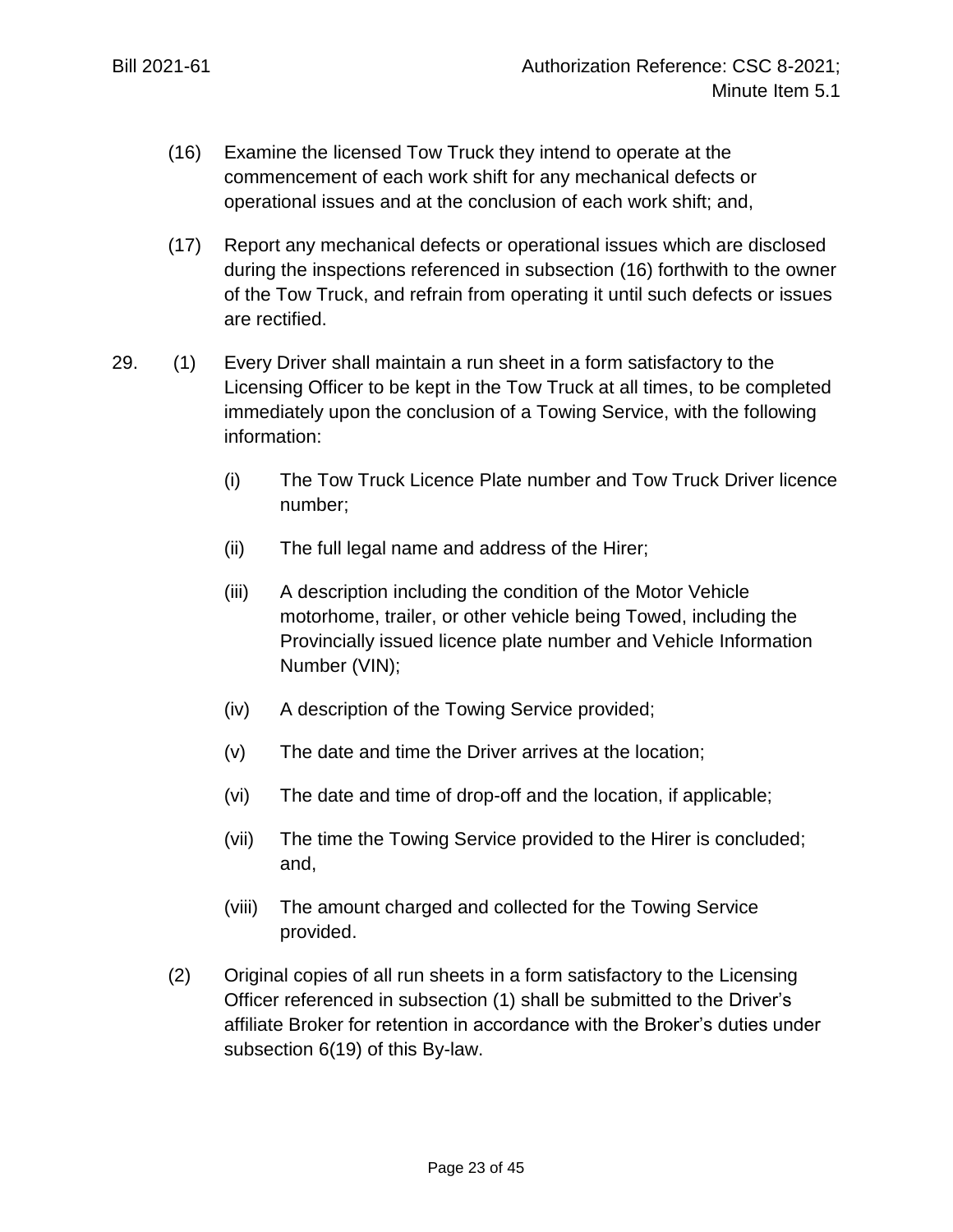- 30. No Driver shall:
	- (1) Verbally solicit any Person for the purposes of providing a Towing Service;
	- (2) Operate a Tow Truck licensed under this By-law in a dangerous, careless, or reckless manner;
	- (3) Operate a Tow Truck licensed under this By-law in excess of posted speed limits;
	- (4) Obstruct the use of any sidewalk, access way, street, roadway, driveway or highway with a Tow Truck licensed under this By-law;
	- (5) Permit their Tow Truck, as licensed under this By-law, to remain standing on any sidewalk, access way, street, roadway, driveway or highway, unless for the immediate purpose of:
		- (i) Performing a Recovery Service; or
		- (ii) Towing a Motor Vehicle.
	- (6) Smoke tobacco or cannabis or permit tobacco or cannabis to be smoked in a Tow Truck licensed under this By-law;
	- (7) Consume or be under the influence of any alcohol while operating a Tow Truck licensed under this By-law;
	- (8) Consume, possess or be under the influence of any controlled substance as defined in the *Controlled Drugs and Substances Act* while operating a Tow Truck licensed under this By-law; or
	- (9) Use an electronic cigarette or permit the use of an electronic cigarette in a Tow Truck licensed under this By-law.
- 31. (1) Every Driver shall notify the Licensing Officer within twenty-four (24) hours of any charge or conviction they have received that is in contravention of the criteria set out in Schedule "A" of this By-law or of any Motor Vehicle accident involving a Tow Truck licensed under this By-law.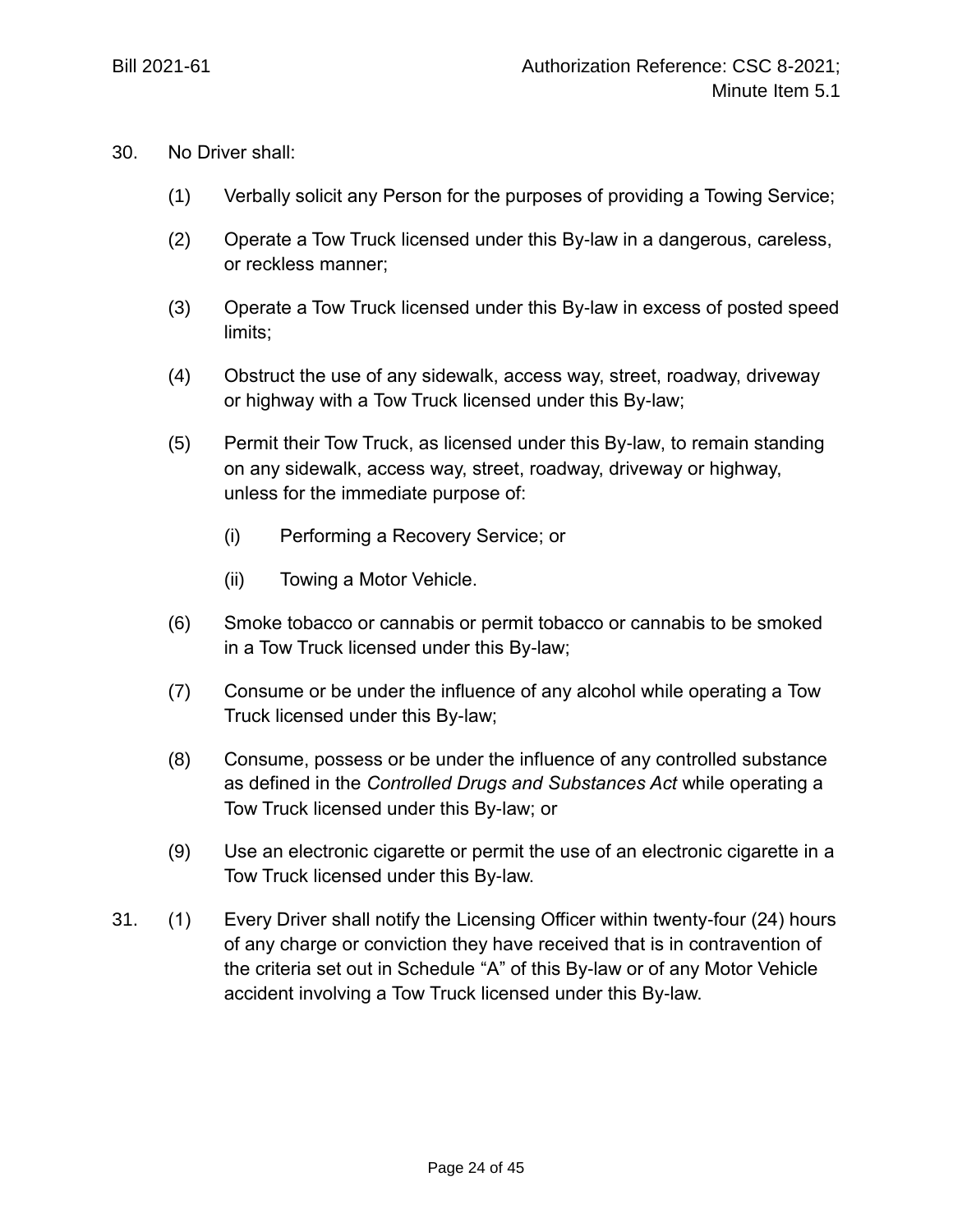- (2) Every Driver shall notify the Licensing Officer within twenty-four (24) hours of any police investigation, charge or conviction relating to the Driver pursuant to the *Criminal Code,* the *Highway Traffic Act* or the *Controlled Drugs and Substances Act* with all particulars relating to the investigation, charge or conviction;
- (3) If the Licensing Officer has reasonable grounds to believe that any of the information that was provided in the Licensee's application for a Tow Truck Driver Licence has changed without the Licensee advising of the change, the Licensing Officer may, upon demand, request the Licensee produce an updated:
	- (i) Criminal Record and Judicial Matters check; or
	- (ii) A three (3) year Ontario Driver's Abstract.
- 32. A Tow Truck Driver, while operating a Tow Truck licensed under this By-law, shall turn on the amber emergency lighting of the Tow Truck when stopped on a road allowance, when providing a roadside Towing Services.
- 33. (1) Every Tow Truck Driver shall Tow a Motor Vehicle motorhome, trailer, or other vehicle by the most direct route reasonably possible in the circumstances and in the most efficient manner, unless otherwise directed by the Hirer.
	- (2) No Tow Truck Driver shall make any intermediate stop when Towing a Motor Vehicle motorhome, trailer, or other vehicle to a collision reporting centre as directed by a Police Officer or to a destination specified by a Hirer.
	- (3) No Tow Truck Driver shall Tow any Motor Vehicle, motorhome, trailer, or other vehicle or hook, lift, or connect the Motor Vehicle motorhome, trailer, or other vehicle to a Tow Truck, or perform any related Towing Services, unless first requested to do so by one of the following:
		- (i) A Hirer;
		- (ii) An Officer;
		- (iii) Any member of an Area Municipality fire department; or,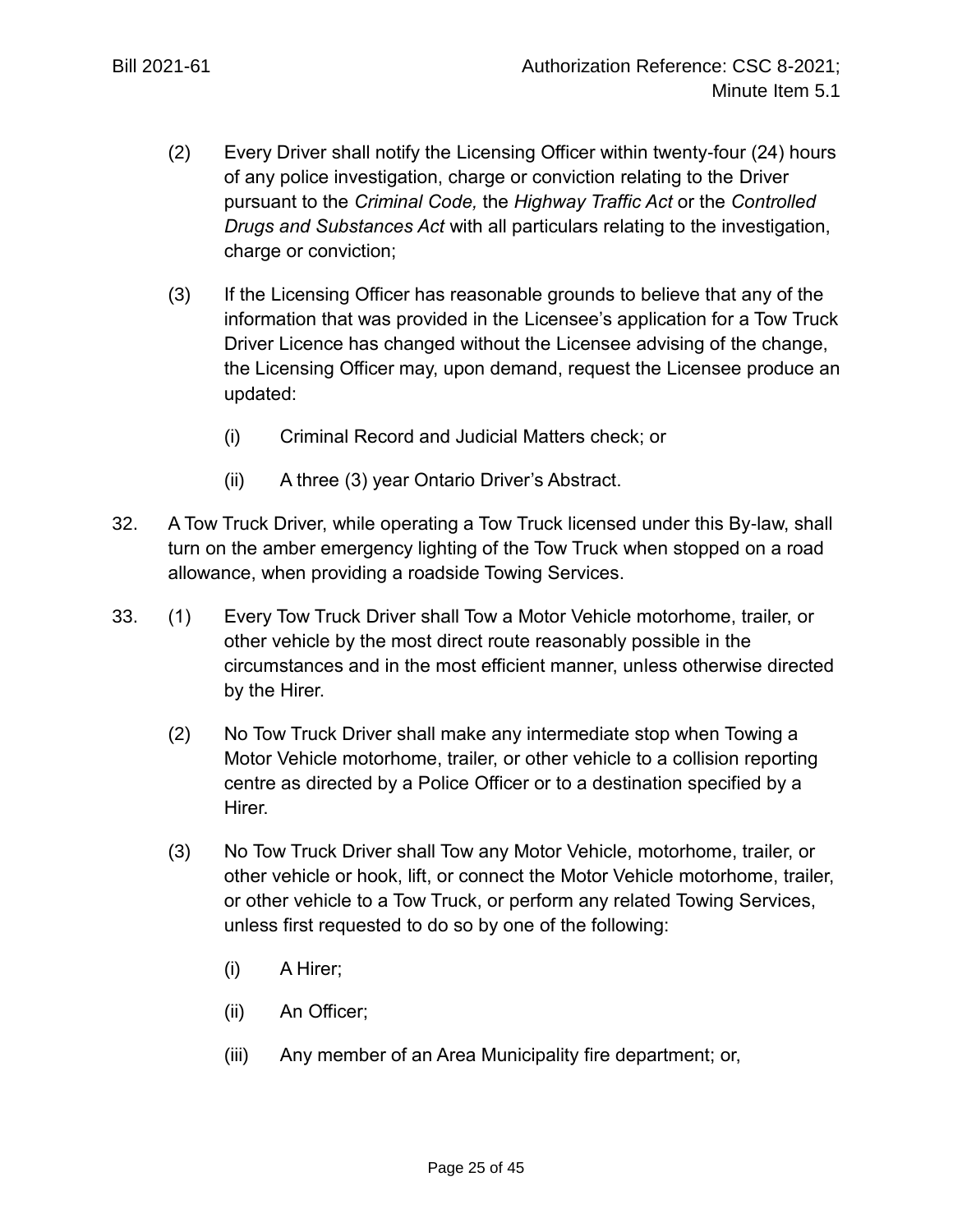- (iv) Any Person authorized by law to direct the removal of the Motor Vehicle motorhome, trailer, or other vehicle from public or private property.
- (4) No Tow Truck Driver shall suggest or recommend to any Hirer or other Person requesting the Towing Service that the Motor Vehicle motorhome, trailer, or other vehicle be Towed, driven or delivered to any particular Tow Truck Yard, body shop, storage yard, or any other public garage, building or place.
- (5) Every Tow Truck Driver shall, where the final destination specified by a Hirer is unable to accept the Hirer's Motor Vehicle, motorhome, trailer, or other vehicle, contact the Hirer and obtain the Hirer's consent to Tow the Motor Vehicle motorhome, trailer, or other vehicle to an alternate destination.
- 34. No Tow Truck Driver shall remove a Motor Vehicle motorhome, trailer, or other vehicle from private property unless:
	- (1) The Hirer has care and control of the Motor Vehicle motorhome, trailer, or other vehicle; or,
	- (2) The following conditions are met:
		- (i) The private property owner has entered into an agreement with the Tow Truck Driver's affiliated Broker to provide a Towing Service for that private property, and signs are posted throughout that property with a minimum of two (2) signs indicating where the Motor Vehicle motorhome, trailer, or other vehicle has been Towed to and a contact name and phone number for the Broker is clearly displayed on the sign; and
		- (ii) The Niagara Regional Police Service and the Licensing Officer have been notified of the Tow, along with information as to the description of the Motor Vehicle, motorhome, trailer, or other vehicle that is Towed, the date and time of the Tow, and Tow Truck Yard to which the vehicle has been Towed.
- 35. No Tow Truck Driver shall Tow a Motor Vehicle from public or private property if that Motor Vehicle is the subject of a police investigation, without first having authorization from the investigating Police Officer to remove the Motor Vehicle.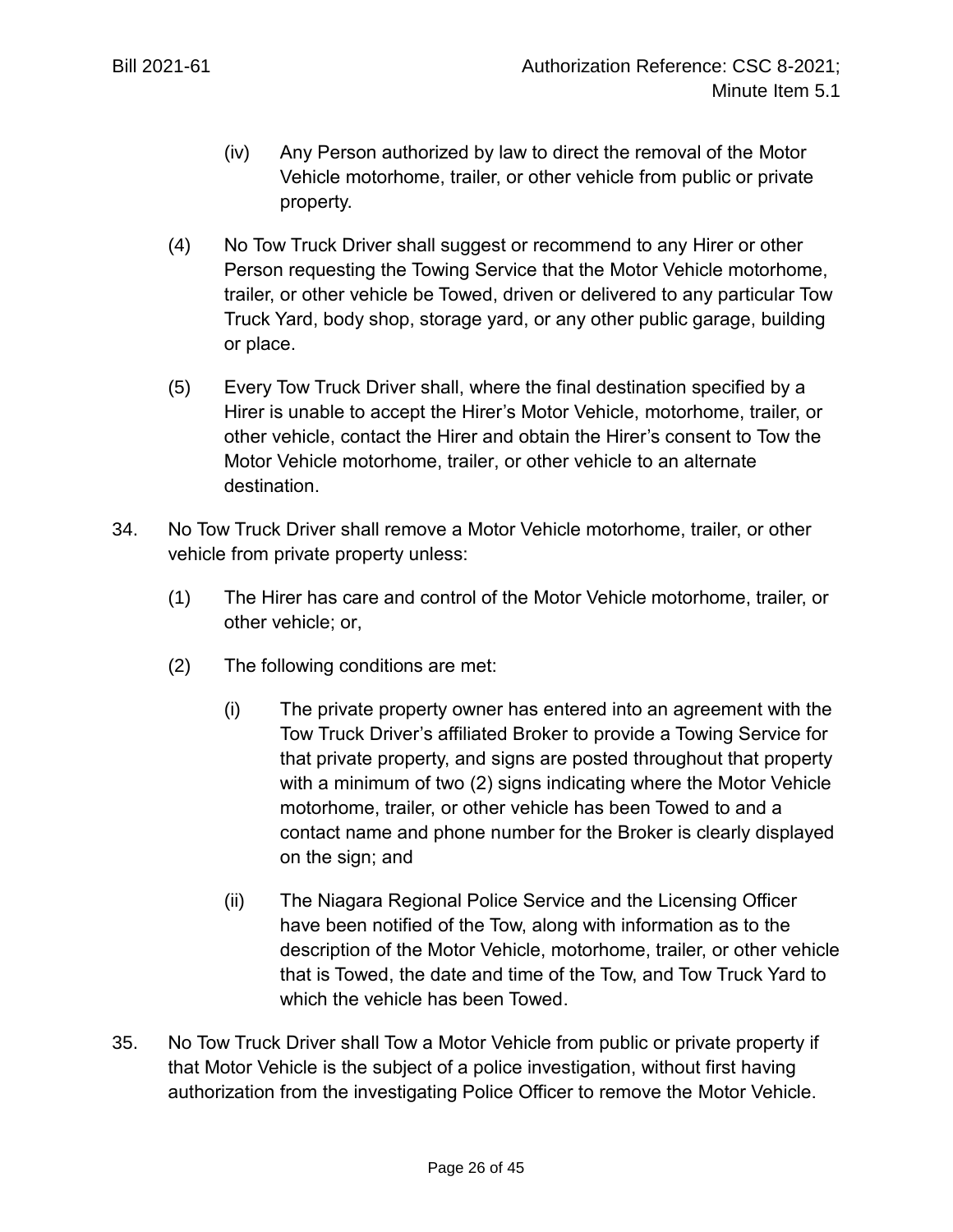- 36. Where a Motor Vehicle, motorhome, trailer, or other vehicle is Towed to a licensed Tow Truck Yard within the Region, the Tow Truck Driver shall ensure that the Motor Vehicle, motorhome, trailer, or other vehicle is secured and the owner of the Motor Vehicle, motorhome, trailer, or other vehicle has reasonable access to it to remove personal effects, unless otherwise instructed by a Police Officer pursuant to a police investigation.
- 37. No Tow Truck Driver licensed under this By-law shall deliver a Towed Motor Vehicle, motorhome, trailer, or other vehicle to a Tow Truck Yard outside the geographical boundaries of the Region unless the Hirer has requested and given their express consent for such Towed Motor Vehicle, motorhome, trailer, or other vehicle to be delivered to that Tow Truck Yard outside of the Region.

# **PART VI TOW TRUCK YARD LICENCE**

## **Prohibitions**

- 38. (1) No Person shall own or operate a Tow Truck Yard within the Region without first having obtained a Licence, issued pursuant to this By-law, permitting them to do so.
	- (2) No Person shall own or operate a Tow Truck Yard within the Region, without first having obtained a Tow Truck Broker Licence.

## **Licence Application**

- 39. Every application for a Tow Truck Yard Licence or renewal of such a Licence shall be made to the Licensing Officer in a form provided by the Licensing Officer. Without limitation, every application for a Tow Truck Yard Licence shall include the following:
	- (1) The full legal name, municipal address, email address and telephone number of each Applicant;
	- (2) The municipal address of the Tow Truck Yard;
	- (3) Confirmation that the Applicant holds a valid Tow Truck Broker Licence;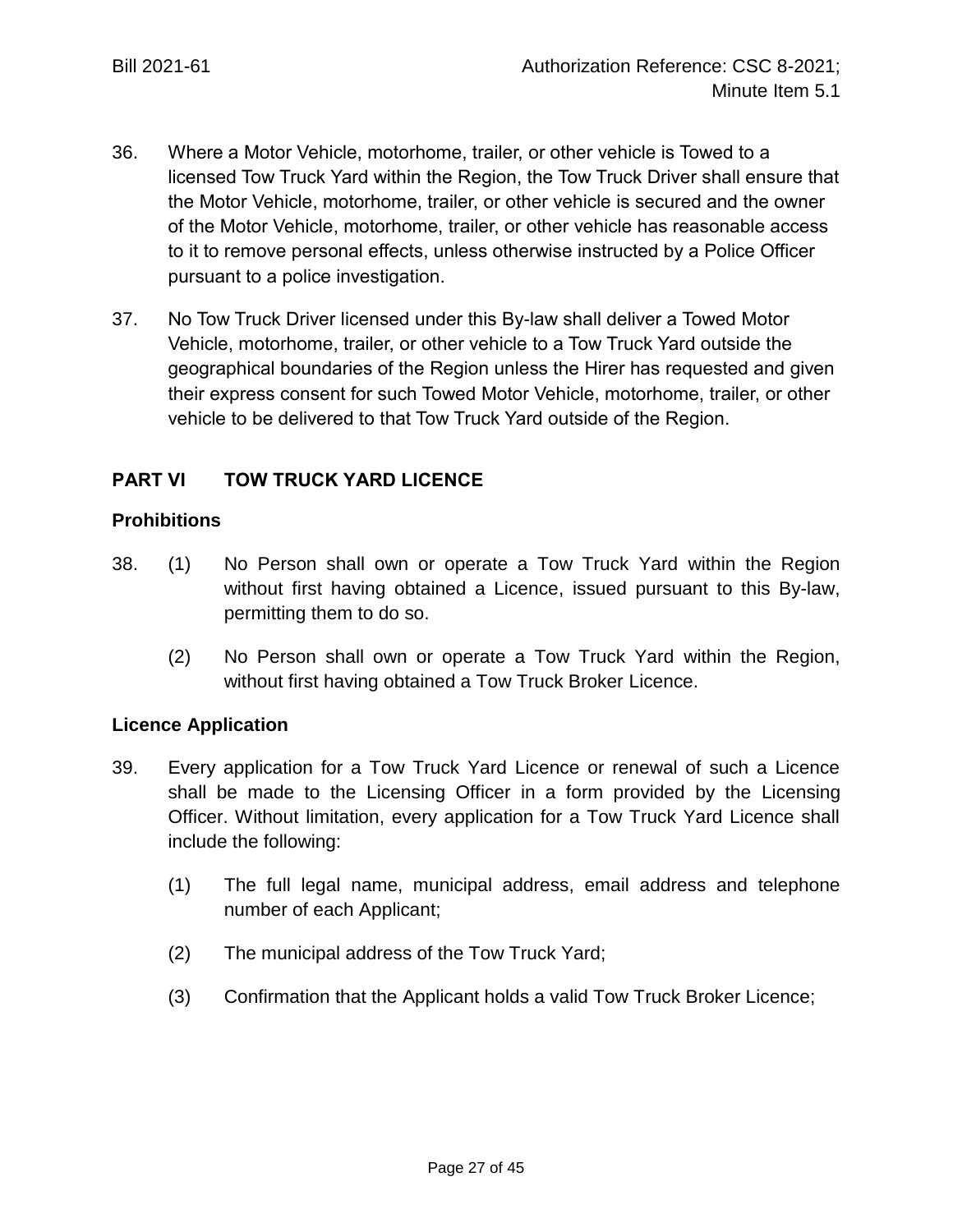(4) A Certificate of Insurance identifying and confirming the following minimum insurance requirements for the Tow Truck Yard:

### Commercial General Liability Insurance ("CGL")

CGL insurance for all services, operations, and work to a limit of not less than FIVE MILLION DOLLARS (\$5,000,000) per occurrence.

The policy will be extended to include:

- a. bodily injury, death and property damage;
- b. cross liability and severability of interest;
- c. blanket contractual;
- d. premises and operations;
- e. personal and advertising injury;
- f. products and completed operations;
- g. owner's and contractors protective;
- h. non-owned Automobile to a limit of not less than TWO MILLION DOLLARS (\$2,000,000).

The policy shall be endorsed to:

- a. include The Regional Municipality of Niagara as an additional insured; and
- b. contain an undertaking by the insurers to give thirty (30) days prior written notice in the event that there is a material change in the foregoing policies or coverage affecting the Additional Insured(s) or cancellation of coverage before the expiration date of any of the foregoing policies.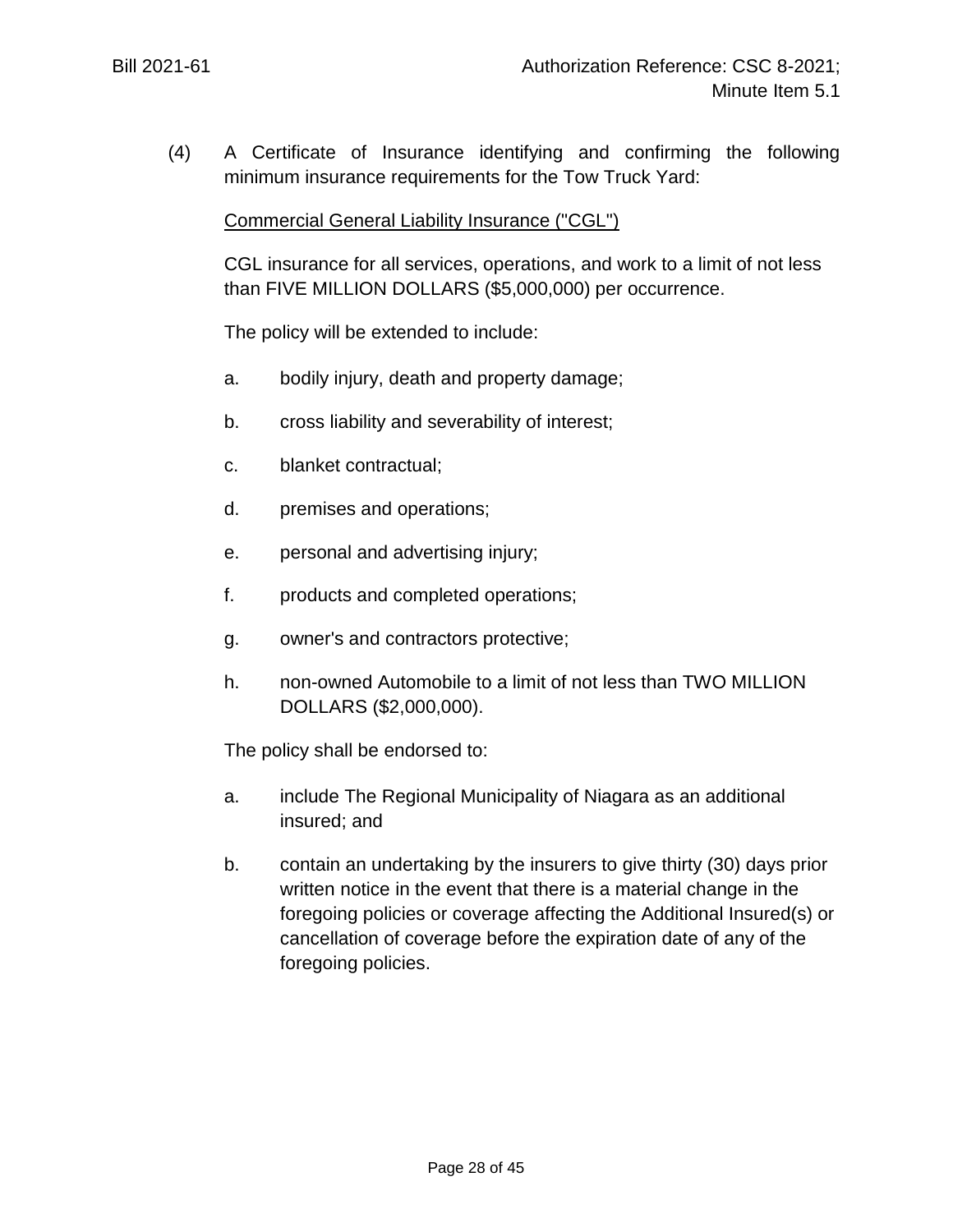# Policy Requirements

All policies of insurance shall:

- a) be written with an insurer licensed to do business in Ontario;
- b) be non-contributing with, and will apply only as primary and not excess to any other insurance or self-insurance available to Niagara Region;

## Certificates of Insurance

Certificates of insurance originally signed by authorized insurance representatives shall be delivered to the Region prior to issuance of the Licence, on a form of Certificate of Insurance which is acceptable to the Region. The Certificate of Insurance must comply with these insurance requirements and must be on the Region's form of Certificate of Insurance, which can be found on the Region's website – [www.niagararegion.ca/business/fpr/cert-insurance.aspx.](http://www.niagararegion.ca/business/fpr/cert-insurance.aspx) If the Certificate of Insurance is provided in a non-original form (e.g. a facsimile, photocopy or scanned electronic copy), the Applicant acknowledges and agrees that the Region is fully entitled to treat any such Certificate as an original and that the Applicant will be responsible for the accuracy and validity of the information contained therein. All subsequent policy renewals and certificates of insurance thereafter, during the time that the Licence is in force, shall be forwarded to the Region within fifteen (15) days of their renewal date.

- (5) Information on whether the Applicant, or any officer or director of the Applicant, has been convicted of an offence or has had an order issued against them relating to the protection of the environment, fire safety, public health, property standards, or zoning violation within the previous twelve (12) month period;
- (6) Verification that the Tow Truck Yard is fully enclosed by a fence, as required under this By-law;
- (7) A fire inspection report prepared by the applicable Area Municipality fire department, dated within two (2) months of the date of the application, confirming compliance with all applicable provisions under the *Fire Protection and Prevention Act, 1997*, S.O. 1997, c. 4, as amended;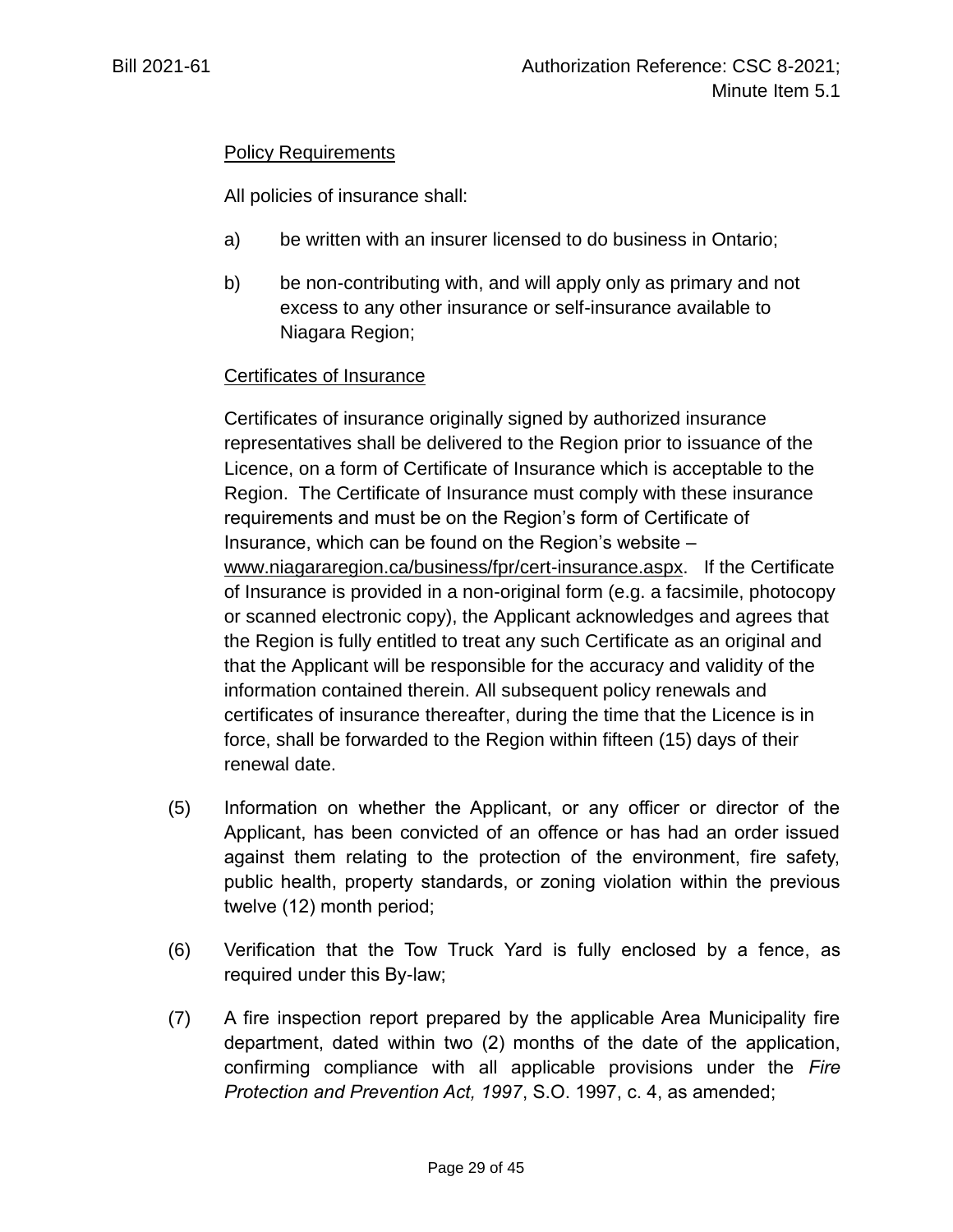- (8) A letter from the Region's Planning and Development Services Department, or successor department, confirming the Tow Truck Yard location conforms to the Region's Official Plan;
- (9) A letter from the Niagara Escarpment Commission confirming the Tow Truck Yard in its present location does not violate the Niagara Escarpment Plan, if applicable;
- <span id="page-29-0"></span>(10) A site plan for the Tow Truck Yard that shows:
	- (i) the legal boundaries for the Tow Truck Yard, which must include only those lands that are under the exclusive control of the Applicant;
	- (ii) the location of all existing and proposed buildings, roads, driveways, parking areas, storage areas and operating areas;
	- (iii) the location of any fence and/or gate, as required under this By-law;
	- (iv) the finished surface of the storage yard complies with the requirements set out in subsection 4[2\(6\)](#page-31-0) of this By-law; and,
	- (v) the location of CCTV cameras as required under subsection 4[2\(7\)](#page-31-1) of this By-law; and
- (11) Proof of certification under the TSSEA, if required.
- 40. Every Applicant for a Tow Truck Yard Licence shall allow any Officer to enter onto the Tow Truck Yard premises to verify the site plan requirements as set out in subsection 3[9\(10\)](#page-29-0) of this By-law.

## **Licence Requirements**

- 41. (1) Every Tow Truck Yard Licensee shall maintain a fence that fully encloses the entire perimeter of the property.
	- (2) Every fence as required under subsection (1) shall be installed and maintained in compliance with the applicable Area Municipality By-laws. If none exist, the following standards shall be followed:
		- (i) Not less than 1.83 metres and no greater than 2.44 metres in height;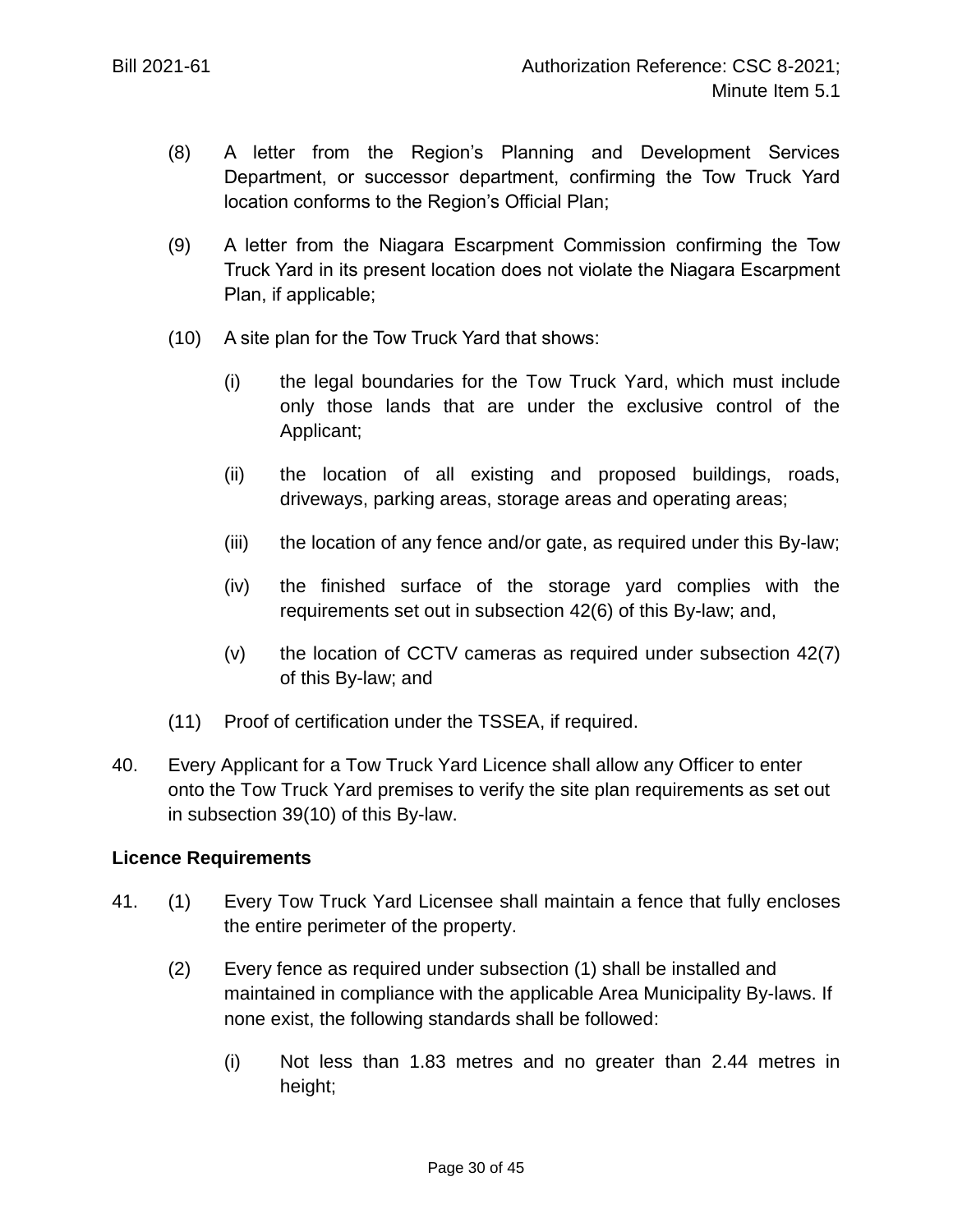- (ii) Constructed of a uniform material, with a uniform colour, providing a full entry barrier; and
- (iii) Kept in good repair at all times.
- (3) If an opening in any fence as required under subsection (1) is necessary for ingress or egress*,* then the opening shall be covered by a gate that:
	- (i) Includes a locking mechanism;
	- (ii) Opens to a width of at least 3.5 metres;
	- (iii) Is of the same height as the fence;
	- (iv) Is kept in good repair at all times;
	- (v) Does not open over the travelled portion of a public road allowance or sidewalk; and
	- (vi) Is kept clear of obstructions so that it may be opened fully at all times.
- (4) No Person shall relocate a fence or a gate as required under this section without the prior written approval of the Licensing Officer.
- 42. Every Tow Truck Yard Licensee shall ensure that:
	- (1) The outdoor area of their Tow Truck Yard is kept in a clean, neat, orderly and sanitary condition;
	- (2) All storage containers and other materials belonging to the Licensee or used for the Tow Truck Yard operation on-site are kept within the enclosed area created by the fence, as required under section 41 of this By-law, or in an enclosed building;
	- (3) All Motor Vehicles onsite or used for the Tow Truck Yard operation that do not have a current licence plate as issued by the Ministry of Transportation are parked within the enclosed area created by the fence, as required under section 41 of this By-law, or an enclosed building;
	- (4) All outdoor lighting for the Tow Truck Yard is arranged so as to divert light away from adjoining lands, inclusive of any public road allowances;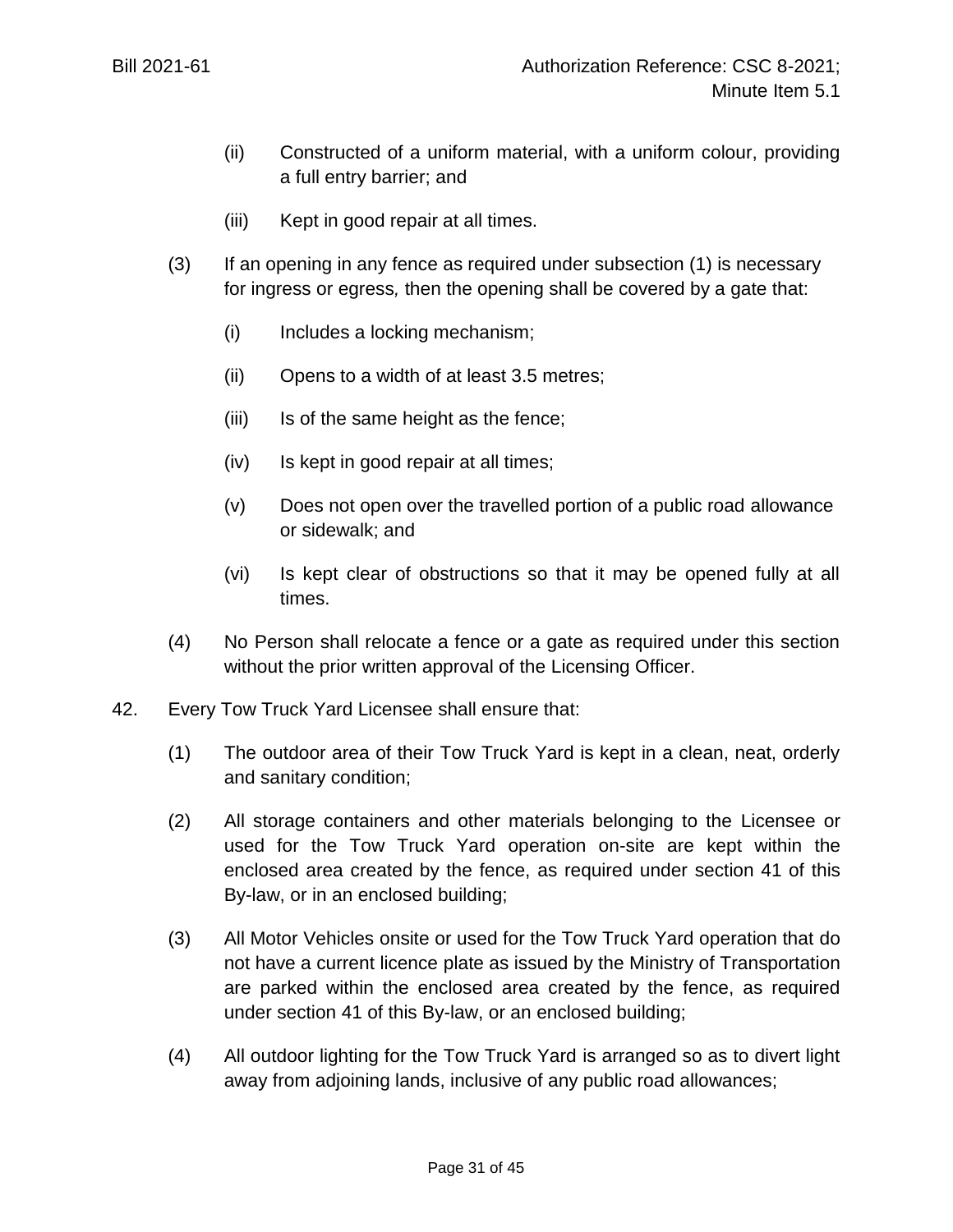- (5) All parking areas and roadways within the Tow Truck Yard are paved or are treated in a manner to reduce dust;
- <span id="page-31-0"></span>(6) All areas of the Tow Truck Yard that are used for storage have a surface that is hard compacted and consisting of gravel, tar and chip, pavement, or cement, and is free of potholes and debris;
- <span id="page-31-1"></span>(7) The Tow Truck Yard is equipped with operational CCTV cameras that provide video surveillance of all Motor Vehicles contained within the enclosed portion of the Tow Truck Yard; and
- (8) Contact information for the Tow Truck Yard, including a telephone number and hours of operation, is posted outside of their premises and is clearly visible to any owners of Towed Motor Vehicles stored within the Tow Truck yard;
- (9) Any voicemail or email messages from a Hirer or owner of a Towed Motor Vehicle must be promptly returned; and,
- (10) Reasonable and prompt access to a Towed Motor Vehicle is given to a Hirer and/or owner of a Towed Motor Vehicle, at no additional cost or fee.
- 43. Any Tow Truck Yard that is licensed under this By-law must be located within the geographical boundaries of the Region.
- 44. Any Tow Truck Yard that is licensed under this By-law must be owned by a single Broker or a co-operative of Brokers licensed under this By-law.
- 45. The Licensing Officer may approve a transfer of Tow Truck Yard Licence from one Person to another upon the parties providing to the Licensing Officer:
	- (1) A completed transfer application, in a form provided by the Licensing Officer;
	- (2) A transfer application fee, as prescribed in the Fees and Charges By-law; and
	- (3) Confirmation that the new Applicant meets all application requirements and conditions for a Tow Truck Yard Licence under this By-law.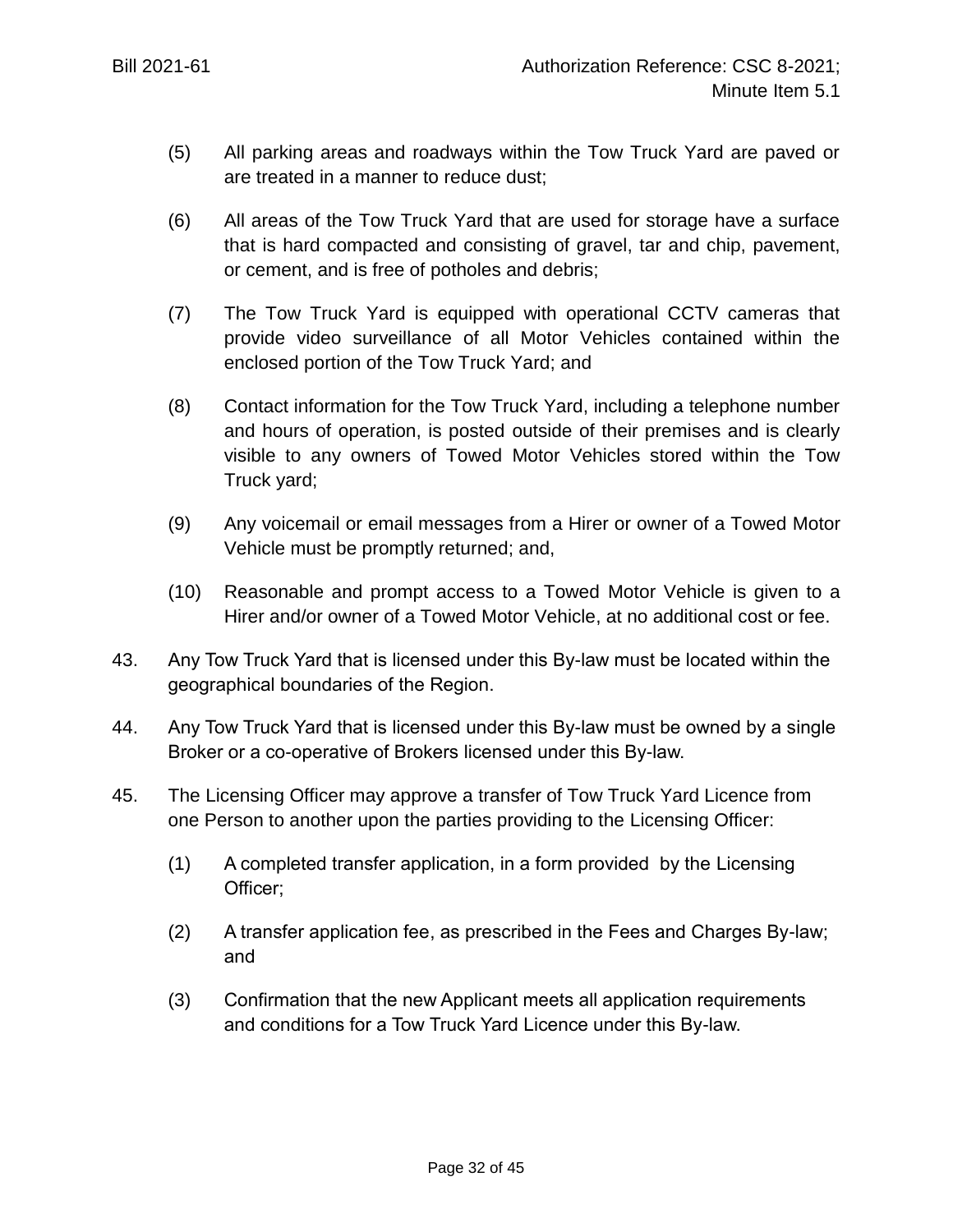## **PART VII GENERAL LICENCE REQUIREMENTS**

- 46. The Licensing Officer shall issue a Licence or a renewal of a Licence to an Applicant that has satisfied the requirements of this By-law, based on the appropriate Licence class and subclass, if applicable, as set out in Part V of this By-law.
- 47. Every Applicant shall provide payment, in full, of the appropriate fee, as prescribed in accordance with the Fees and Charges By-law, at the time the application for a Licence is submitted.
- 48. (1) No Applicant shall knowingly misstate or provide false information to the Licensing Officer.
	- (2) All Applicants shall provide the Licensing Officer with such other information and documentation as requested by the Licensing Officer.
	- (3) Every Applicant and Licensee shall report to the Licensing Officer within twenty-four (24) hours after the event, of any change in any information, including contact, address and insurance information, that was provided to the Licensing Officer pursuant to this By-law.
- 49. (1) Every Licensee shall hold such Licence subject to the requirements and criteria as imposed in this By-law, including compliance with criteria imposed in order to be licenced, as set out in Parts III, IV and V of this Bylaw.
	- (2) In the event a Licensee cannot meet the requirements as set out in subsection (1), the Licensee shall cease to operate the Tow Truck Business immediately, and surrender the applicable Licence to the Licensing Officer within twenty four (24) hours of the non-compliance.
	- (3) Any Licences that have been surrendered to the Licensing Officer pursuant to subsection (2) above, shall be deemed suspended, but may be reinstated and returned to the Licensee upon the Licensee providing proof of compliance with the requirements of the application for the Licence in issue.
- 50. Every Licensee shall comply with all applicable Federal laws, Provincial laws, and Municipal by-laws, while providing or offering a Towing Service, including but not limited to the TSSEA.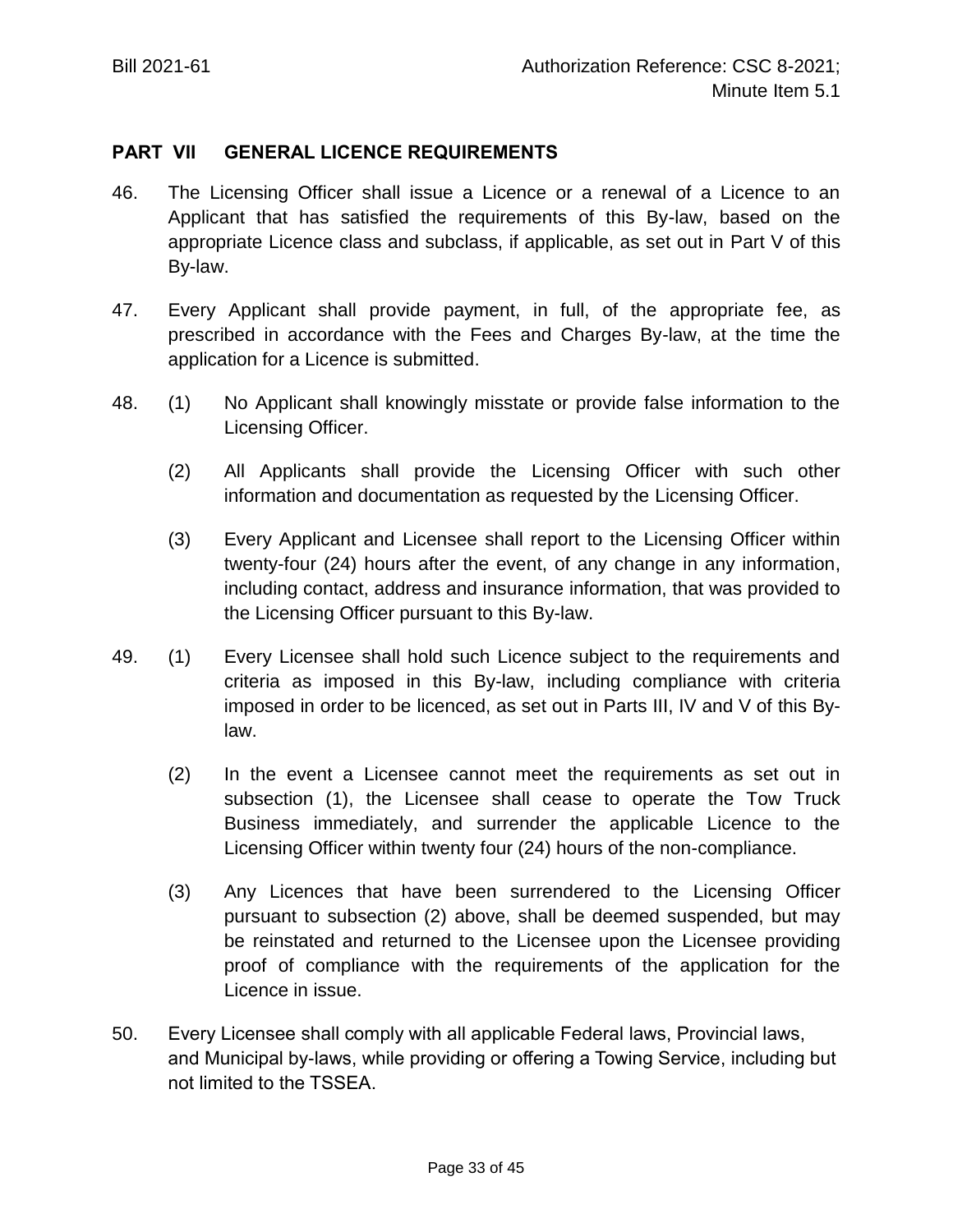- 51. (1) No Person shall alter, erase, or modify, or permit the alteration, erasure or modification of any Licence or any part thereof issued under this By-law.
	- (2) If a Licence is defaced, destroyed, or lost, the Licensee shall apply to the Licensing Officer for a replacement and, on payment of the prescribed fee in accordance with the Fees and Charges By-law, may be issued a replacement Licence, as required.
- 52. Any report to the Licensing Officer that is required pursuant to this By-law may be made during a Statutory Holiday, or before or after business hours as posted by the Region, by submitting the report via electronic mail or leaving a voicemail message to the email address or telephone number posted on the Region's website from time to time.
- 53. No Licensee shall knowingly interfere in any way with the hiring or use of another Licensee's Tow Truck where a Hirer has hired or indicated an intention to hire such Tow Truck, excepted where a Police Officer directs the Towing of a Motor Vehicle by a specific Licensee to assist in an investigation.
- 54. No Licensee shall induce any Person to employ or hire a Tow Truck by knowingly misleading or deceiving such Person as to the location or distance of any place, or by making any false representation to such Person.
- 55. No Licensee shall make or convey, or permit to be made or conveyed, an offer of Towing Services while they are within two hundred (200) meters of the scene of an accident or an apparent accident, or within two hundred (200) metres of a Motor Vehicle involved in an accident, unless they are requested to attend at the scene or the Motor Vehicle by:
	- (1) A Hirer;
	- (2) A peace officer as defined in the *Criminal Code*;
	- (3) An Officer authorized to enforce this By-law; or,
	- (4) Any other Person authorized by law to direct the removal of a Motor Vehicle or vehicles from the scene of an accident;

unless emergency conditions exist which pose an immediate threat to the safety of any Person.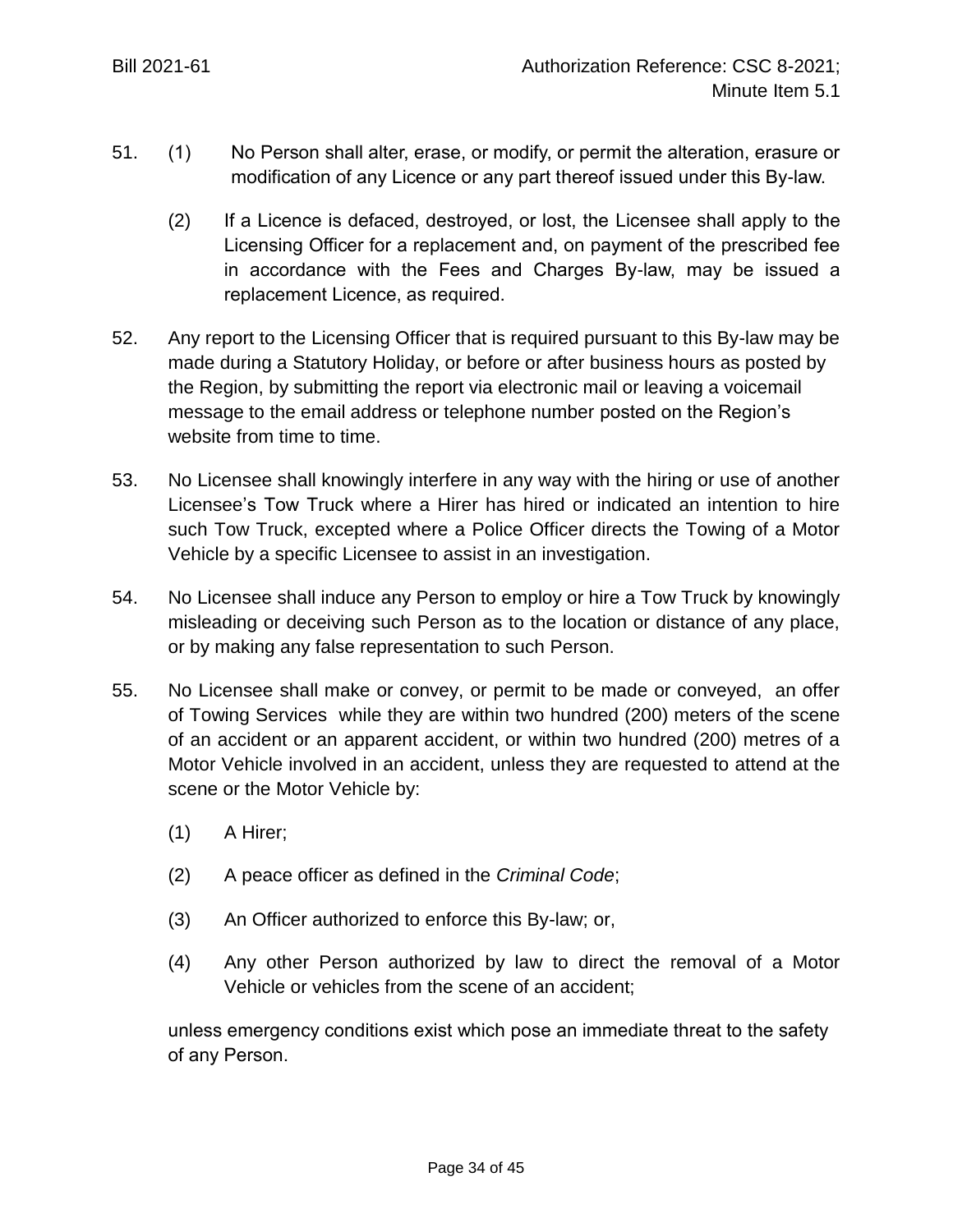- 56. No Licensee shall request, accept or give, or permit any other Licensee to request, accept or give, any gift, fee, payment or other remuneration to or from any Person other than a Hirer in exchange for any service relating to the use of a Tow Truck, its equipment or its Driver.
- 57. Every Licensee shall accept payment for Towing and related services by credit card, debit card and cash.
- 58. Every Licensee shall permit a Hirer or owner of a Towed Vehicle reasonable access to their Motor Vehicle motorhome, trailer, or other vehicle to remove any personal property at no additional cost or fee. For the purpose of this section, reasonable access means that access must be granted, at a minimum, between standard business hours of 9 a.m. and 5 p.m. on all days that are not Statutory Holidays.

### **PART VIII DISCRIMINATION**

- 59. No Licensee shall discriminate against any Person because of race, ancestry, place of origin, colour, ethnic origin, citizenship, creed, sex, sexual orientation, gender identity, gender expression, age, marital status, family status or disability, or otherwise contravene the *Human Rights Code*, in relation to the provision of a Towing Service.
- 60. Without limiting section 59 of this By-law, no Licensee shall charge:
	- (1) A higher fare or an additional fee for Persons with disabilities than for Persons without disabilities for the same Towing Service; or
	- (2) A fee for the storage of mobility aids or mobility assistive devices in relation to a Towing Service.

#### **PART IX INSPECTIONS**

61. Every Licensee shall allow an Officer, upon demand, to enter upon and inspect a Broker's premises, Tow Truck Yard and/ or a Tow Truck licensed under this Bylaw to ensure that all provisions of this By-law have been satisfied.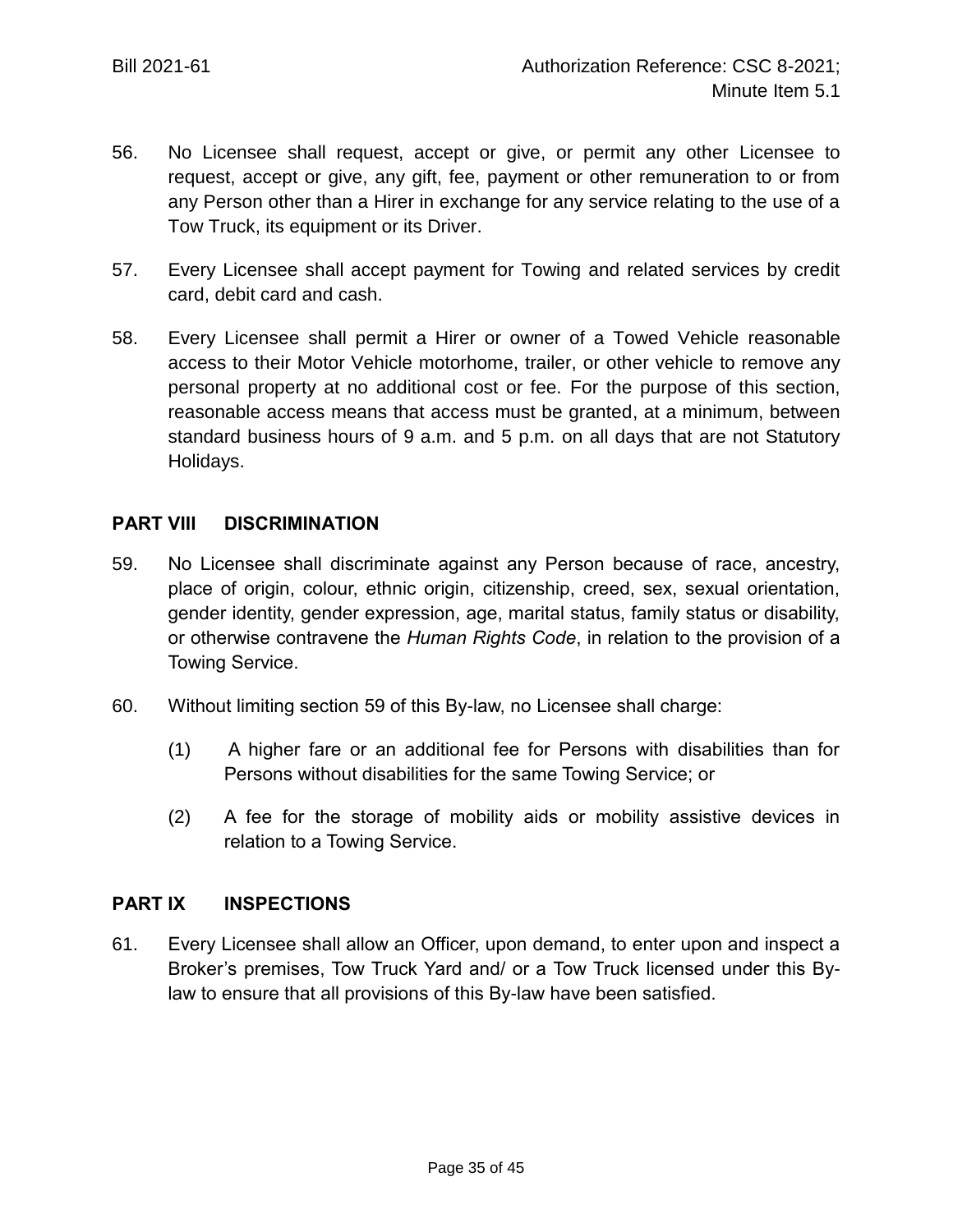- 62. Upon inspection, every Person shall produce all relevant Licences and permits, invoices, vouchers or like documents, trip records, Provincial Licences and all documents required to be kept and maintained under this By-law, which may be removed for the purpose of photocopying and returned to the Licensee within forty eight (48) hours of removal.
- 63. No Person shall hinder or obstruct, or attempt to hinder or obstruct, an Officer from carrying out an inspection or withhold, destroy, conceal or refuse to furnish any information or thing required by the Officer inspecting for the purpose of this inspection.

## **PART X POWERS OF THE LICENSING OFFICER**

- 64. The power and authority to issue or renew a Licence, refuse to issue or refuse to renew a Licence, to revoke or suspend a Licence, to impose terms and conditions, including special conditions, on a Licence are delegated to the Licensing Officer.
- 65. When an application for a Licence or for a renewal of a Licence is made in accordance with the provisions of this By-law and the Applicant meets all the requirements of this By-law, the Licensing Officer shall issue a Licence.
- 66. The Licensing Officer may refuse to issue, refuse to renew, revoke or suspend a Licence, or impose a term or condition on a Licence on the following grounds:
	- (1) The conduct of the Applicant or Licensee, or where the Person is a corporation, that the conduct of the corporation's officers, directors, employees or agents, affords reasonable cause to believe that the Person will not carry on or engage in the operation of the business in accordance with any applicable Federal law, Provincial law, or Municipal By-law, or with honesty and integrity;
	- (2) The Licensing Officer has reasonable cause to believe that the granting, renewal or continuation of a Licence under this By-law would pose a danger to the health or safety of any Person or the public in general;
	- (3) The Applicant or Licensee is carrying on activities that are in contravention of this By-law;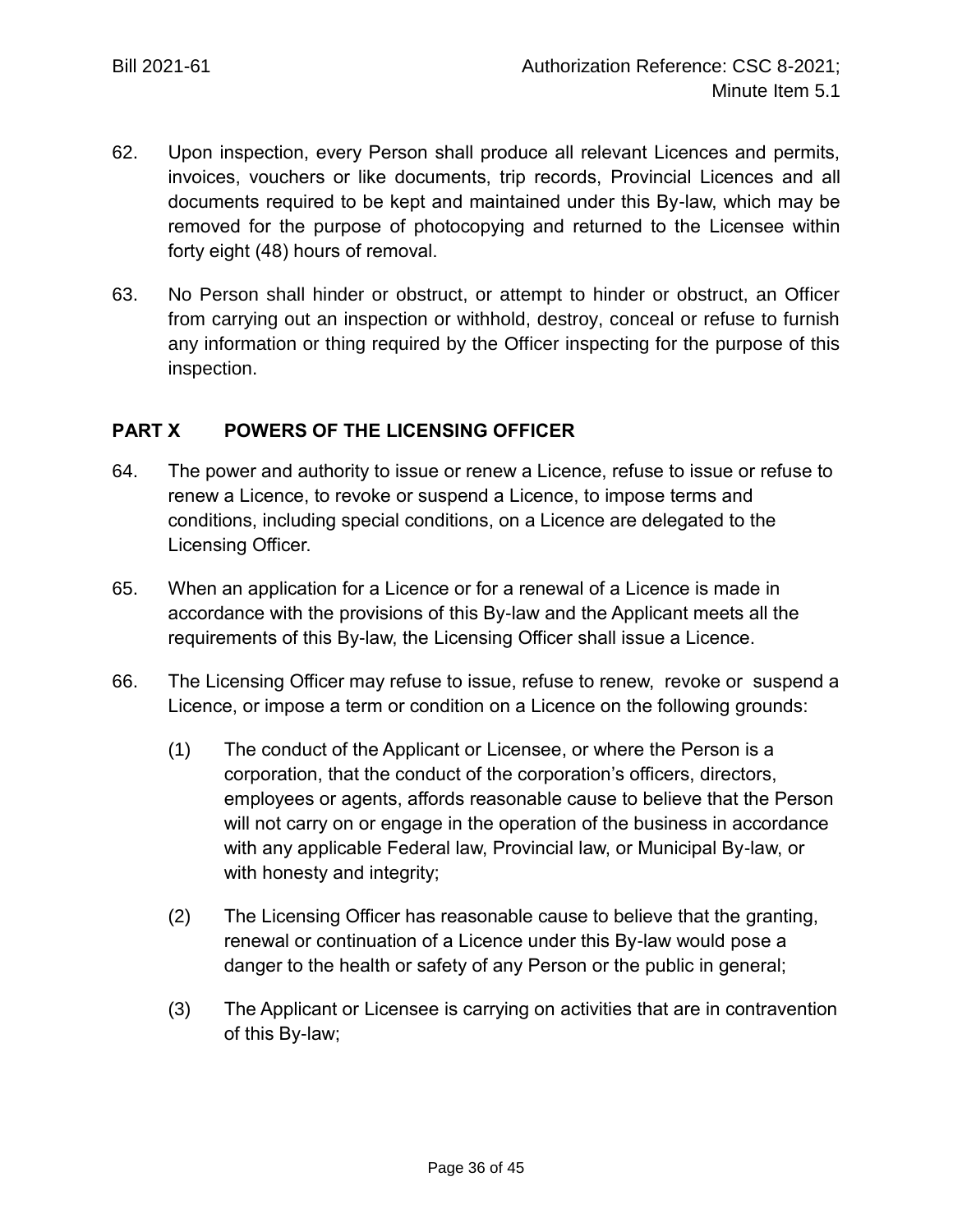- (4) There are reasonable grounds to believe that an application or other documents provided to the Licensing Officer by or on behalf of the Applicant or Licensee contains a false statement;
- (5) Any information contained in the original application form or any other information provided to the Licensing Officer has ceased to be accurate and the Licensee has not provided up-to-date accurate information to allow the Licensing Officer to conclude that the Licence should continue;
- (6) An Applicant does not meet, at any time, one or more of the requirements of this By-law or any conditions imposed on a Licence;
- (7) An Applicant or Licensee is not in compliance with any Federal law, Provincial law, or Municipal By-law, including but not limited to this By-law and any requirement to obtain and maintain a valid Provincial Licence; or
- (8) The Applicant or Licensee has a police investigation or been charged or been convicted of a criminal or *Highway Traffic Act* offence which provides reasonable grounds for the Licensing Officer to believe it would not be in the interest of public health and safety and/or consumer protection to issue or maintain such a licence.
- 67. Notwithstanding any other provision of this By-law, the Licensing Officer may impose conditions, including special conditions, on any Licence at issuance, renewal or at any time during the term of the Licence, as are necessary in the opinion of the Licensing Officer to give effect to this By-law.
- <span id="page-36-0"></span>68. Where the Licensing Officer has made a decision to deny, suspend, revoke or place conditions, including special conditions, on a Licence, the Licensing Officer's written notice of that decision shall:
	- (1) Set out the grounds for the decision;
	- (2) Give reasonable particulars of the grounds;
	- (3) Be signed by the Licensing Officer; and,
	- (4) State that the Applicant or Licensee is entitled to request a hearing before the Licensing Appeals Committee if the Applicant or Licensee delivers a request for a hearing, in writing, accompanied by the applicable fee set out in the Fees and Charges By-law, to the Licensing Officer, within thirty (30) calendar days after the notice is served.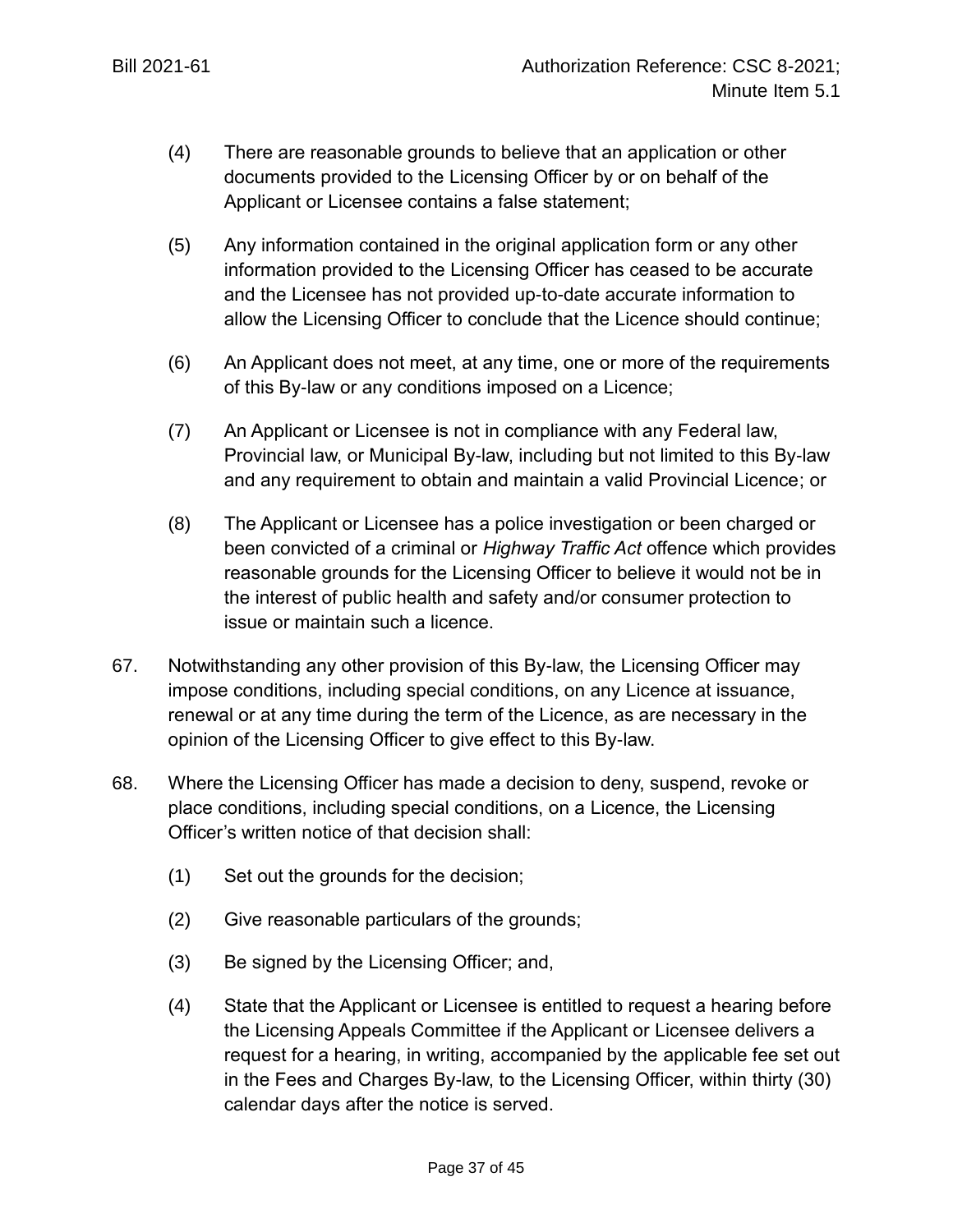- 69. (1) Where notice to an Applicant or Licensee is required under this By-law, it is sufficiently given if delivered personally to the Applicant or Licensee, sent by electronic mail, or sent by registered mail to the address provided on the application or Licence, as applicable, of the Applicant or Licensee.
	- (2) Where service is effected by registered mail under subsection (1), notice shall be deemed to have been made on the fifth  $(5<sup>th</sup>)$  day after the date of mailing. Service is deemed effective by email at the time it is sent. Personal Service is deemed effective at the time it is given.
- 70. Where no appeal is registered within the required time period, the decision of the Licensing Officer shall be final.
- 71. Where a Licence issued under this By-law has been suspended or revoked or special conditions have been placed on the Licence, the Licensee shall return the applicable licence to the Licensing Officer within twenty four (24) hours of service of written notice.

# **Appeal**

- 72. The power and authority to conduct hearings of appeals under this By-law are hereby delegated to the Licensing Appeals Committee (the "Committee").
- 73. The provisions of sections 5 to 15 and 21 to 24 of the *Statutory Powers Procedure Act*, R.S.O. 1990, c. S. 22, as amended, shall apply to all hearings conducted by the Committee under this By-law.
- 74. (1) When an Applicant is denied a Licence or has their Licence revoked or suspended, or has conditions, including special conditions, placed on their Licence, they may request an appeal hearing before the Licensing Appeals Committee, within thirty (30) calendar days of service of the notice described in section [68](#page-36-0) of this By-law, for review of this decision. This request for an appeal shall be made in writing, be sent to the Licensing Officer, and set out the relief sought and the reasons for the appeal.
	- (2) When a request for a hearing under subsection (1) and the applicable fee for filing an appeal, as set out in the Fees and Charges By-law, have been received, a hearing shall be scheduled before the Licensing Appeals Committee and notice of the hearing date shall be given to the Applicant.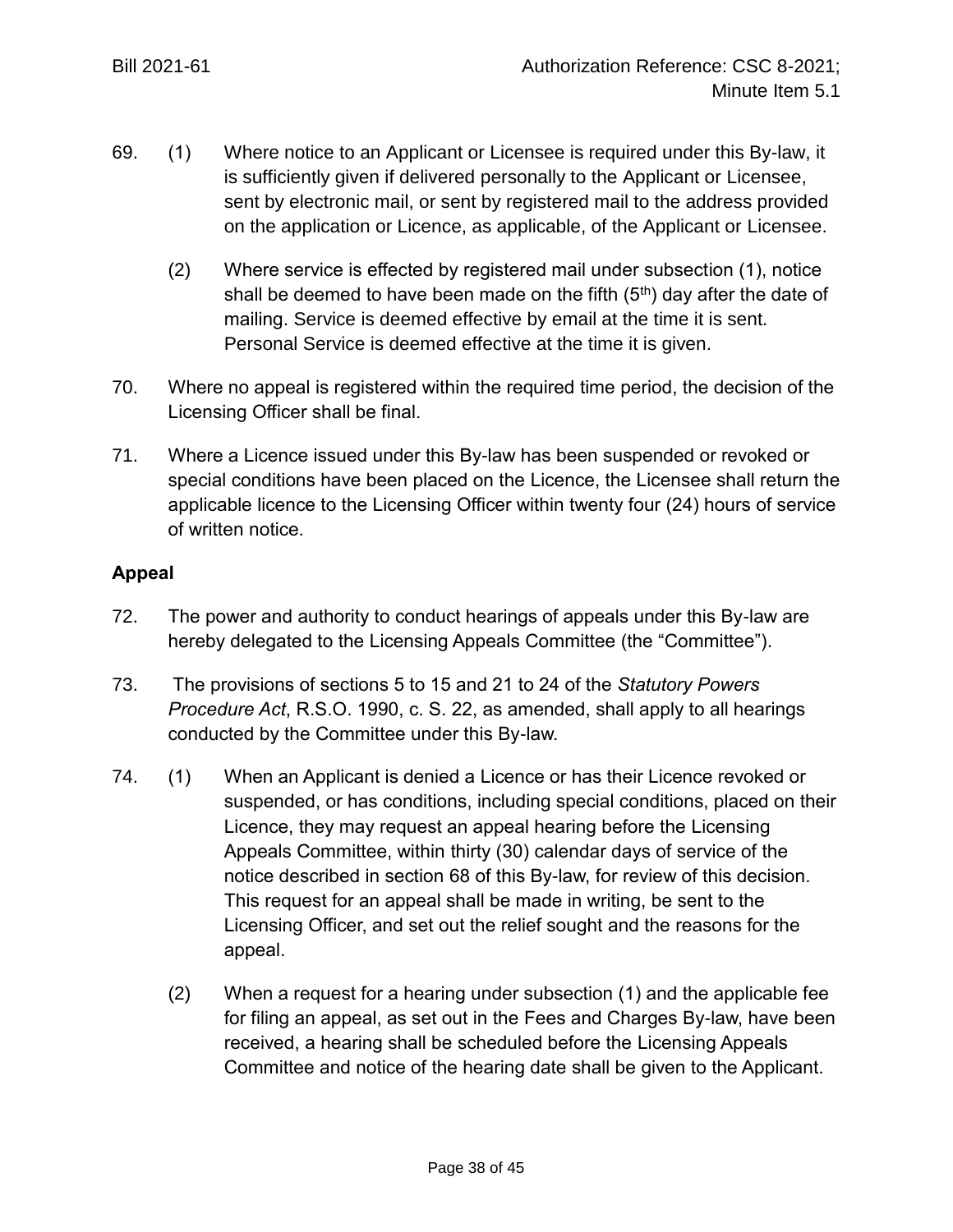- (3) A notice of hearing shall include:
	- (i) A statement of the time, date, location, and purpose of the hearing; and,
	- (ii) A statement that if the Applicant or Licensee does not attend the hearing, the Licensing Appeals Committee may proceed in their absence without notice to them.
- (4) After conducting a hearing, the Committee, may uphold or vary the decision of the Licensing Officer, or make any decision that the Licensing Officer was entitled to make in the first instance.
- (5) Notice of the Committee's decision, with reasons, shall be provided in writing and served in accordance with the service provisions contained in section 69 of this By-law.
- (6) The Licensing Appeal Committee's decision in respect of refusing, suspending, revoking or attaching conditions to a Licence is final.

## **PART XI ORDERS**

- 75. (1) If the Licensing Officer or a Municipal By-Law Enforcement Officer is satisfied that a contravention of this By-law has occurred, the Licensing Officer or Municipal By-Law Enforcement Officer may make an Order requiring the Person who contravened this By-law or who caused or permitted the contravention to discontinue the contravening activity.
	- (2) An Order under subsection (1) shall set out:
		- (i) reasonable particulars of the contravention adequate to identify the contravention and the location of the property on which the contravention occurred, if applicable; and,
		- (ii) the date by which there must be compliance with the Order.
	- (3) An Order issued under this By-law shall be served in accordance with the service provisions contained in section 69 of this By-law.
- 76. Every Person shall comply with an Order issued under the authority of this Bylaw.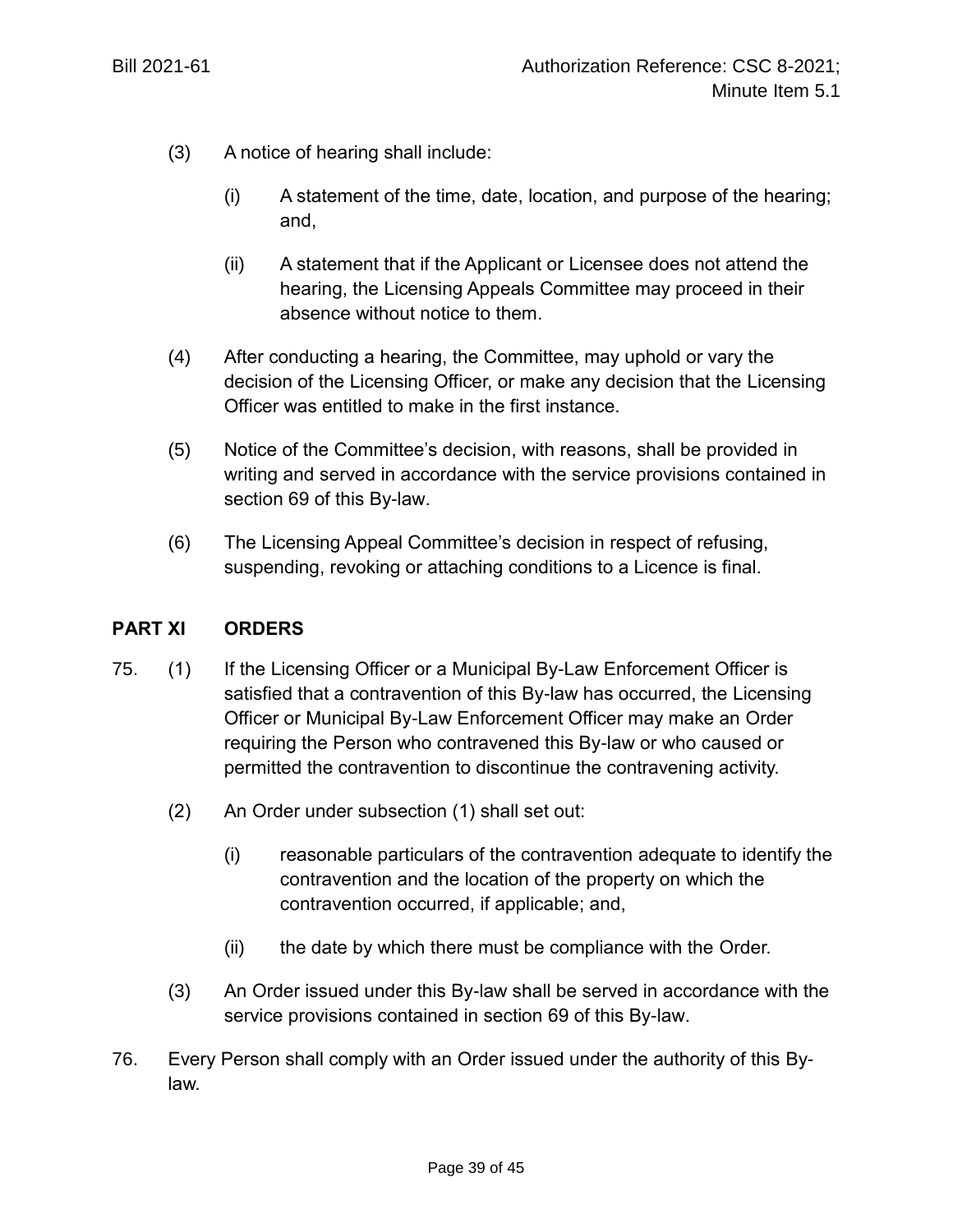# **PART XII ADMINISTRATION AND ENFORCEMENT**

### **Penalty**

- 77. Every Person who contravenes any provision of this By-law or an Order under this By-law is guilty of an offence and upon conviction is liable to the applicable penalty as provided for by the *Provincial Offences Act*, R.S.O. 1990, Chapter P. 33, as amended.
- 78. A director or officer of a corporation who knowingly concurs in the contravention of any provision of this By-law or an Order made under this By-law is guilty of an offence.
- 79. (1) Notwithstanding section 77 of this By-law, each day on which a Person contravenes any provision of this By-law shall be deemed to constitute a continuing offence under this By-law as provided for in section 429(2) of the *Municipal Act, 2001*. For clarity, in the case of an Order, a contravention continues for every day or part of a day past the date set out in the Order by which the work must be complete or action taken, as the case may be.
	- (2) For each day or part of a day that the offence continues, the minimum fine shall be ONE HUNDRED DOLLARS (\$100.00) and the maximum fine shall be FIVE THOUSAND DOLLARS (\$5,000.00), and the total of all daily fines for the offence is not limited to ONE HUNDRED THOUSAND DOLLARS (\$100,000.00).
- 80. If any section of this By-law is contravened and a conviction entered, in addition to any other remedy and to any penalty imposed by the By-law, the court in which the conviction has been entered and any court of competent jurisdiction thereafter may make an order prohibiting the continuation or repetition of the offence by the Person convicted or impose conditions

## **Administration / Enforcement**

81. (1) The Licensing Officer shall have all necessary authority to administer and enforce this By-law.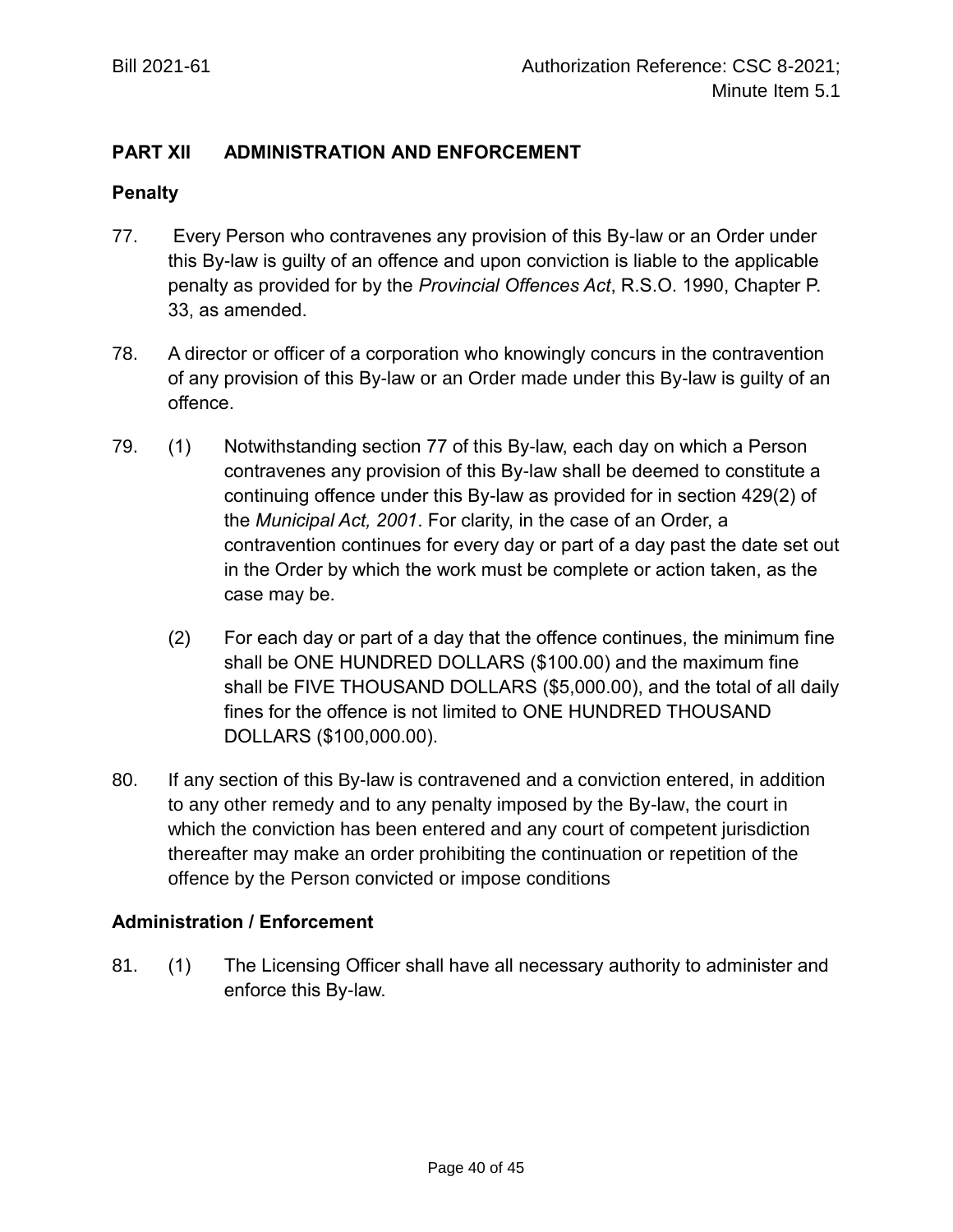- (2) Without limiting subsection (1), the Licensing Officer shall have the authority to:
	- (i) prescribe administrative forms, registers and electronic data software required under this By-law;
	- (ii) establish policies, procedures, operational protocols, inspection criteria and frequency, licence criteria and operational hours;
	- (iii) establish, maintain and publically post, on the Region's website, a Tariff Schedule of maximum rates to be charged to all Hirers of a Tow Truck for Towing Services;
	- (iv) establish policies and procedures as necessary regarding the tow rotation system utilized by police and emergency services;
	- (v) pro-rate any licensing or administrative fees that may be charged under this By-law;
	- (vi) issue any Licence where the Applicant meets criteria and conditions under this By-law;
	- (vii) renew, deny, suspend, revoke, restrict or place special conditions on any Licence issued pursuant to this By-law;
	- (viii) designate any accessibility training or other required training pursuant to this By-law;
	- (ix) verify any information provided by an Applicant or Licensee; and,
	- (x) demand from any Licensee any records, information, documentation, licences or any other thing pursuant to the administration and enforcement of this By-law.
- 82. Any Licensee that refuses or otherwise does not supply records, information or any other thing as demanded by the Licensing Officer shall have their Licence suspended. The Licensing Officer may re-instate a Licence if the Licensee supplies the information, record or other thing as demanded.
- 83. This By-law may be enforced by the Licensing Officer, a Municipal By-Law Enforcement Officer appointed by Council to enforce this by-law, or any Police Officer.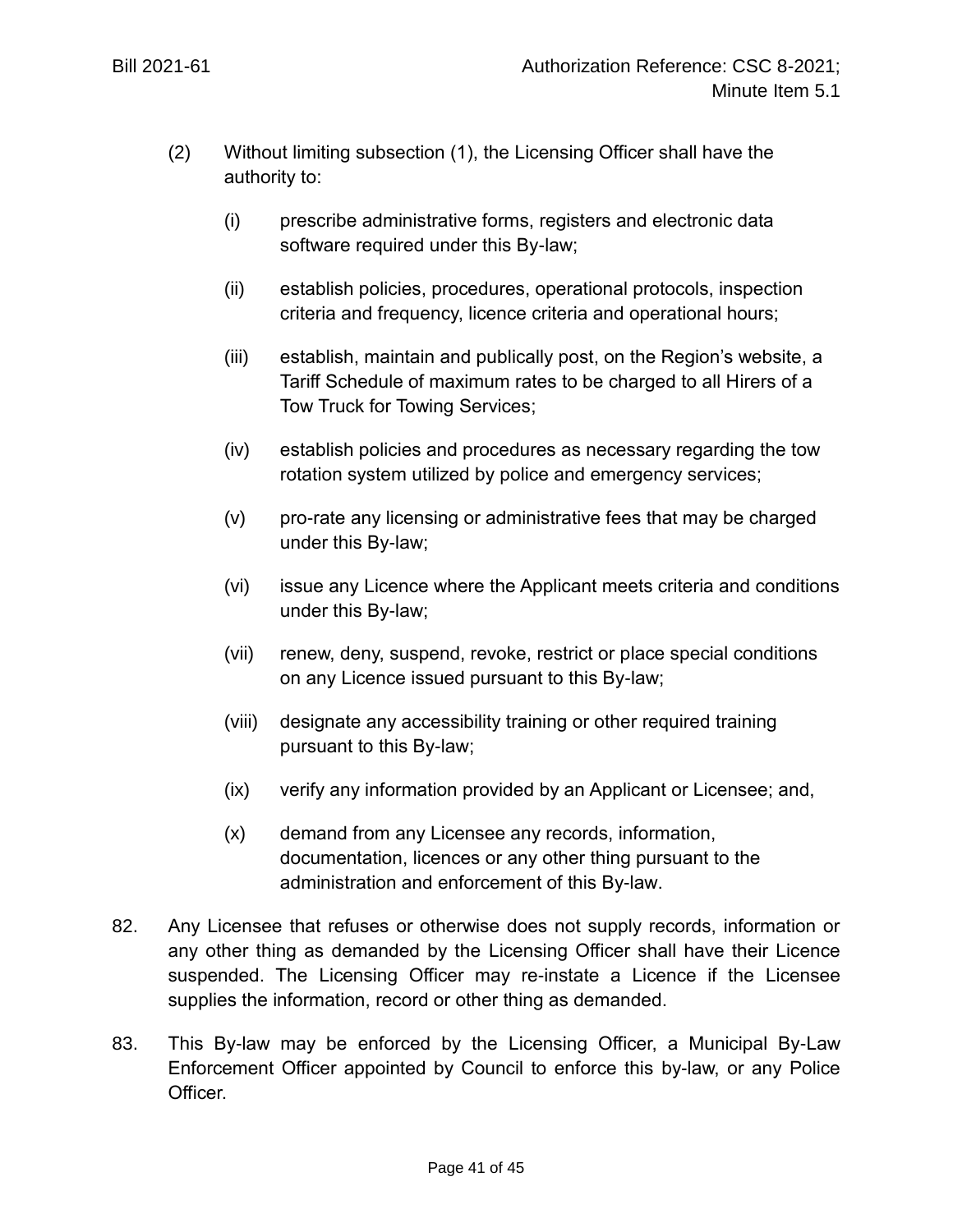- 84. Any Person who obstructs or interferes with an Officer in the discharge of their duties shall be considered in violation of this By-law.
- 85. Any Person who provides false information to an Officer shall be deemed to have obstructed or interfered with that Person in the execution of their duties.

### **Survival**

86. If any section or part of this By-law is found by any court of competent jurisdiction to be illegal or beyond the power of Council to enact, such section or part shall be deemed to be severable and all other sections or parts of this By-law shall be deemed to be separate and independent therefrom and shall continue in full force and effect unless and until similarly found illegal.

### **Citation**

87. This By-law may be cited as the "Towing Services By-law".

### **By-law Commencement / Transition**

- 88. (1) By-Law No. 2018-75, being a by-law to licence, regulate and govern vehicles for hire (Taxicabs, Transportation Network Company Vehicles, Specialty Vehicles, Auxiliary Services Vehicles, Shuttle Buses, Sightseeing Vehicles, Caleche, Tow Trucks) and Businesses (Second-Hand Good Stores and Dealers, Salvage Yards, Auto-Wrecking Yards and Taxicab Brokers) and all amendments thereto, is hereby repealed.
	- (2) Notwithstanding subsection (1), By-law No. 2018-75, as amended, shall continue to apply to proceedings in respect of offences that occurred before its repeal.
	- (3) Notwithstanding subsection (1), all Tow Truck-related licences issued under By-law 2018-75, including any suspensions, revocations, denials, renewals or special conditions imposed on licence-holders, that are in effect at the time said by-law is repealed, shall be deemed to be Licences as issued under this By-law, together with any such suspensions, revocations, denials, renewals or special conditions, and all the rules, requirements and regulations of this By-law shall apply with necessary modification.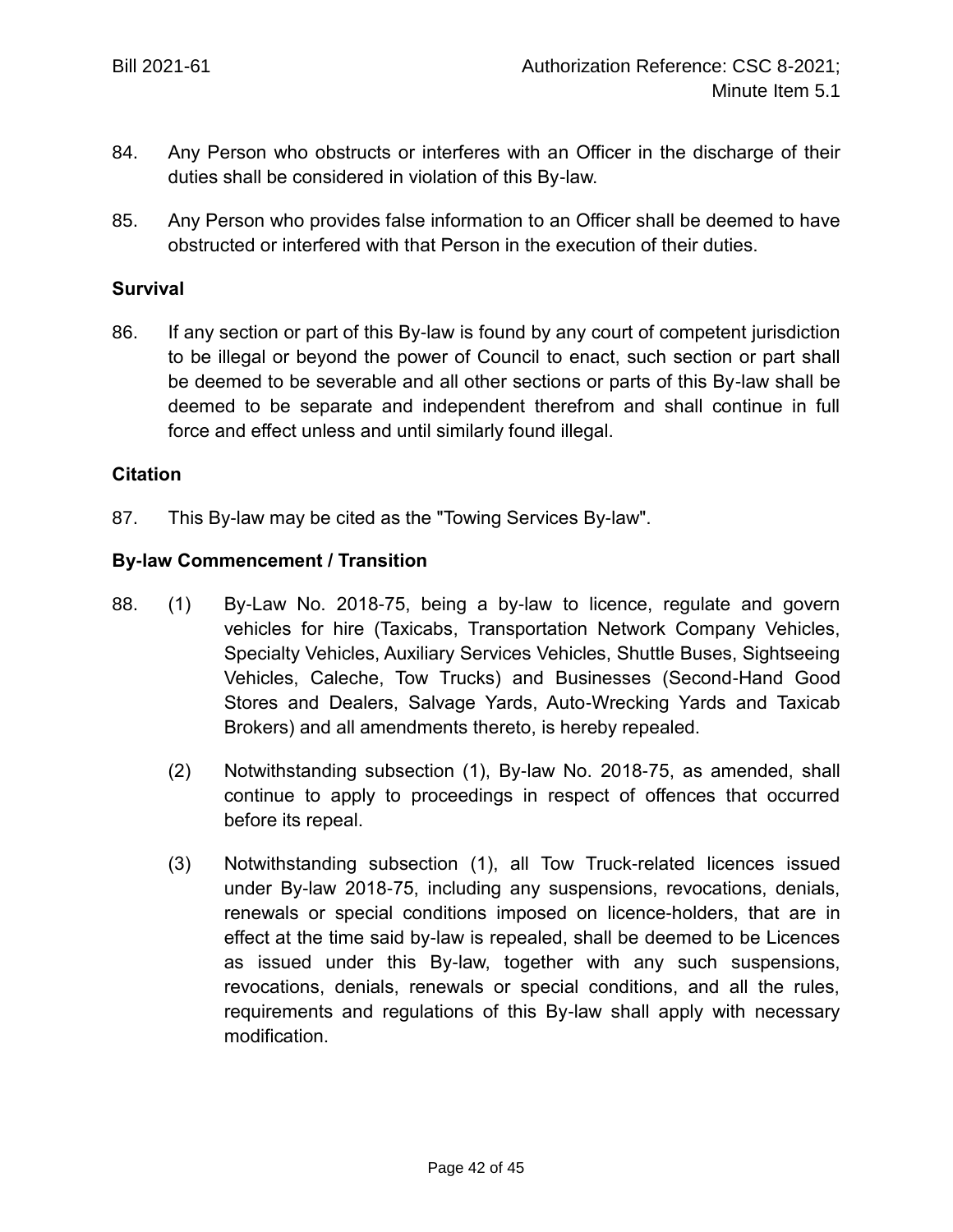- (4) All Persons holding Tow Truck-related licences issued under the provisions of By-law 2018-75 must come into compliance with all provisions of this By-law upon the renewal date of their Licence or twelve (12) months from the date this By-law comes into force, whichever date is later.
- (5) A Licensee that fails to come into compliance with all provisions of this Bylaw upon the renewal date of their Licence shall have their Licence revoked.
- 89. This By-law shall come into force and effect on the date that it is passed.

# THE REGIONAL MUNICIPALITY OF NIAGARA

\_\_\_\_\_\_\_\_\_\_\_\_\_\_\_\_\_\_\_\_\_\_\_\_\_\_\_\_\_\_\_\_\_\_\_\_\_\_

\_\_\_\_\_\_\_\_\_\_\_\_\_\_\_\_\_\_\_\_\_\_\_\_\_\_\_\_\_\_\_\_\_\_\_\_\_\_

James Bradley, Regional Chair

Ann-Marie Norio, Regional Clerk

Passed: August 26, 2021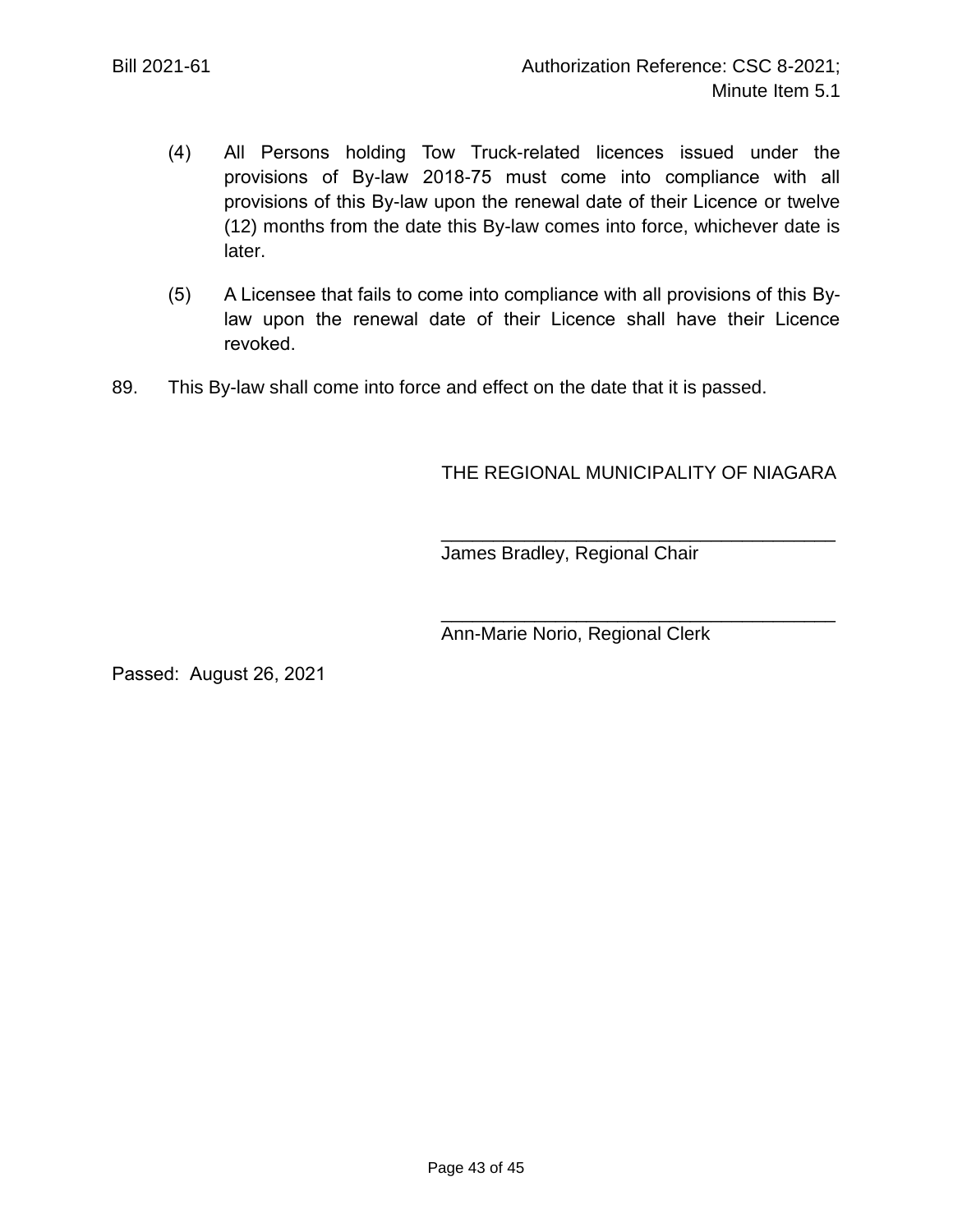## Schedule "A"

# **STANDARD CHARACTER AND DRIVING RECORD CRITERIA**

An application for or renewal of a Licence under this By-law shall be denied where the Applicant:

## **(Parts 1 to 7 apply to all Applicants)**

- 1. Has an undertaking, recognizance, peace bond, probation order or other court or police issued document where the conditions prohibit the Applicant or Licensee from performing the functions of the licence being applied for;
- 2. Has been convicted of a criminal offence which provides reasonable grounds for the Licensing Officer to believe it would not be in the interest of public health and safety and/or consumer protection to issue or maintain such a Licence. Such offences include, but are not limited to: sexual-based offences, child pornography, trafficking in persons, kidnapping, hostage taking, abduction, crimes against persons under 18 years of age, assault with a weapon, assault causing bodily harm, and, aggravated assault any assault against a Peace Officer;
- 3. Has been found guilty and convicted of any criminal offence, in the preceding twenty (20) years from the date of the application, where the term of incarceration imposed exceeded ten (10) years;
- 4. Has been found guilty and convicted of any criminal offence, in the preceding ten (10) years from the date of the application, where the term of incarceration imposed was between two (2) and ten (10) years;
- 5. Has been found guilty and convicted of any criminal offence, in the preceding five (5) years from the date of the application, where the term of incarceration imposed was less than two (2) years;
- 6. Has outstanding criminal charges before the courts and is awaiting trial and sentencing; or
- 7. Is the subject of a current police criminal investigation.